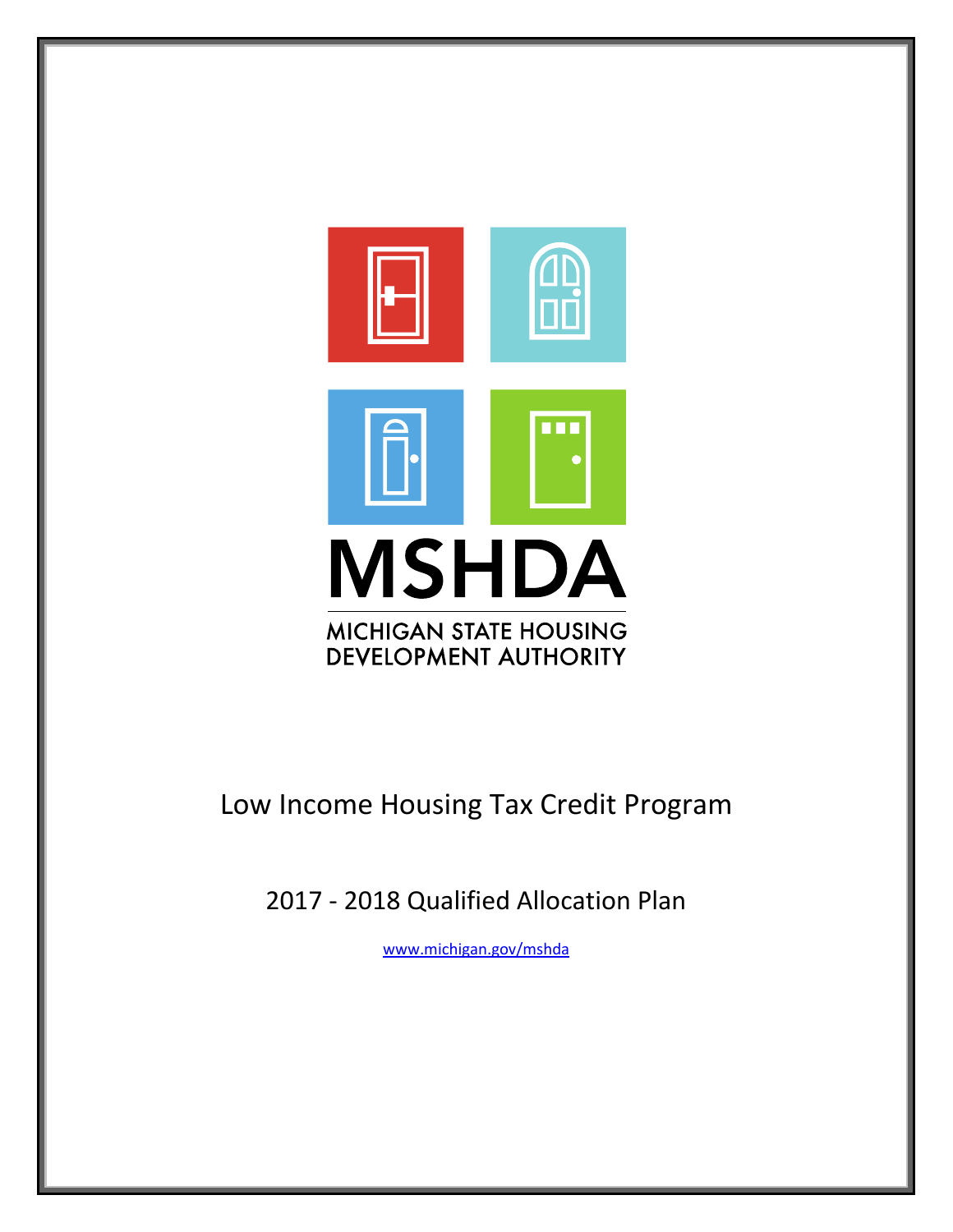# 2017-2018 QUALIFIED ALLOCATION PLAN

## TABLE OF CONTENTS

| I.        |    |                                                                      |
|-----------|----|----------------------------------------------------------------------|
| Ш.        |    | Tax-Exempt Financed Projects Not Subject to Housing Credit Ceiling 1 |
| Ш.        |    |                                                                      |
| Α.        |    |                                                                      |
| <b>B.</b> |    |                                                                      |
| IV.       |    |                                                                      |
| V.        |    |                                                                      |
| А.        |    |                                                                      |
| В.        |    |                                                                      |
|           | 1. |                                                                      |
|           | 2. |                                                                      |
|           | 3. |                                                                      |
|           | 4. |                                                                      |
|           | 5. |                                                                      |
| C.        |    |                                                                      |
| D.        |    |                                                                      |
| Ε.        |    |                                                                      |
| VI.       |    |                                                                      |
| А.        |    |                                                                      |
| <b>B.</b> |    |                                                                      |
| C.        |    |                                                                      |
| VII.      |    |                                                                      |
| А.        |    |                                                                      |
| В.        |    |                                                                      |
| VIII.     |    |                                                                      |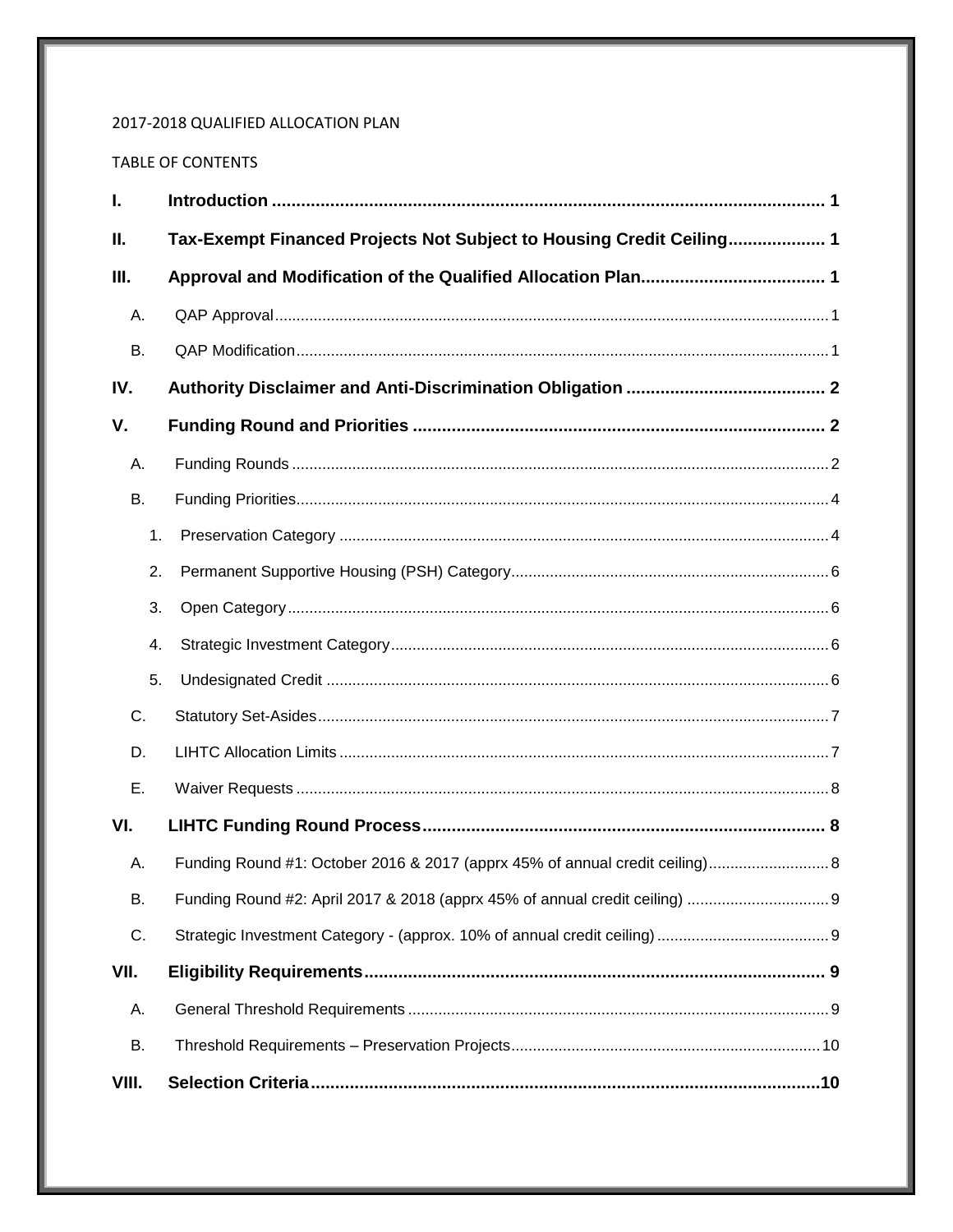| C.     |  |  |  |
|--------|--|--|--|
| IX.    |  |  |  |
| А.     |  |  |  |
| X.     |  |  |  |
| А.     |  |  |  |
| 1.     |  |  |  |
| 2.     |  |  |  |
| 3.     |  |  |  |
| В.     |  |  |  |
| C.     |  |  |  |
| D.     |  |  |  |
| XI.    |  |  |  |
| XII.   |  |  |  |
| XIII.  |  |  |  |
| XIV.   |  |  |  |
| XV.    |  |  |  |
| XVI.   |  |  |  |
| XVII.  |  |  |  |
| XVIII. |  |  |  |
| XIX.   |  |  |  |
| XX.    |  |  |  |
|        |  |  |  |
| Τ.     |  |  |  |
| II.    |  |  |  |
| III.   |  |  |  |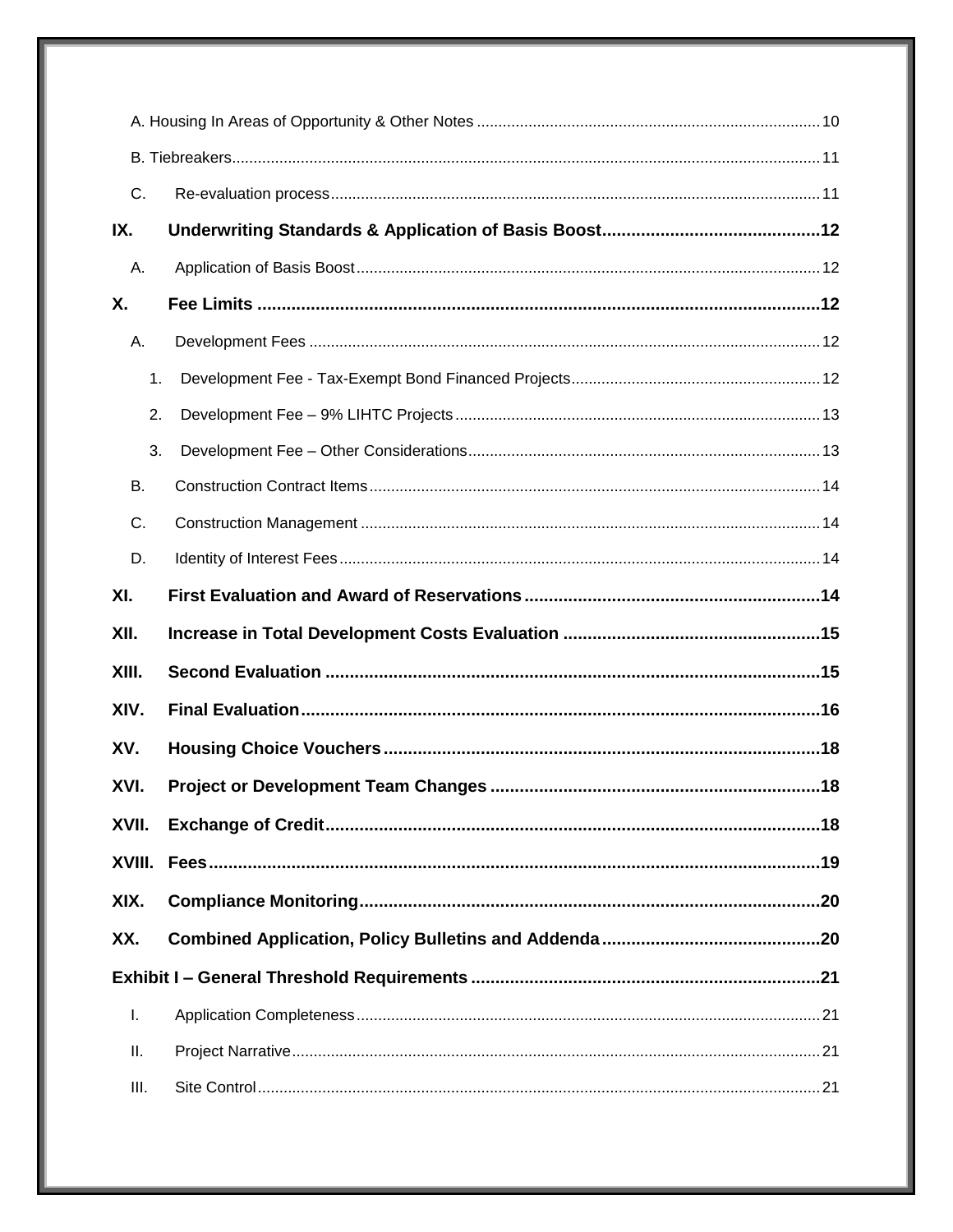| IV.   |  |
|-------|--|
| V.    |  |
| VI.   |  |
| VII.  |  |
| VIII. |  |
| IX.   |  |
| Х.    |  |
| XI.   |  |
| XII.  |  |
| XIII. |  |
| XIV.  |  |
| XV.   |  |
| XVI.  |  |
|       |  |
|       |  |
| XIX.  |  |
| XX.   |  |
| XXI.  |  |
|       |  |
| Ι.    |  |
| Ш.    |  |
| III.  |  |
| IV.   |  |
|       |  |
|       |  |
| I.    |  |
| ΙΙ.   |  |
|       |  |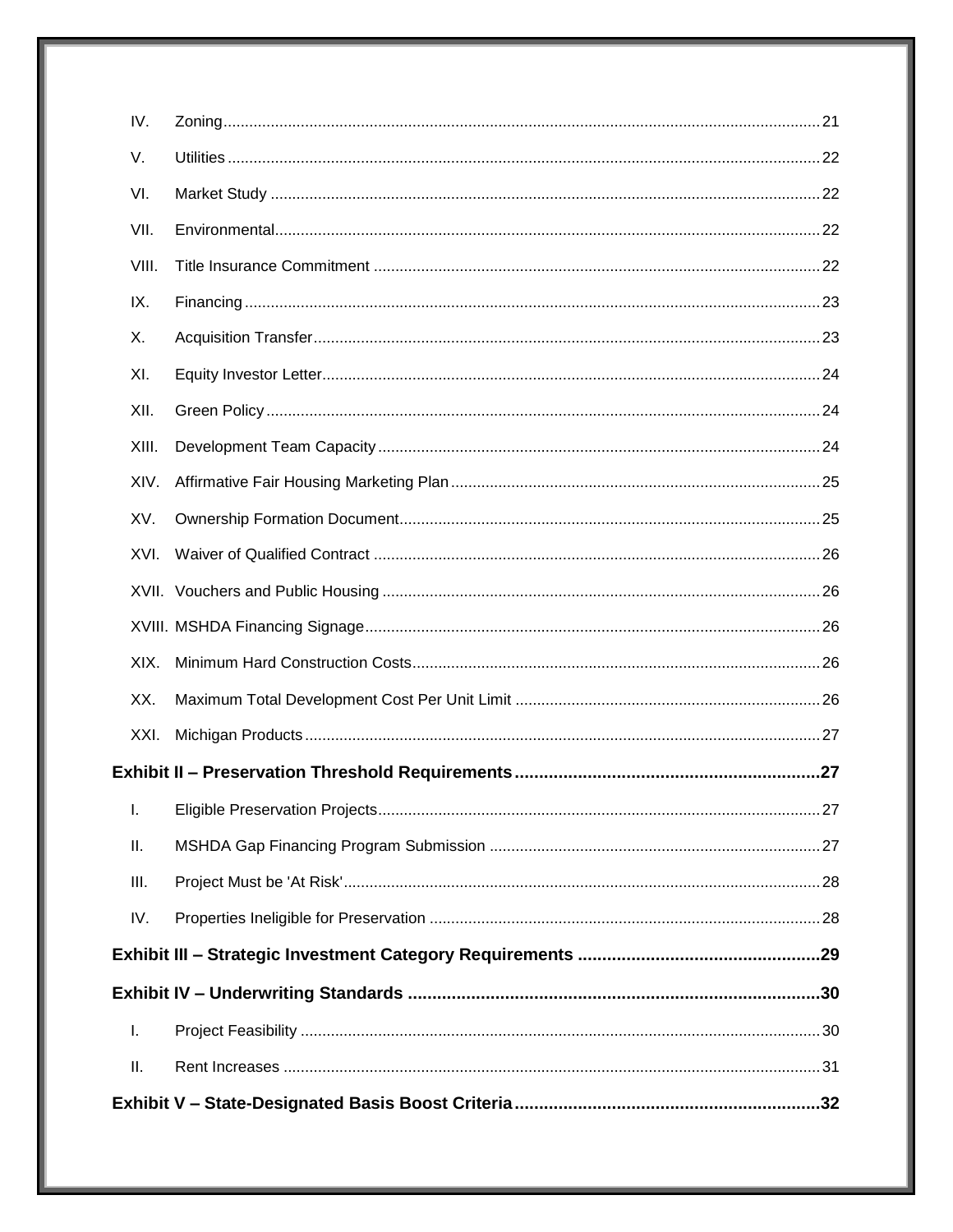|                  | <b>Exhibit VI – Compliance Monitoring &amp; Notification of Noncompliance33</b> |  |
|------------------|---------------------------------------------------------------------------------|--|
| $\overline{1}$ . |                                                                                 |  |
| 2.               |                                                                                 |  |
| 3.               |                                                                                 |  |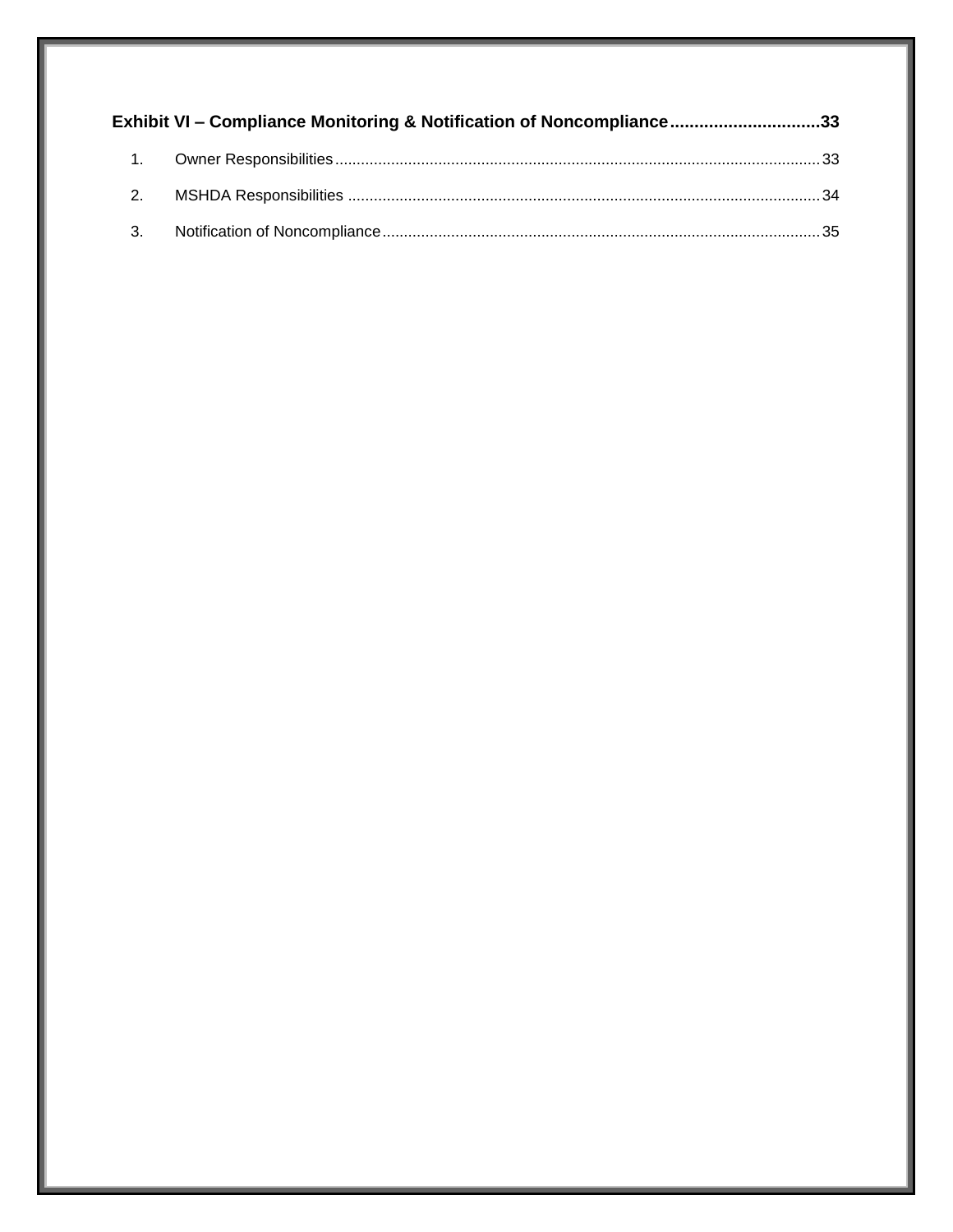# **2017-2018 QUALIFIED ALLOCATION PLAN**

## **STATE OF MICHIGAN LOW INCOME HOUSING TAX CREDIT PROGRAM**

#### <span id="page-5-0"></span>**I. INTRODUCTION**

The Low Income Housing Tax Credit (LIHTC) program offers a financial incentive to construct, rehabilitate, and operate rental housing for low-income tenants. Under federal law, LIHTC is required to be allocated according to a Qualified Allocation Plan (QAP). The QAP is required to set forth selection criteria to be used to determine housing priorities appropriate to local conditions in Michigan.

#### <span id="page-5-1"></span>**II. TAX-EXEMPT FINANCED PROJECTS NOT SUBJECT TO HOUSING CREDIT CEILING**

In accordance with Section 42 of the Internal Revenue Code (IRC), tax-exempt bond financed projects are required to satisfy certain basic requirements for allocation of LIHTC and are subject to the QAP. These projects are not, however, subject to the LIHTC allocation limits, other QAP requirements from which they are expressly excepted, or as determined by MSHDA (see Tab  $W$  – Policy Bulletin #6).

## <span id="page-5-2"></span>**III. APPROVAL AND MODIFICATION OF THE QUALIFIED ALLOCATION PLAN**

#### <span id="page-5-3"></span>A. QAP APPROVAL

Pursuant to federal and state law, the QAP (including the LIHTC Scoring Criteria) shall be prepared by MSHDA, submitted to the legislature and approved by the Governor after notice to the public and public hearing. Notice of the public hearing will be published on MSHDA's website and in newspapers of general circulation throughout the state at least fourteen (14) days prior to the public hearing. MSHDA will hold one informational hearing prior to publication of proposed changes to the QAP. After proposed changes have been published, MSHDA will conduct at least three public hearings, held at such time and place as determined by MSHDA; however, MSHDA shall give priority to locations that provide the greatest opportunity for public comment. Comments received shall be taken into consideration and a written summary of such comments shall be provided to the Governor together with the request for approval of the Plan. The QAP, once approved, is valid until it is changed by MSHDA.

## <span id="page-5-4"></span>B. QAP MODIFICATION

To the extent necessary to facilitate the award of LIHTCs that would not otherwise be awarded, the QAP may be modified by MSHDA from time to time pursuant to State law. This modification process will follow the approval process delineated above.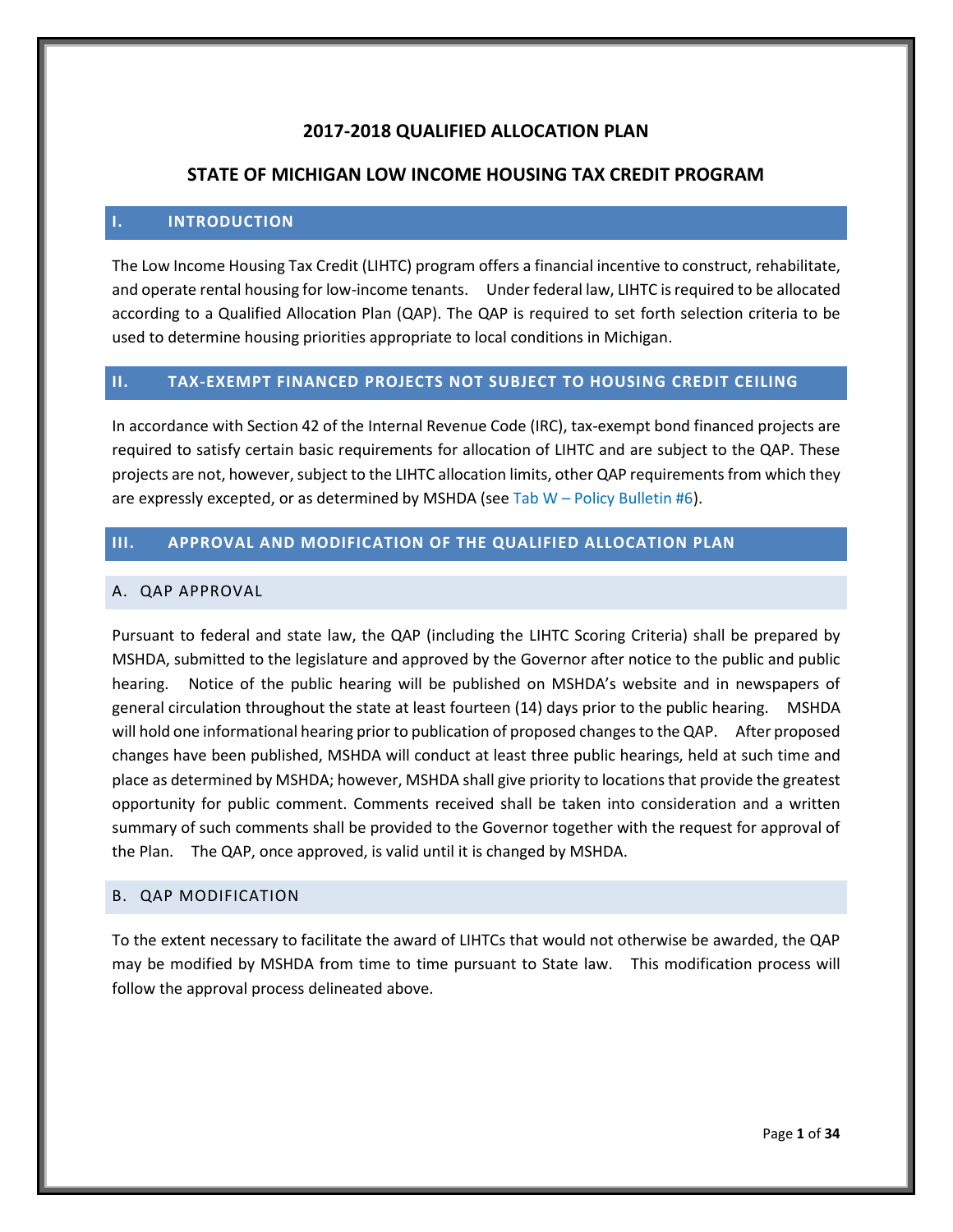## <span id="page-6-0"></span>**IV. AUTHORITY DISCLAIMER AND ANTI-DISCRIMINATION OBLIGATION**

MSHDA shall administer the QAP and the allocation of LIHTC in a manner consistent with both federal housing policy governing non-discrimination and MSHDA's statutory non-discrimination requirements. The allocation of LIHTCs is made at the sole discretion of MSHDA. MSHDA and its directors, employees, and agents shall not be liable for any matters arising out of or in relation to the allocation or administration of LIHTC.

MSHDA may waive any requirements and/or conditions that are not mandated by Section 42 of the IRC on a case-by-case basis, including project-specific deadlines, as deemed necessary to facilitate the administration of the LIHTC Program, to address unforeseen circumstances, and that it determines are in the best interest of the State of Michigan. In the event a waiver is granted under any of these or other circumstances, a fee may be charged. Additionally, MSHDA may make adjustments to standard policies/procedures if needed, to resolve any administrative errors made in the evaluation of an application brought to MSHDA's attention following conclusion of a funding round. Potential remedies may include, but are not limited to making an allocation of credit from a future funding round to a project that would have otherwise received an award of credit. To the extent that anything contained in this QAP does not meet the minimum requirements of federal law or regulation, or state law or regulation, such law or regulation shall take precedence over the QAP.

## <span id="page-6-1"></span>**V. FUNDING ROUND AND PRIORITIES**

## <span id="page-6-2"></span>A. FUNDING ROUNDS

The Authority intends to hold two competitive funding rounds for both 2017 LIHTC and for 2018 LIHTC, which will be publicized on the Authority's website (www.michigan.gov/mshda).

Prior to each funding round, (1) all applicants will be required to submit a request for market study in accordance with the requirements found in Exhibit I.VI. attached hereto and the guidelines found in Tab C of MSHDA's Combined Application for Rental Housing Programs, (2) Preservation projects will be required to submit documentation prior to the funding round deadline to determine if the project is competitive under the MSHDA Gap Financing Program (please see Section B.1. for further information on this process), and (3) any projects requesting a waiver of any QAP provisions as part of an application for a competitive funding round must submit their request in writing prior to the funding round deadline. A timeline of applicable deadlines leading up to and including each funding round is included below: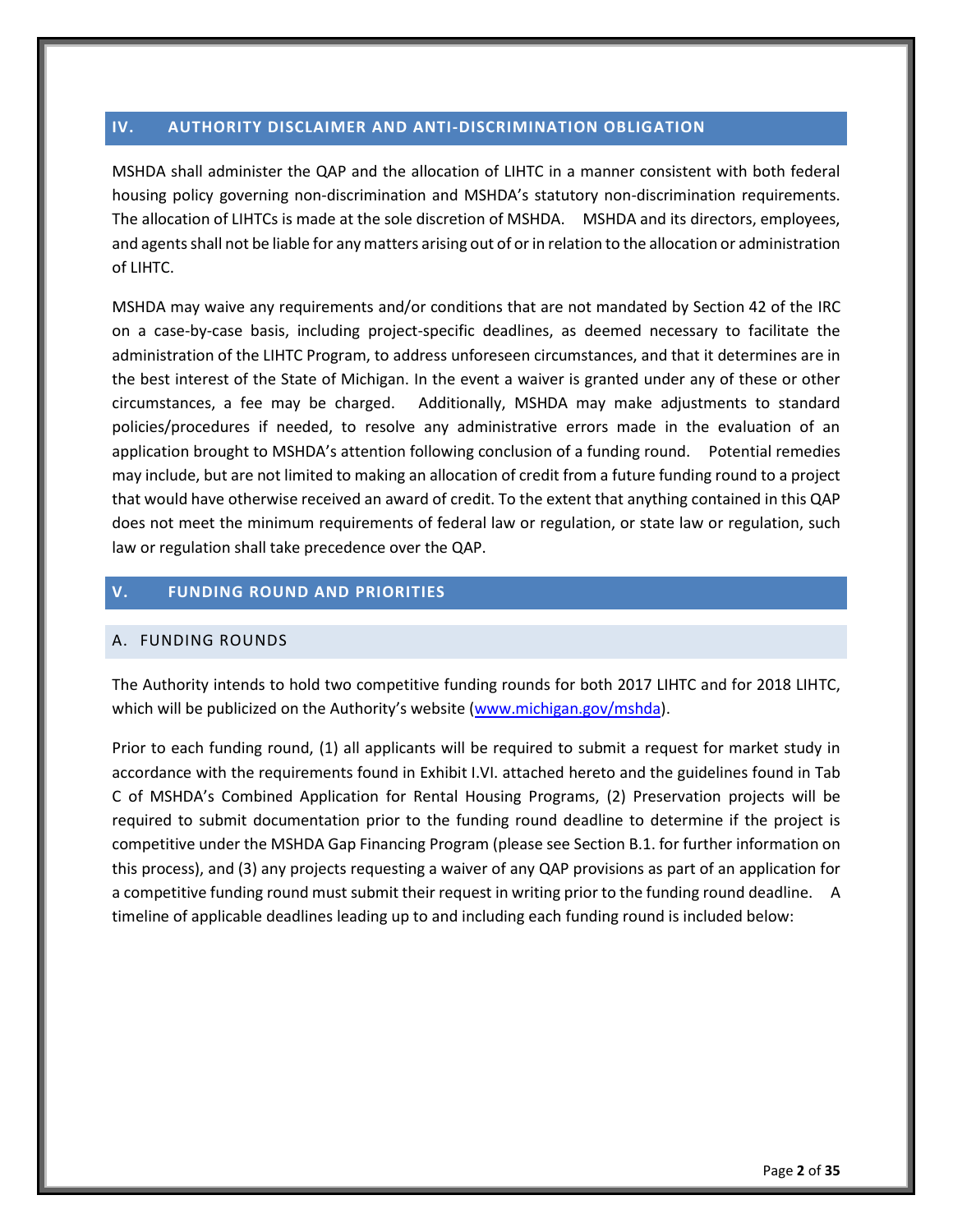| <b>STAGE OF PROCESS</b>                     | <b>DUE DATE</b>              |  |  |
|---------------------------------------------|------------------------------|--|--|
|                                             |                              |  |  |
| <b>Fall 2016 Funding Round</b>              |                              |  |  |
| Market Study Request Due Date               | Monday, July 18, 2016        |  |  |
| Waiver Request Due Date                     | Monday, August 1, 2016       |  |  |
| Preservation Level 1 Review Due Date        | Monday, August 15, 2016      |  |  |
| <b>Funding Round Due Date</b>               | Monday, October 3, 2016      |  |  |
| <b>Expected Award Notification Date</b>     | January of 2017              |  |  |
|                                             |                              |  |  |
| <b>Spring 2017 Funding Round</b>            |                              |  |  |
| Market Study Request Due Date               | Monday, January 16, 2017     |  |  |
| <b>Waiver Request Due Date</b>              | Wednesday, February 1, 2017  |  |  |
| <b>Preservation Level 1 Review Due Date</b> | Wednesday, February 15, 2017 |  |  |
| <b>Funding Round Due Date</b>               | Monday, April, 3, 2017       |  |  |
| <b>Expected Award Notification Date</b>     | July of 2017                 |  |  |
|                                             |                              |  |  |
| Fell 2017 Funding Deund                     |                              |  |  |

| <b>Fall 2017 Funding Round</b> |  |
|--------------------------------|--|
| Monday, July 17, 2017          |  |
| Tuesday, August 1, 2017        |  |
| Tuesday, August 15, 2017       |  |
| Monday, October 2, 2017        |  |
| January of 2018                |  |
|                                |  |

| <b>Spring 2018 Funding Round</b>        |                             |
|-----------------------------------------|-----------------------------|
| Market Study Request Due Date           | Monday, January 15, 2018    |
| <b>Waiver Request Due Date</b>          | Thursday, February 1, 2018  |
| Preservation Level 1 Review Due Date    | Thursday, February 15, 2018 |
| <b>Funding Round Due Date</b>           | Monday, April 2, 2018       |
| <b>Expected Award Notification Date</b> | <b>July of 2018</b>         |
|                                         |                             |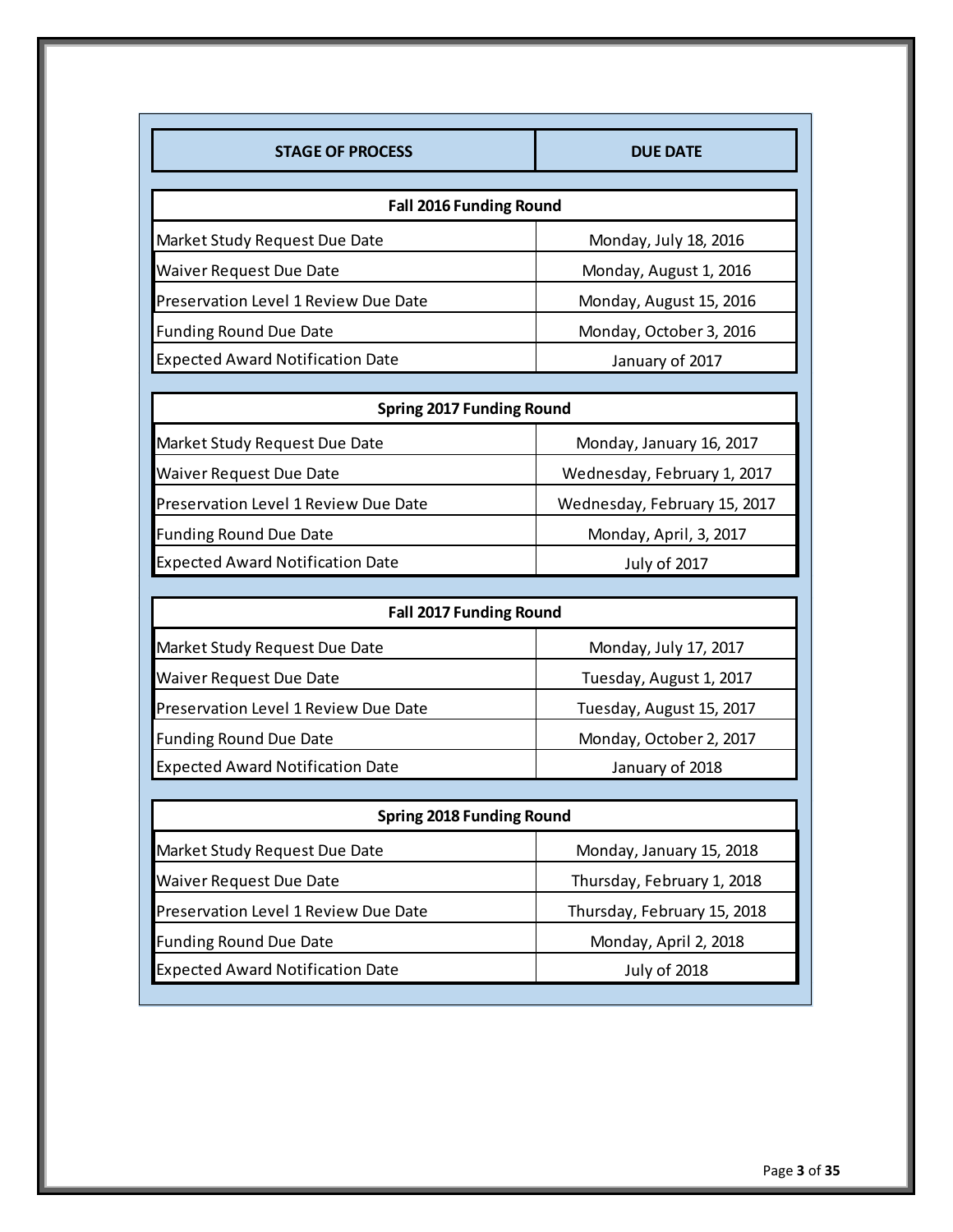Applications must be received in either MSHDA's Lansing office or MSHDA's Detroit office no later than 5:00 pm on the applicable application due date shown above. Applications may be sent via delivery service (e.g., post, overnight, and courier) or personal hand-delivered service. Applications received after the due date and time will not be processed. No waiver of the delivery time will be granted.

## <span id="page-8-0"></span>B. FUNDING PRIORITIES

MSHDA will award LIHTCs to different Categories of housing, as well as to meet Statutory Set-Asides (as further defined below) of the state's total credit ceiling.

| <b>Funding Priorities</b>                   | Percentage |
|---------------------------------------------|------------|
| <b>Categories</b>                           |            |
| <b>Preservation Category</b>                | 25%        |
| Permanent Supportive Housing (PSH) Category | 25%        |
| Open Category                               | 25%        |
| <b>Strategic Investment Category</b>        | 10%        |
| Undesignated                                | 15%        |

# <span id="page-8-1"></span>1. PRESERVATION CATEGORY

Allocated to Preservation projects meeting the requirements found in [Section VII.B.,](#page-14-0) [Exhibit II](#page-31-1) attached hereto, and that follow the process outlined below:

For a preservation project to be eligible to apply for 9% LIHTC, it must first be submitted to MSHDA in order to evaluate whether the project is likely to be competitive under the MSHDA Gap Financing Program. Please note that existing United States Department of Agriculture Rural Development ("USDA RD") financed preservation projects that are composed of 49 units or less will not be required to submit to MSHDA under the process outlined below before applying under the 9% Preservation Category. The Gap Financing Program makes available a certain amount of gap financing to be used in combination with MSHDA tax-exempt bond financing. To perform its evaluation, MSHDA will consider the following:

1. The financial viability of a project based on the pro-forma analysis, site, and preliminary market analysis;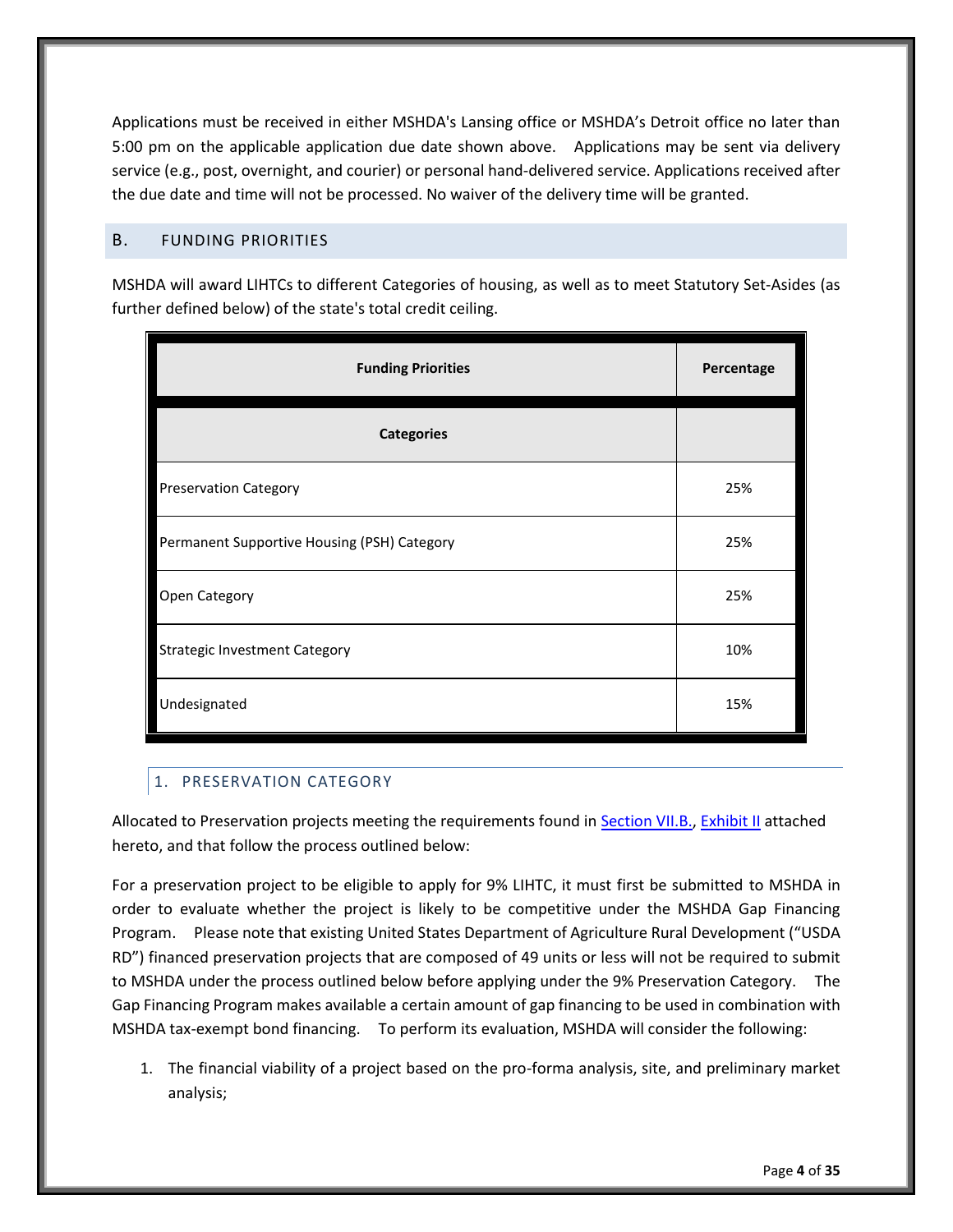- 2. The overall capacity and experience of the development team; and
- 3. The likelihood that the project will be competitive and be able to proceed with the funds available in the Gap Financing Program. To determine how competitive a project is likely to be, MSHDA will primarily evaluate a project's soft to hard debt ratio, which is used to rank the proposals in the Gap Financing Program, to determine if the project appears to be competitive as compared to the current or most recent Gap Financing Program funding round. As a general guideline, historically projects have had a soft to hard debt ratio of 65% or less to be competitive in the Gap Financing Program, although actual ratios that are utilized by MSHDA may be greater or less than 65%. However, applicants are encouraged to view rankings of recent Gap Financing rounds on MSHDA's website to determine with more certainty whether or not their project has a competitive soft to hard debt ratio. All Preservation projects (with the exception of existing Rural Development financed preservation projects that are composed of 49 units less) will be required to submit under the MSHDA Gap Financing Program regardless of their soft to hard debt ratio.

Following the analysis above, if, based on MSHDA's determination, a project appears to be a strong candidate for the Gap Financing Program, the project will need to be completed using the Gap Financing Program and will be ineligible for 9% LIHTC. However, if, based on MSHDA's determination, a preservation project is unlikely to be competitive in the Gap Financing Program; the project will be eligible to submit for consideration as part of a 9% funding round under the Preservation Category. Additionally, following an evaluation based on the process outlined above, preservation projects that do compete under the Gap Financing Program, but that cannot move forward using gap financing with a MSHDA taxexempt loan (as determined by MSHDA as part of the Gap Financing Program) will be able to submit an application for credit as part of Preservation Category for 9% LIHTC in a future round. An applicant will not be able to submit a preservation project for 9% credit unless the project has been submitted to MSHDA, reviewed based on the criteria above, and MSHDA has determined that the project is unlikely to be competitive using the available gap funding paired with a tax-exempt bond loan.

The Preservation Category will be made available in both the October and April 9% LIHTC funding rounds of each year. Because of this timeline, an applicant may be evaluated by MSHDA at any time as long as the submission of the required documentation takes place at least 45 days in advance of the 9% funding round in which the applicant intends to apply. In order to complete the review outlined above, the sponsor must submit the LIHTC Application and the documents listed under the Preliminary Project Assessment portion of MSHDA's [Addendum IV Exhibit Checklist](http://michigan.gov/documents/mshda/MSHDA-Addendum-IV-Exhibit-Checklist-2011-APPROVED_371266_7.pdf). MSHDA's determination of the project as it relates to this assessment and the project's eligibility for 9% LIHTC will be good for a period of one year provided that there are no changes made to the project that would cause it to be materially different from what was originally reviewed under the determination. After one year or in the case where there are material differences in the application, another assessment would need to be made by MSHDA to determine a project's eligibility for future 9% LIHTC funding rounds. For further clarity, "material differences" generally includes, but is not limited to, any differences in land and building costs, site work and hard construction costs, soft costs, income projections, operating expense projections, replacement reserve projections, equity pricing, soft sources, seller financing, and any other funding sources from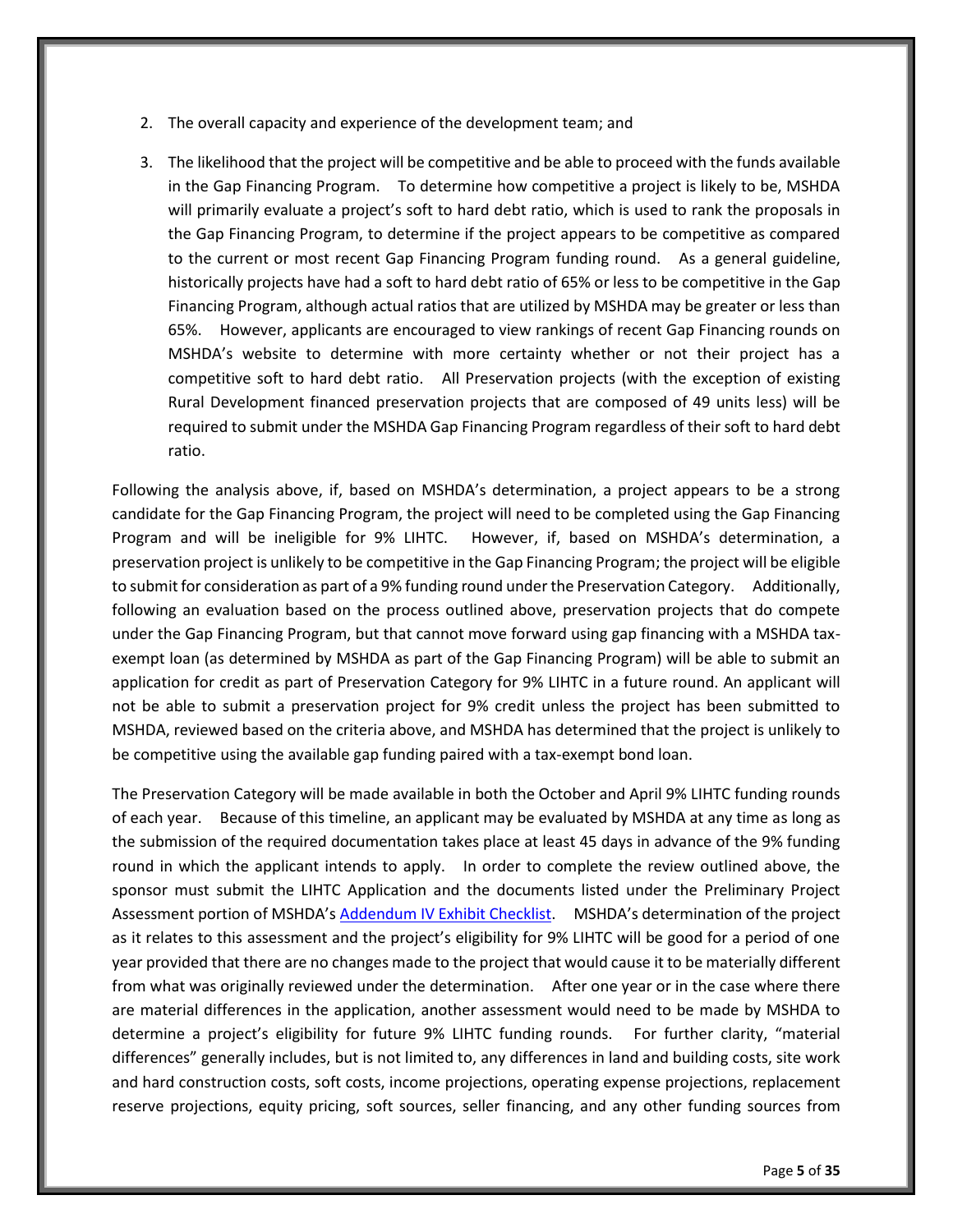interim operations or transfers of existing escrows. MSHDA is aware that there are programmatic differences between the 9% LIHTC Program and MSHDA Gap Financing Program regarding developer fee calculations, financing fees, and capitalized reserve requirements and will generally not consider differences in these areas to be material differences if they are solely a result of the project taking advantage of differing program requirements.

Projects that are ultimately eligible to be submitted in the 9% Preservation Category portion of the funding round will be evaluated and awarded based on the scoring criteria, requirements, and process outlined in this Qualified Allocation Plan.

# <span id="page-10-0"></span>2. PERMANENT SUPPORTIVE HOUSING (PSH) CATEGORY

Allocated to projects setting aside at least 25% of the units in the development for new tenants that are PSH-eligible or that are preserving an existing PSH project for which the project will remain a PSH project; and that also meet the requirements of Addendum III. A project that has more than 75 PSH units is not eligible to be submitted unless a waiver is granted by MSHDA. Projects meeting the definition of a PSH project, according to the Addendum III, must be submitted in this Category.

# <span id="page-10-1"></span>3. OPEN CATEGORY

Allocated to projects not meeting the requirements for either the Preservation Category or the PSH Category.

# <span id="page-10-2"></span>4. STRATEGIC INVESTMENT CATEGORY

Projects applying in any of the three Categories above can also apply in this Strategic Investment Category by submitting the documentation necessary to satisfy the requirements outlined in [Exhibit III](#page-33-0) attached hereto. Projects funded under this Strategic Investment Category will not be subject to the standard Scoring Criteria and will be evaluated solely based on the sufficiency of the proposal based on [Exhibit III](#page-33-0) attached hereto and the usual threshold requirements. If MSHDA determines that not all of the credit under this Strategic Investment Category will be used, the credit will be moved to the "Undesignated Credit" below for the funding rounds in which the Undesignated Category is applicable. It is anticipated that very few, if any, projects will meet the requirements to be funded under this Category.

## <span id="page-10-3"></span>5. UNDESIGNATED CREDIT

The Undesignated Credit in any funding round will be awarded in the following order:

a. MSHDA will use its discretion to place projects awarded from the Categories (including the Strategic Investment Category) into the **Statutory Set-Asides**, with the only goal being to fill the Statutory Set-Asides from the projects already awarded. If any Statutory Set-Asides remain unmet, Undesignated Credit will be used to fill the remaining Statutory Set-Asides. Following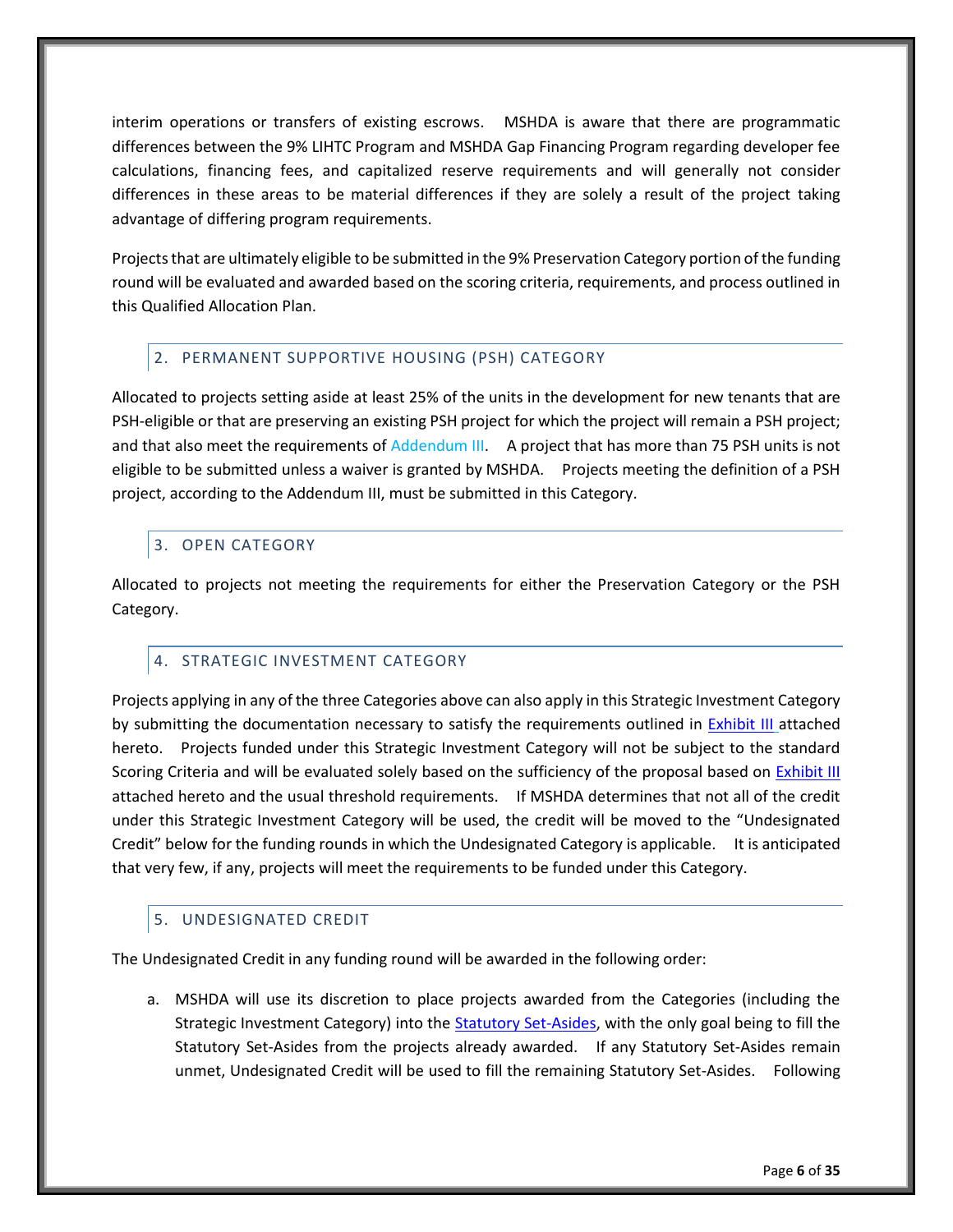the conclusion of each funding round, MSHDA will post a list of awards, which will include an indication regarding which Statutory Set-Aside each project was awarded from.

b. After all Statutory Set-Asides have been met, any remaining Undesignated Credit will be allocated to the highest scoring unfunded projects in the round.

In performing its analysis of credit to be awarded in the Undesignated Category, MSHDA will not take into consideration any points for Permanent Supportive Housing awarded in Section F of the LIHTC Scoring Criteria. All other criteria outlined in the LIHTC Scoring Criteria will apply. PSH projects awarded from the Undesignated Credit will not be eligible to reduce the number of PSH units in the development or make changes to areas of the project for which points under the PSH section of the scoring criteria were awarded.

#### <span id="page-11-0"></span>C. STATUTORY SET-ASIDES

- **Nonprofits, 10%** Qualified nonprofit organizations as required by Section 42 of the IRC and that meet the requirements found in Section D.3. "Nonprofit Ownership Participation" of the Scoring Criteria.
- **Rural Housing, 10%** Proposed or existing housing projects that fall into one or more of the following categories: a) financed by a loan guaranteed by Rural Housing Services or a successor agency; b) funded by a federal program for the development of rural housing; or c) is located in an area other than a metropolitan area. A list of non-eligible rural communities can be found on MSHDA's website: [Rural Communities List](http://www.michigan.gov/documents/mshda/mshda_li_ca_42_tab_gg_rural_small_comm_list_239066_7.pdf)
- **Elderly, 10%** Projects in which 100% of the units serve tenants that conform to the federal agency(s) definition of elderly or the MSHDA definition of elderly under the MSHDA Act.
- **Eligible Distressed Areas, 30%** Housing projects in eligible distressed areas, which include proposed or existing housing projects in distressed areas pursuant to MCL 125.1411(u). A list of Eligible Distressed Areas can be found on MSHDA's website at [Eligible Distressed Areas List](http://www.michigan.gov/documents/mshda/mshda_li_ca_17_tab_h_elig_dist_areas_183868_7.pdf)

*With the exception of the nonprofit set-aside, if the LIHTC allocated falls below the set-aside threshold by October 1 of the year in which that credit amount is authorized, MSHDA may reapportion unallocated LIHTC amounts thereafter.*

#### <span id="page-11-1"></span>D. LIHTC ALLOCATION LIMITS

| 1. Maximum award per project:                        | \$1,500,000 |
|------------------------------------------------------|-------------|
| Maximum award per Principal (annual credit ceiling): | \$3,000,000 |

*Co-developers will be allocated tax credits against the per-Principal limit based upon the percentage of interest in the cash-paid (non-deferred) portion of the development fee, including any costs or other fees that would typically be included in and paid from the developer fee as described in [Section X](#page-16-2) below. For example, if co-developers retain a*  fifty percent (50%) interest each in the cash-paid (non-deferred) portion of the developer fee, fifty percent (50%) of the tax credits will be counted against each of the developer's per-Principal caps. Parties that have an identity of interest *may be treated as a single developer (or Principal) for purposes of the cap if MSHDA concludes, based on the relevant facts and circumstances, that the submission of an application by one or more of the applicants is intended, in whole or in part, as a means of circumventing the annual credit ceiling per-Principal cap. If a Principal has not exceeded its annual*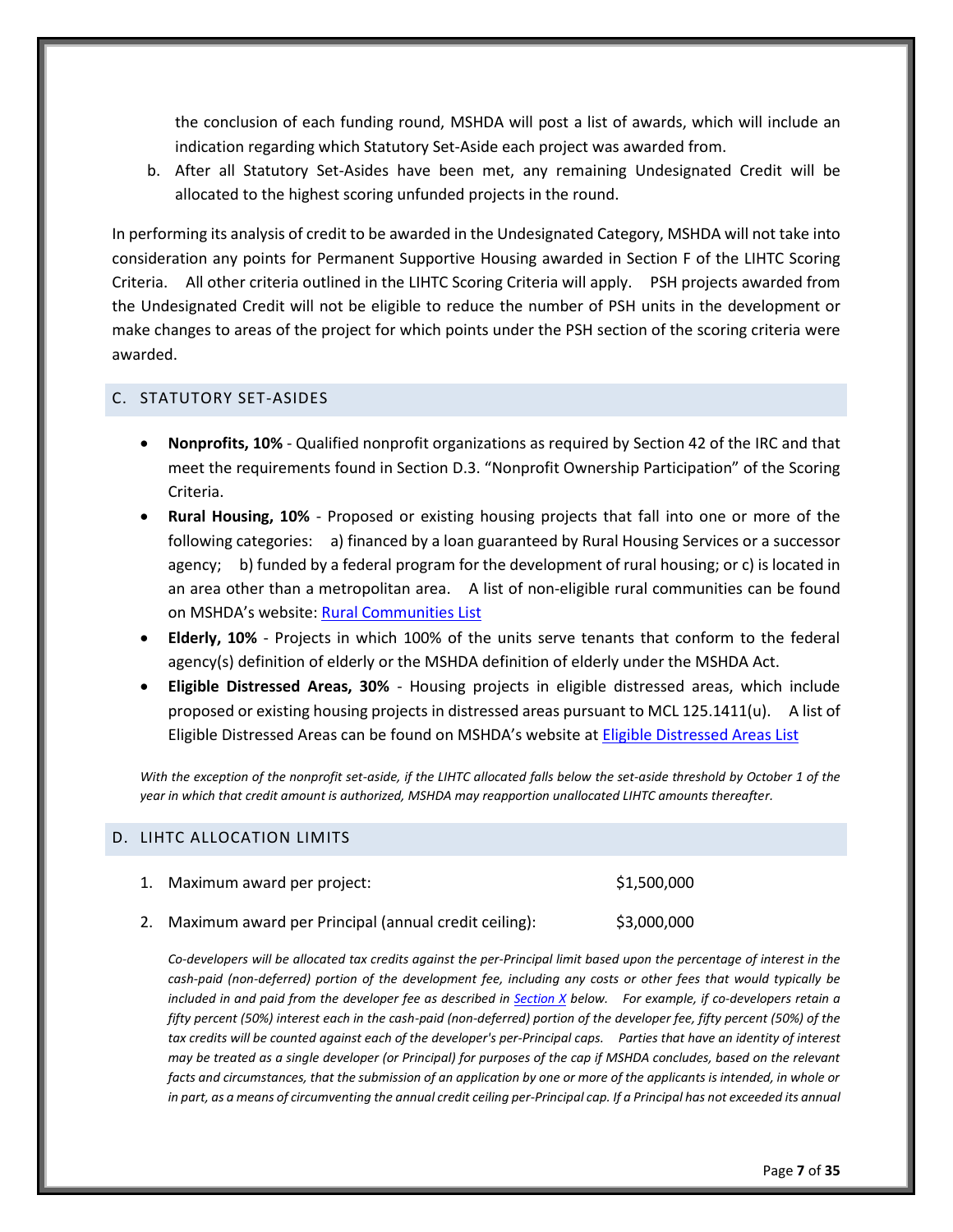*cap, and there is enough credit under the per Principal cap limits to fund 80% of the proposed project, then MSHDA, in its discretion, may consider 1) fully funding that project; 2) awarding an amount less than the amount requested, but that still makes the project feasible; or 3) awarding only the remaining 80% if it is enough credit to make the project financially viable.*

For this purpose, a Principal is defined as any person or entity receiving a portion of the development fee, which shall *also be reflected in the Development Team Information portion of the Low Income Housing Tax Credit Program Application.*

3. If the credit remaining in a Category is sufficient to fund 80% of the credit amount approved for the next highest scoring project in the corresponding Category, MSHDA may 1) consider fully funding that project by taking the remaining credit from the 15% Undesignated Credit described above; 2) awarding an amount less than the amount requested, but that still makes the project feasible; or 3) award only the remaining amount of credit to a project if it is shown to be financially viable. Otherwise, MSHDA will either skip the project to fund the next highest scoring project that is financially viable with lesser credit or move the balance of the credit to the Undesignated Credit or the following funding round as applicable, at its sole discretion.

#### <span id="page-12-0"></span>E. WAIVER REQUESTS

Applicants requesting a waiver of any QAP provisions as part of an application for a competitive funding round must submit their request in writing at least 60 days in advance of all competitive funding rounds. Any waiver request not submitted within these timeframes will not be considered. While it is not anticipated that many requests will be granted, MSHDA will endeavor to provide responses to all waiver requests no later than 30 days in advance of all funding rounds. **NOTE**: This waiver request process does not apply to projects seeking the use of alternative underwriting standards other than those published by MSHDA. Requests for the use of alternative underwriting standards may be made as part of a funding round submission.

## <span id="page-12-1"></span>**VI. LIHTC FUNDING ROUND PROCESS**

MSHDA will hold two funding rounds for both 2017 credit and 2018 credit as outlined below**.** In each of the funding rounds, allocations will be made to the highest scoring projects in each of the Categories; regardless of which Statutory Set-Aside(s) a project otherwise qualifies for. Any credit that is not utilized in any of the Categories from the October Funding Round will be moved to the April Funding Round for each respective year. Amounts below are based on an estimated annual credit ceiling of \$23 million.

## <span id="page-12-2"></span>A. FUNDING ROUND #1: OCTOBER 2016 & 2017 (APPRX 45% OF ANNUAL CREDIT CEILING)

- Preservation Category \$3,450,000 (approx. 15%)
- Permanent Supportive Housing Category \$3,450,000 (approx. 15%)
- Open Category \$3,450,000 (approx. 15%)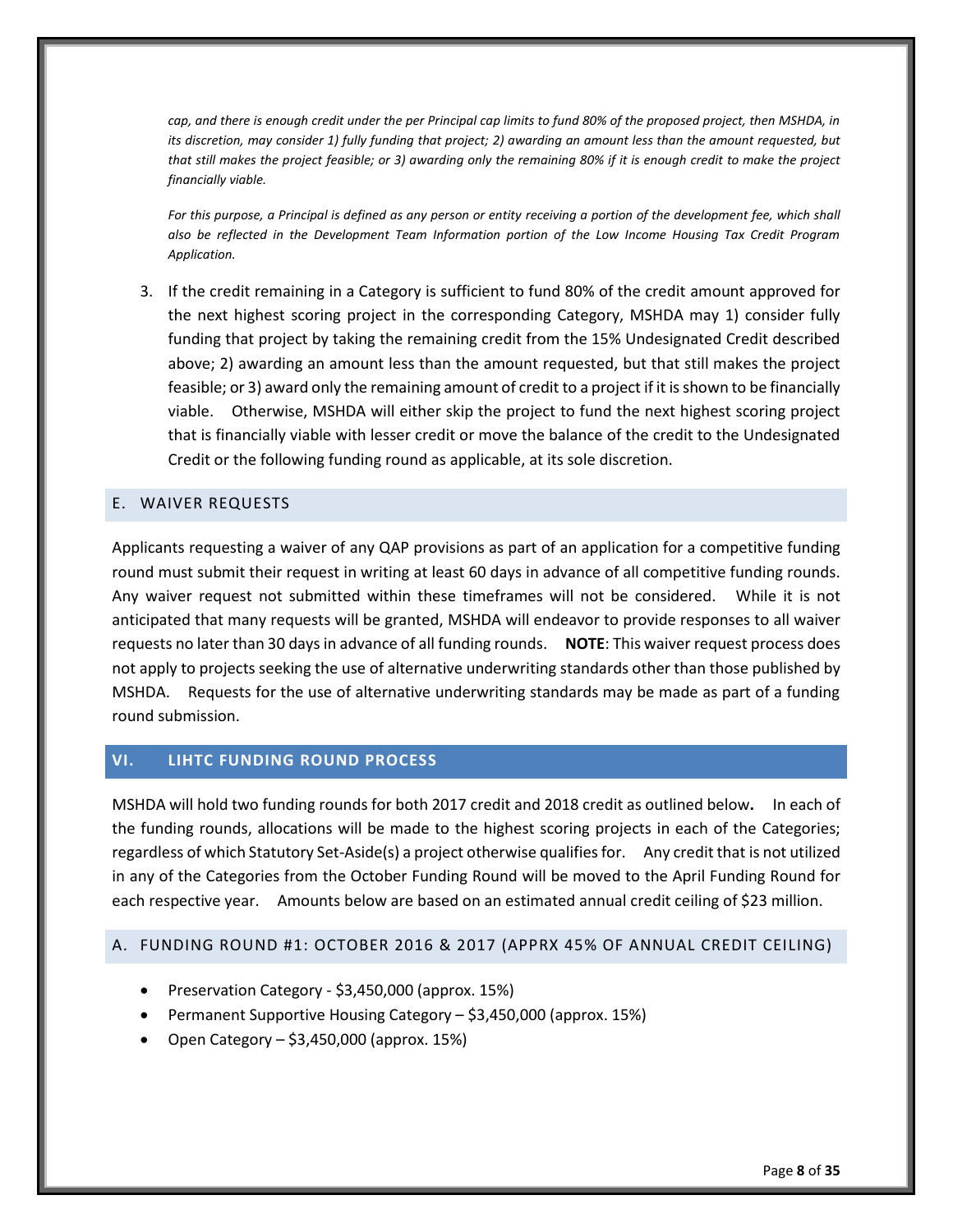#### <span id="page-13-0"></span>B. FUNDING ROUND #2: APRIL 2017 & 2018 (APPRX 45% OF ANNUAL CREDIT CEILING)

- Preservation Category \$2,300,000 (approx. 10%)
- Permanent Supportive Housing Category \$2,300,000 (approx. 10%)
- Open Category  $-$  \$2,300,000 (approx. 10%)
- $\bullet$  Undesignated \$3,450,000 (approx. 15%)

#### <span id="page-13-1"></span>C. STRATEGIC INVESTMENT CATEGORY - (APPROX. 10% OF ANNUAL CREDIT CEILING)

The Strategic Investment Category may be used to fund qualifying developments from any competitive funding round at any time at MSHDA's discretion. If MSHDA determines that not all of the credit under this Strategic Investment Category will be used, the credit will be moved to the "Undesignated Credit" in the April Funding Round of the corresponding year.

#### <span id="page-13-2"></span>**VII. ELIGIBILITY REQUIREMENTS**

Certain threshold requirements must be met for all projects, unless otherwise stated in any Addenda or Policy Bulletins, or waived. Proposals not meeting threshold requirements will not be processed further.

#### <span id="page-13-3"></span>A. GENERAL THRESHOLD REQUIREMENTS

The following Threshold requirements, described in greater detail i[n Exhibit I](#page-25-0) attached hereto, will apply to all projects:

- 1. [Application Completeness](#page-25-1)
- 2. [Project Narrative](#page-25-1)
- 3. [Site Control](#page-25-5)
- 4. [Zoning](#page-25-6)
- 5. [Utilities](#page-26-4)
- 6. [Market Study](#page-26-5)
- 7. [Environmental](#page-26-6)
- 8. [Title Insurance Commitment](#page-26-3)
- 9. [Financing](#page-27-2)
- 10. [Acquisition Transfer](#page-27-1)
- 11. [Equity Investor Letter](#page-27-3)
- 12. [Green Policy](#page-28-3)
- 13. [Development Team Capacity](#page-28-2)
- 14. [Affirmative Fair Housing Marketing Plan](#page-29-0)
- 15. [Ownership Formation](#page-29-1)
- 16. [Waiver of Qualified Contract](#page-29-2)
- 17. [Vouchers and Public Housing](#page-30-1)
- 18. [MSHDA Financing Signage](#page-30-2)
- 19. [Minimum Hard Construction Costs](#page-30-3)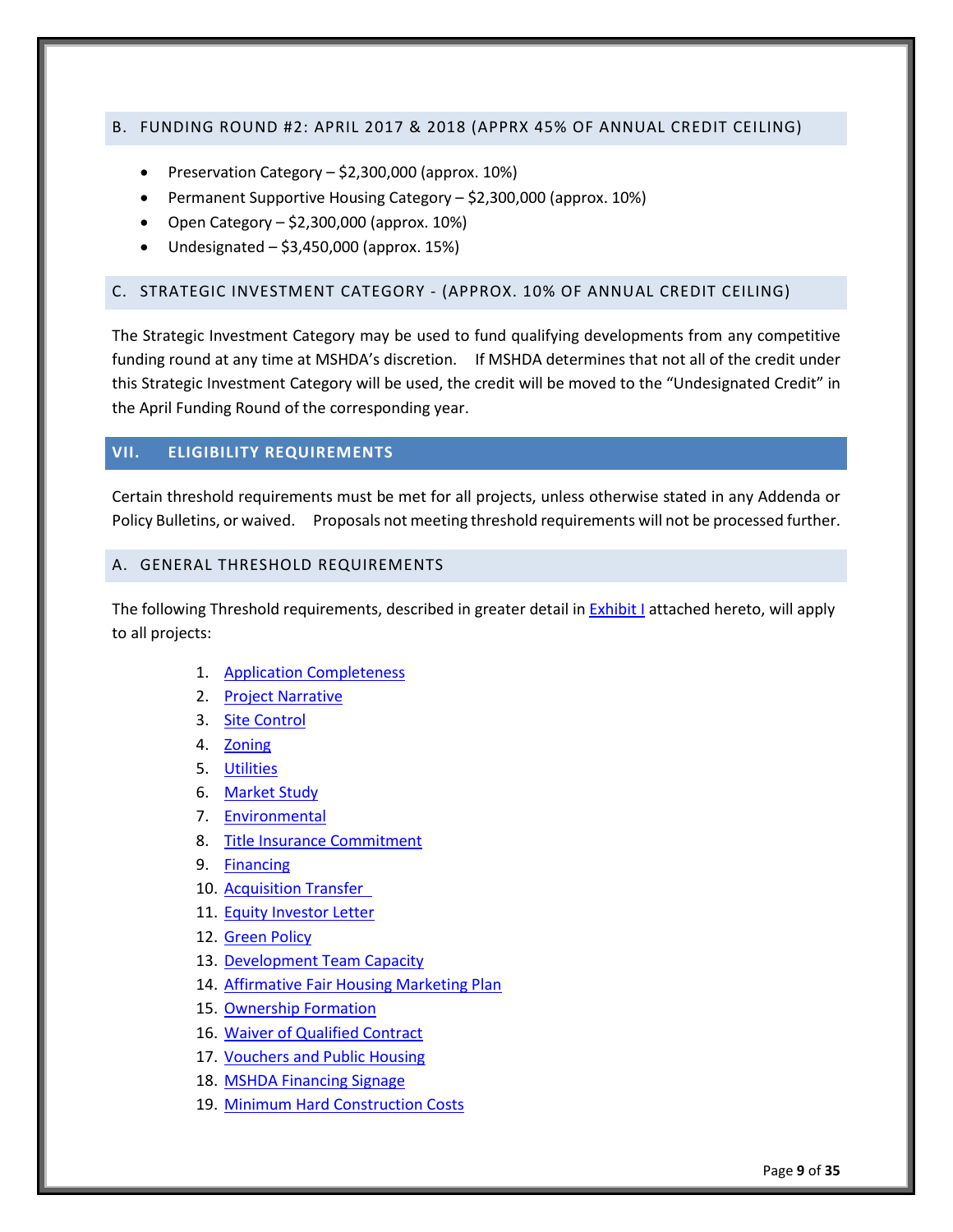- 20. Maximum Total Development Cost Per Unit Limit
- 21. [Michigan Products](#page-31-0)

#### <span id="page-14-0"></span>B. THRESHOLD REQUIREMENTS – PRESERVATION PROJECTS

'Preservation' applies to the acquisition and renovation of existing affordable properties, which are currently subject to a low income use restriction. For purposes of determining which category to apply under, adaptive reuse projects, entirely vacant residential buildings, and projects requiring demolition will be ineligible to apply under the Preservation category, regardless of whether or not project-based rental subsidies are being preserved. Only Preservation projects that meet this definition and the threshold requirements outlined in **Exhibit II** attached hereto, in addition to the General Threshold Requirements may receive points for Preservation and apply under the Preservation Category.

#### <span id="page-14-1"></span>**VIII. SELECTION CRITERIA**

MSHDA will evaluate applications for LIHTC in accordance with the requirements of federal and state law and the QAP (including any related Policy Bulletins and Addenda) based on the Scoring Criteria. The Scoring Criteria is incorporated herein as though it were a part of the body of this QAP. The general areas where projects can receive points in the Scoring Criteria include, but are not limited to: project location, project financing, project characteristics, and development team characteristics. For further information on the scoring criteria and specific point values, please refer to the **Scoring Criteria**. Under no circumstances will any application subject to a competitive scoring process give rise to an entitlement or legal right to an allocation of LIHTCs. The allocation of LIHTCs shall be entirely at the discretion of MSHDA.

## <span id="page-14-2"></span>A. HOUSING IN AREAS OF OPPORTUNITY & OTHER NOTES

As is outlined in greater detail throughout this QAP, the Scoring Criteria, and other applicable policy documents, many of the policies that are in place within the 2017-2018 QAP are designed with the intent of ensuring that affordable housing is available in areas of high opportunity. To accomplish this, the 2017-2018 QAP places a great amount of emphasis on the strength of a project's location by considering many factors as further highlighted below. It is the intention of these policies to develop and revitalize housing in areas that have a significant quantity of community amenities, offer tenants access to mobility and jobs, and that will be a focal point for further future investment.

The following are key criteria within the QAP and other related policies that have a direct correlation to creating and/or preserving affordable housing and allowing lower income residents to live in areas of greater opportunity:

- 1. Proximity to Transportation/Walk Score
- 2. Developments Near An Employment Center
- 3. Neighborhood Investment Activity Areas
- 4. Affordable/Market Rent Differential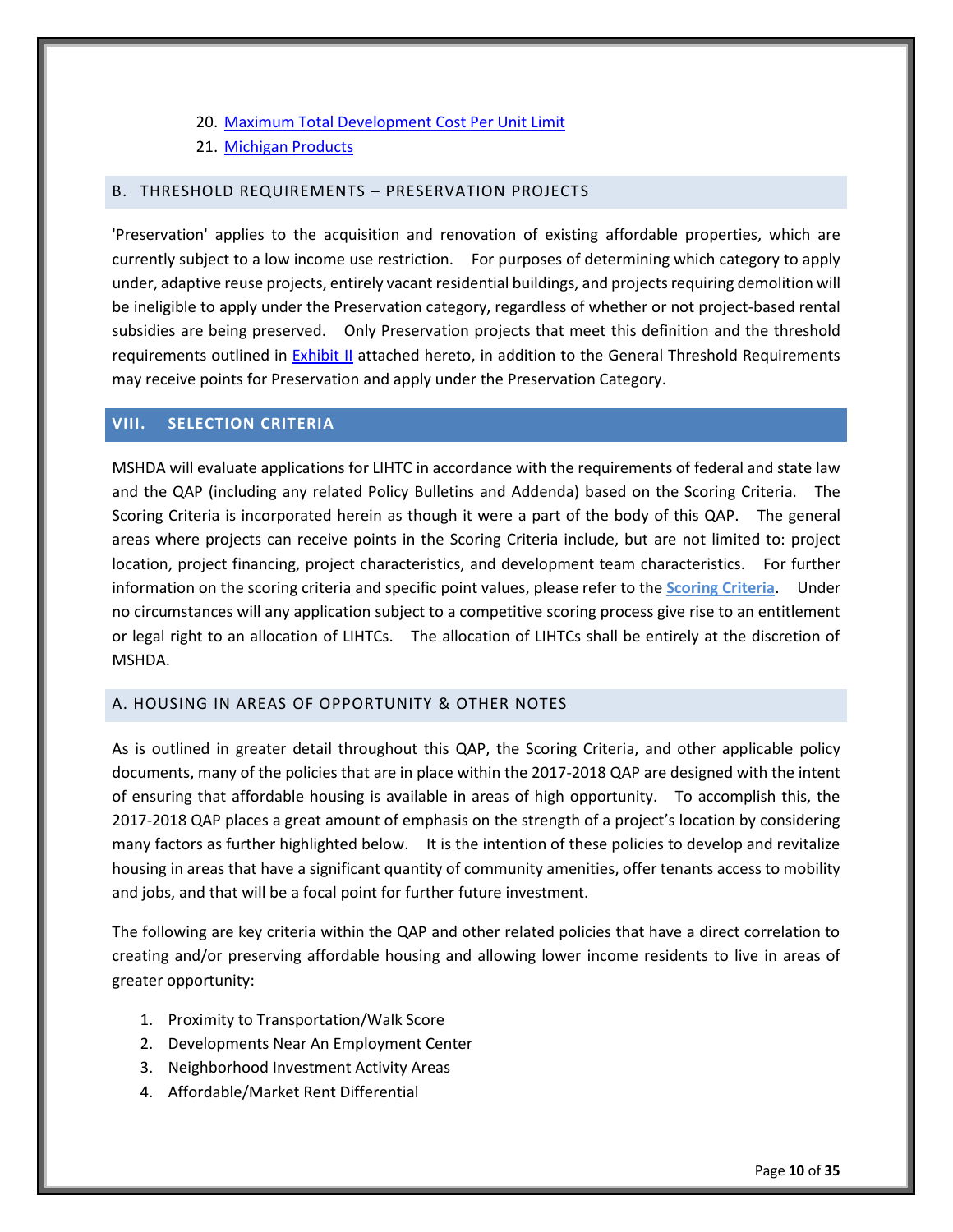- 5. Mixed Income Development
- 6. Rural Set-Aside

The QAP has a heavy emphasis on location because strong locations that are proximate to a large amount of amenities can have significant benefits for residents. Among these benefits are the potential for enhanced quality of life, proximity to employment, and reduced transportation costs associated with living in walkable areas. Residents desire to live and work in locations where there is a high quality of life and where there are a multitude of opportunities to continue to better their current situation. Residents that are in need of affordable housing are no different in what they desire and affordable housing should be no different in what it offers them. It is for these reasons that the QAP intentionally focuses on areas of opportunity.

Additionally, On March 7, 2013, the Violence Against Women Reauthorization Act (VAWA) of 2013 was signed into law. The reauthorization contained several updates to the housing provisions including a number of legal obligations for owners and managers of rental properties funded by LIHTC. The Authority is committed to working closely with property owners to ensure onsite compliance and enforcement when necessary.

#### <span id="page-15-0"></span>B. TIEBREAKERS

If, after evaluating projects based on the Scoring Criteria, two projects have identical scores, MSHDA will select between them according to this order of priority: lowest actual amount of credit per unit; highest actual Walk Score.

## <span id="page-15-1"></span>C. RE-EVALUATION PROCESS

Following completion of a competitive funding round, if an applicant believes there was an error made during the review process or that an application was not evaluated correctly, an applicant may contact MSHDA to have a specific portion of the application that was submitted re-evaluated. Any such request must be made to MSHDA in writing within 7 days following conclusion of a funding round. For purposes of this re-evaluation, MSHDA will not consider any additional documentation that was not provided with the application, but may consider information provided by an applicant intended to clarify portions of the application. MSHDA, in its sole discretion, will determine whether or not the re-evaluation of an application submission should warrant an award of LIHTC.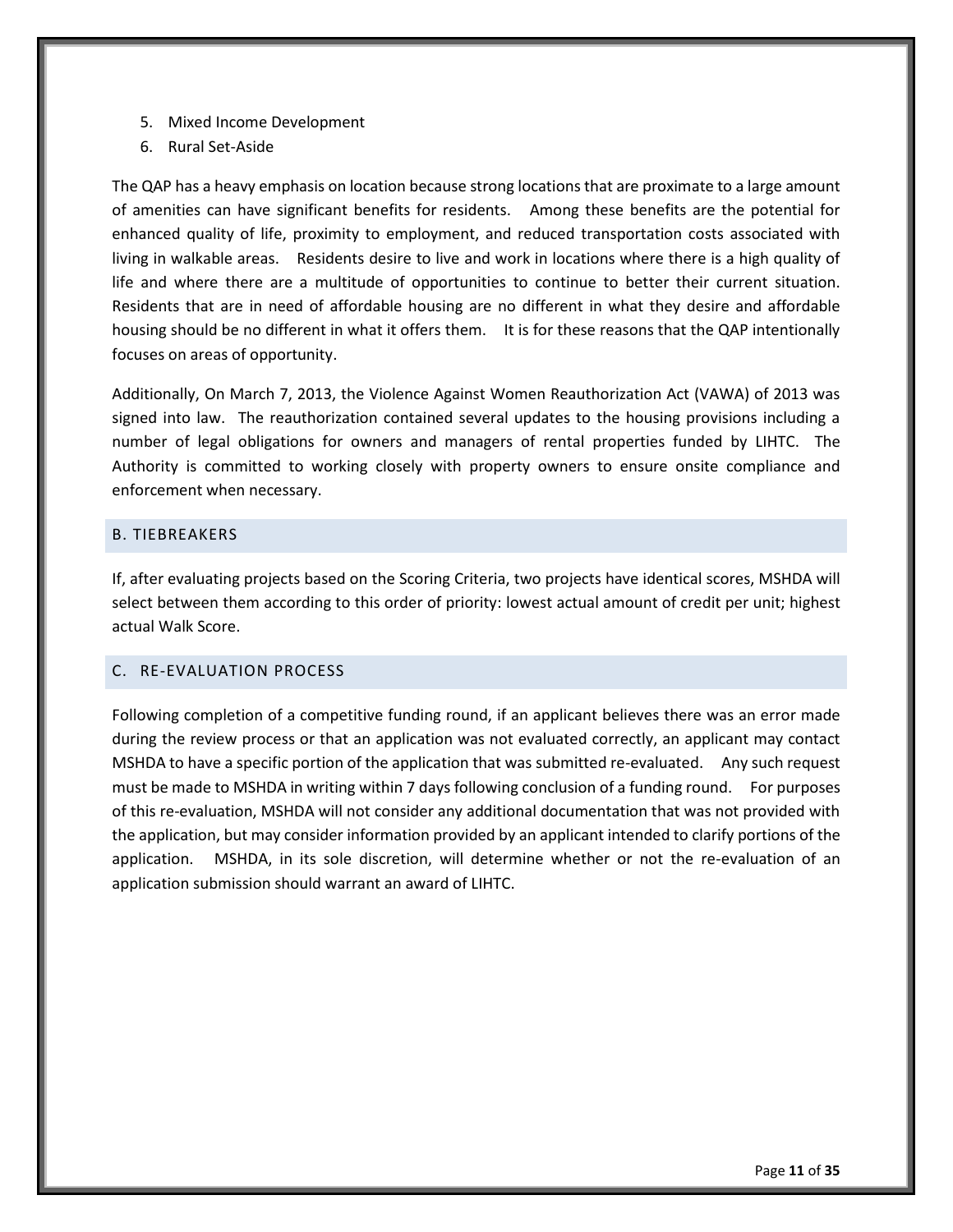## <span id="page-16-0"></span>**IX. UNDERWRITING STANDARDS & APPLICATION OF BASIS BOOST**

In making its determination of the LIHTC dollar amount necessary for the financial feasibility of a project and its viability as a qualified low income housing project throughout the initial credit period, MSHDA will consider the sources and uses of funds and the total financing planned for the project, and any proceeds or receipts expected to be generated by reason of tax benefits. HOWEVER, SUCH A DETERMINATION OF FEASIBILITY BY MSHDA SHALL NOT BE CONSTRUED TO BE A REPRESENTATION OR WARRANTY AS TO THE FEASIBILITY OR VIABILITY OF THE PROJECT. Please se[e Exhibit IV](#page-34-0) attached hereto for further information on the underwriting process and standards to be used.

## <span id="page-16-1"></span>A. APPLICATION OF BASIS BOOST

The "basis boost" has historically been applied to projects in two ways:

- i. Buildings located in a difficult to develop area (DDA) or in a qualified census tract (QCT)
- ii. Section 42(d)((5) provides that state housing credit agencies may award up to a 30 percent "basis boost" to buildings that States determine need the boost to be economically feasible, effective for buildings placed in service after July 30, 2008. This additional increase is not available to buildings located in a Qualified Census Tract, HUD-designated Difficult Development Areas, or tax-exempt bond financed projects; and it must be awarded prior to the issuance of 8609s, subject to tax credit ceiling being available.

The Protecting Americans from Tax Hikes (PATH) Act of 2015 made permanent the fixed 9% credit rate. As a result of that change, in an effort to ensure the efficient allocation of the LIHTC resource, the QAP is limiting the maximum allowable basis boost that any project can receive to either 10% or 20% based on the criteria outlined in Exhibit V.

Properties meeting any of the criteria found in [Exhibit V](#page-36-0) attached hereto are eligible for a basis boost up to the percentages listed therein, although they are still subject to the usual evaluation of minimum credits needed to achieve feasibility.

#### <span id="page-16-2"></span>**X. FEE LIMITS**

#### <span id="page-16-3"></span>A. DEVELOPMENT FEES

The total amount of any (i) developer fees, (ii) developer guaranty fees, and (iii) consulting fees (excluding fees to a third party, non-related construction manager included and paid from the construction contract), will be no more than the maximum development fee allowed to a project as outlined below.

#### <span id="page-16-4"></span>1. DEVELOPMENT FEE - TAX-EXEMPT BOND FINANCED PROJECTS

For projects financed with tax-exempt bonds eligible for 4% credit, the maximum development fee shall be calculated as follows: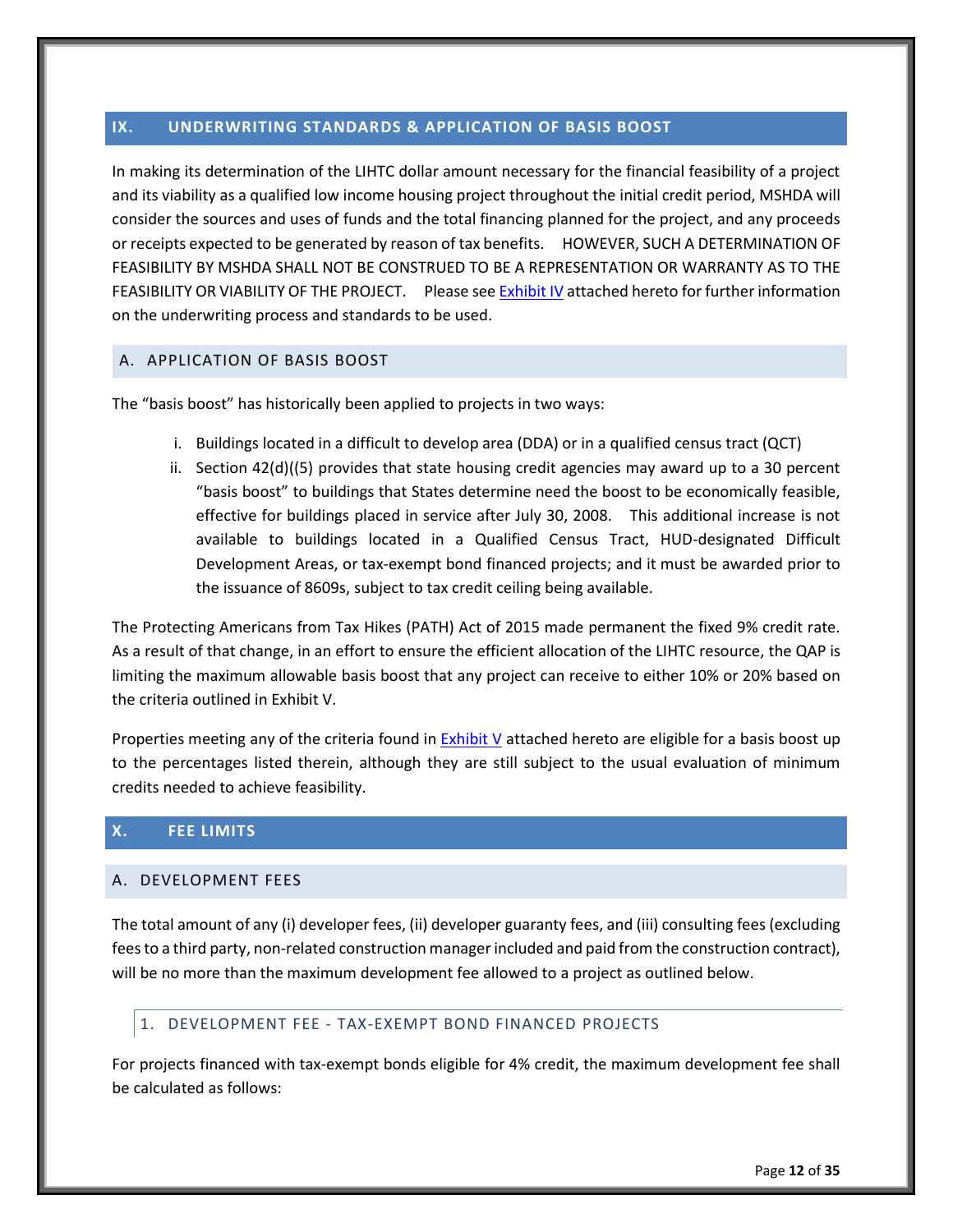- a. For projects of 49 units or fewer, the development fee will be the sum of the following:
	- i. 7.5% of acquisition costs
	- ii. 7.5% of project reserves
	- iii. 20% of all other development costs, excluding developer fee, developer overhead, and developer consulting fee.
- b. For projects of 50 units or more, the development fee will be the sum of the following:
	- i. 7.5% of acquisition costs
	- ii. 7.5% of project reserves
	- iii. 15% of all other development costs, excluding developer fee, developer overhead, and developer consulting fee.

NOTE: Tax-exempt bond financed projects seeking gap financing from MSHDA will be eligible to receive a maximum developer fee based on the calculations above. However, please note that for purposes of sizing the amount of gap financing that the project is eligible to receive, the maximum developer fee will be based on the lesser of the applicable calculation outlined above or \$2,100,000.

## <span id="page-17-0"></span>2. DEVELOPMENT FEE – 9% LIHTC PROJECTS

For all projects eligible for 9% LIHTC, the maximum development fee shall be the lesser of \$1,500,000 or the sum of the following:

- a. 7.5% of acquisition costs
- b. 7.5% of project reserves
- c. 15% of all other development costs, excluding developer fee, developer overhead, and developer consulting fee.

## <span id="page-17-1"></span>3. DEVELOPMENT FEE – OTHER CONSIDERATIONS

In addition to the fee limits outlined above, the following considerations must also be given with regard to the development fee:

- If either 1) a new building or physical structure is split into two or more phases, or (2) an existing project, building, or physical structure is split into two or more phases, the aggregate development fee for all phases shall not exceed the limitations stated above.
- For projects involving acquisition and rehabilitation, an amount equal to at least 5% of the acquisition cost of the land and building(s) must be allocated to the acquisition of the property (and the acquisition eligible basis, if applicable) for purposes of attribution to the development fee.
- Up to 50% of the total development fee can be deferred to cover a gap in funding sources as long as the entire amount will be paid within fifteen (15) years. If the proforma in the application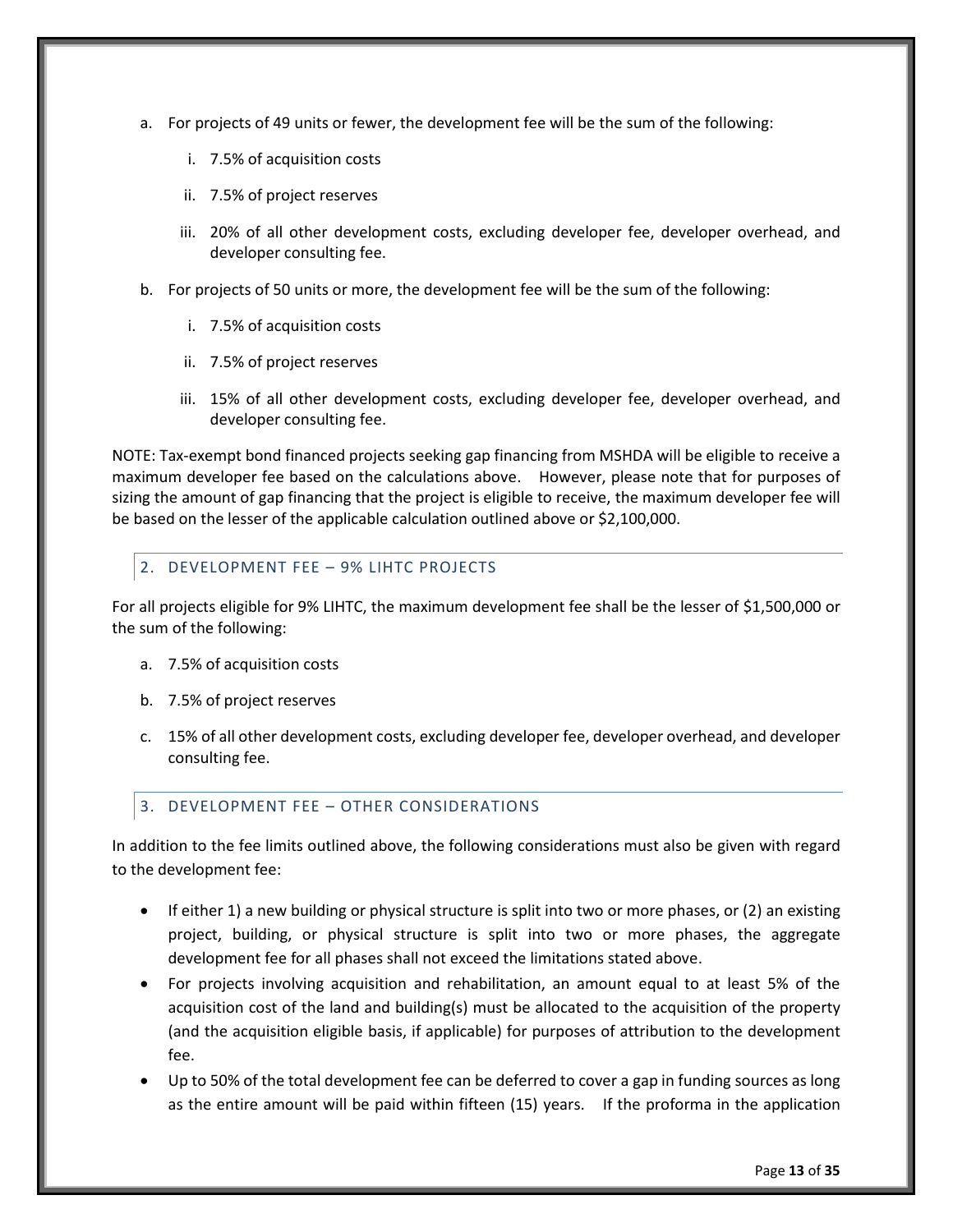indicates that cash flow is insufficient to repay the deferred development fee within 15 years, the Applicant must provide an explanation in the narrative as to how the deferred development fee will be repaid.

## <span id="page-18-0"></span>B. CONSTRUCTION CONTRACT ITEMS

- General Requirements 6% of construction costs, exclusive of builder profit, builder overhead and general requirements.
- Builder Overhead 2% of construction costs, exclusive of builder profit and builder overhead.
- Builder Profit 6% of construction costs, exclusive of builder profit.

Projects of 49 units or fewer may aggregate general requirements, builder overhead, and builder profit to a maximum of 20% of the construction costs, using a calculation similar to the approach outlined above.

## <span id="page-18-1"></span>C. CONSTRUCTION MANAGEMENT

If a construction manager is not included in the construction contract, then any construction management consulting fee must be included in and paid from the developer's fee. If a construction management fee (paid to a related or unrelated third party) is included in the construction contract, it must be included in and subject to the above fee limits relating to General Requirements, Builder Overhead, and Builder Profit. Excess fees will be deducted from total development costs when performing the gap calculation.

#### <span id="page-18-2"></span>D. IDENTITY OF INTEREST FEES

If an identity of interest exists between the Applicant and the General Contractor, incentive fees may only be paid to the extent that they are included in the above mentioned fee limitations. A general contractor may act as a subcontractor and may be entitled to additional overhead and profit otherwise payable to an independent subcontractor as long as the overhead and profit is determined to be within industry standards at the sole discretion of MSHDA. However, the general contractor's overhead, profit, and general requirements that may be included as allowable project costs are limited to the percentages noted above.

## <span id="page-18-3"></span>**XI. FIRST EVALUATION AND AWARD OF RESERVATIONS**

Project applications that include all required information and documentation in a form and manner acceptable to MSHDA, and that meet or exceed the QAP's threshold requirements and underwriting standards will be eligible to be evaluated for receipt of a Reservation and Carryover Allocation of LIHTC.

Following the award of credit, projects are expected to move forward with closing on financing sources and commencement of construction in a timely manner. While a project will not need to demonstrate closing and commencement of construction until the 10% Certification deadline shown below, to allow MSHDA to monitor the progression of projects, owners will be required to submit progress reports to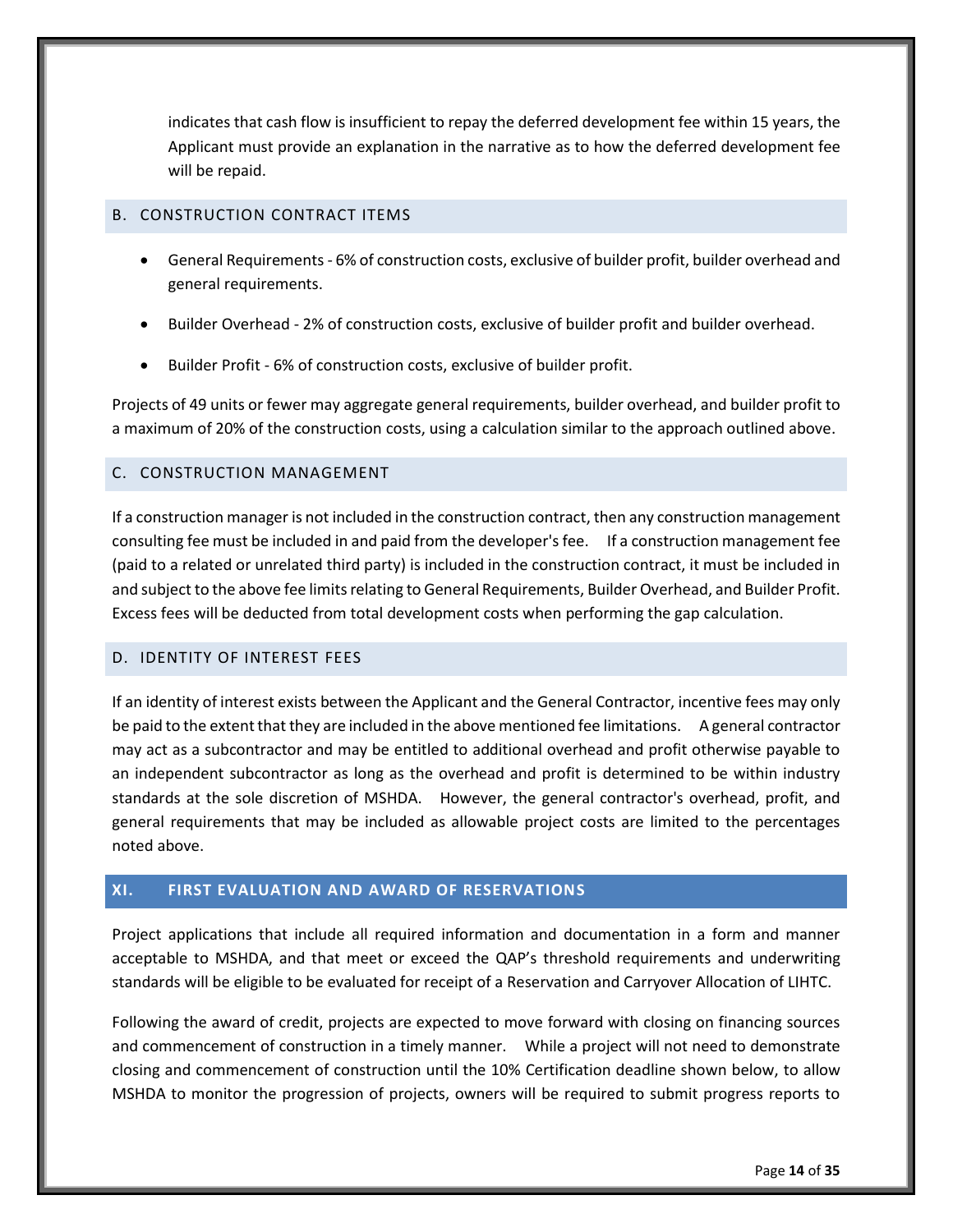MSHDA regularly during this period of time. Failure to submit accurate progress reports on a timely basis may result in negative points on future projects or a loss of credit to the project.

#### <span id="page-19-0"></span>**XII. INCREASE IN TOTAL DEVELOPMENT COSTS EVALUATION**

Prior to closing on debt and equity financing and prior to submittal of the items required for the second evaluation described below in Section XIII, all projects will be required to submit updated project costs to MSHDA for review. MSHDA will review the updated project costs to determine if the applicant would be in a position to receive the Cost Reasonableness Point Reduction as noted in the Scoring Criteria. If the MSHDA review determines that an applicant would receive a point reduction in future rounds, due to the updated total development costs exceeding the total development costs submitted in the initial application by more than 5%, the applicant will have the ability to return the credit award without being assessed negative points. Alternatively, the applicant may choose to proceed with the transaction, but in doing so, will agree to the point reduction described in Section D.5. of the Scoring Criteria. In the event the determination is made to assess negative points for cost reasonableness, MSHDA will reduce the applicant(s) points on any application submissions for the next two consecutive funding rounds following the date of determination. For clarity, if the applicant(s) were to choose to not submit an application in the next two consecutive funding rounds, the negative point period based on that singular cost reasonableness assessment would end and the applicant(s) would no longer be at risk of receiving negative points for that singular cost reasonableness assessment. Please see Section D.5. of the Scoring Criteria for further detail.

Please note, MSHDA will also review the final, cost-certified total development costs as part of the Final Evaluation described in Section XIV herein. If, at that time, the MSHDA review determines that the final total development costs have exceeded the total development costs submitted in the initial application by more than 5%, MSHDA will reduce the applicant(s) points on any application submissions for the next two consecutive funding rounds after the determination is made that negative points will be assessed.

MSHDA acknowledges that there may be unique situations where a project's costs may come in higher than initially planned due to events outside of an owner's control. In these unique situations, MSHDA will consider a waiver of the negative point assessment outlined above, based on a facts and circumstances assessment. It is intended that a waiver of this provision would rarely be granted, if ever.

## <span id="page-19-1"></span>**XIII. SECOND EVALUATION**

All projects receiving an allocation of 9% LIHTC must provide evidence, acceptable to MSHDA and in accordance with any applicable federal regulations, from a Certified Public Accountant that more than 10% of the taxpayer's reasonably anticipated basis in the project (as of the close of the second calendar year following the calendar year of the allocation) is incurred within 12 months of the allocation date. Additionally, a second financial review of the project based on updated project sources and uses as well as updated project income and expenses will be conducted at the time this certification is submitted in accordance with the procedures described i[n Exhibit IV](#page-34-0) attached hereto.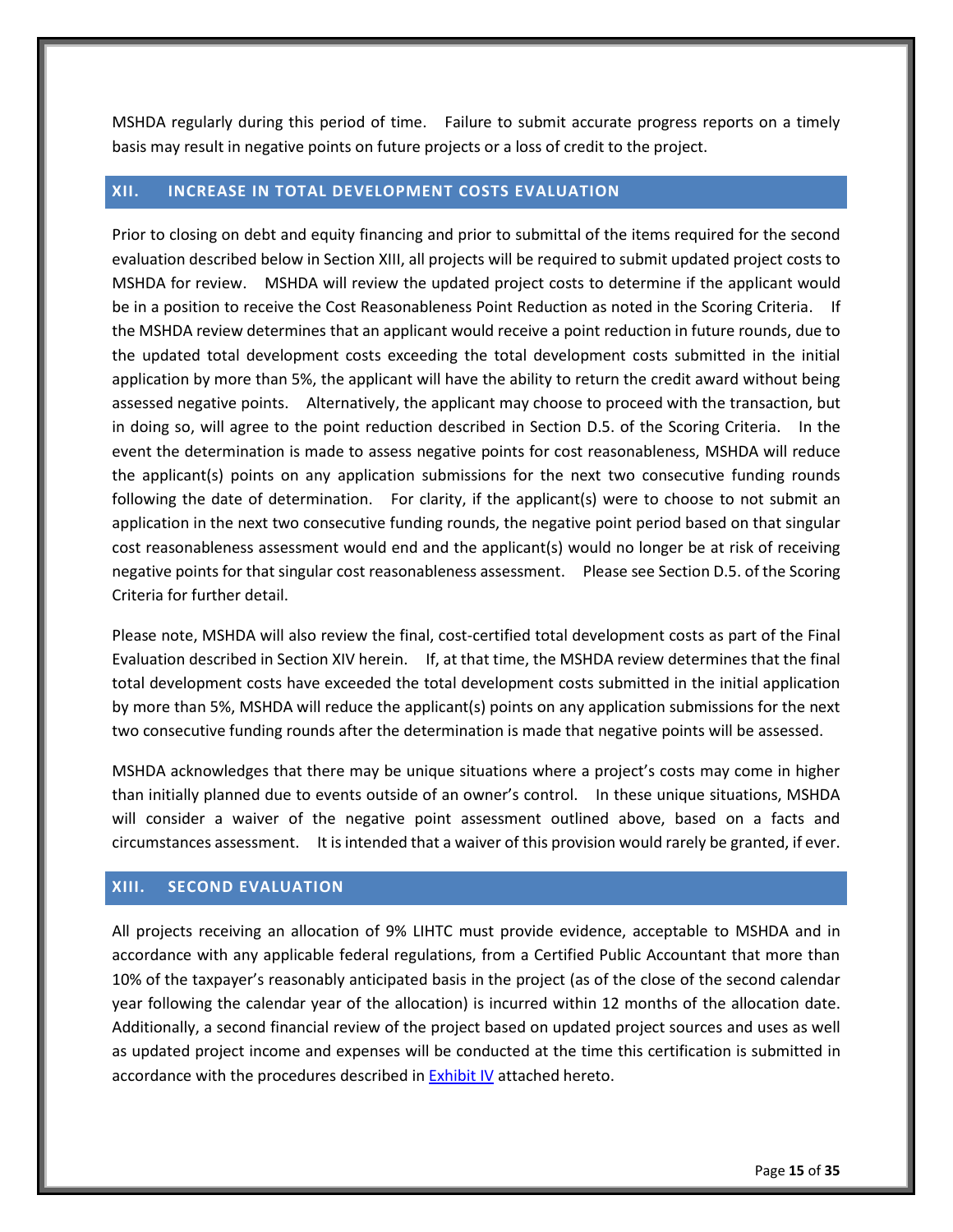In conjunction with the submission of the above items to satisfy the federal 10% Certification requirements, all Applicants, including those with projects with only 4% credits, must submit to MSHDA acceptable evidence of the following items which can be found in the [10% Certification](http://www.michigan.gov/mshda/0,4641,7-141-5587_5601-134725--,00.html) Exhibit Checklist on MSHDA's website. Failure to provide such documentation may result in the allocation being rescinded. The items required to be submitted are:

- a Partnership Agreement or Operating Agreement.
- Documentation of the equity price to be paid to the owner, if not identified in the Partnership Agreement or Operating Agreement.
- For all projects that are relying on tax abatement for financial feasibility, a copy of the projectspecific resolution, if not provided at the time of application.
- Record of the disbursement of the equity or construction loan.
- Recorded notice of commencement (or evidence that the notice has been received for recording) unless on tribal land.
- Recorded deed to the property (or evidence that the deed has been received for recording) or longterm lease on tribal land.
- All building permits necessary to begin construction, or a letter from the municipality stating that the permits will be issued upon payment of fees.
- Appraisal for all projects having an acquisition cost as a part of the total project costs, consistent with Policy Bulletin #8 to ensure the most effective and efficient use of LIHTC. For scattered site projects, this requirement will be evaluated on a case-by-case basis.
- Capital Needs Assessment dated within 1 year of the 10% Test application due date. All Capital Needs Assessments must be completed in accordance with [Exhibit II](#page-31-1) attached hereto, an[d Tab Z o](http://www.michigan.gov/documents/mshda/mshda_li_ca_35_tab_z_capital_needs_assess_183891_7.pdf)f MSHDA's Combined Application.
- Updated project schedule, pro-forma financial information, and sources and uses statement.
- Fully executed copy of the MSHDA Green Policy Certification and, if required by MSHDA Green Policy, proof of project registration with either Enterprise Green Community Partners or U.S Green Building Council.
- An Independent Accountant's Report on Applying Agreed-Upon Procedures, certifying that 10% of the project's costs will have been incurred by the due date. (Not applicable to projects financed with tax-exempt bonds utilizing 4% credits not subject to the annual housing credit ceiling)

# <span id="page-20-0"></span>**XIV. FINAL EVALUATION**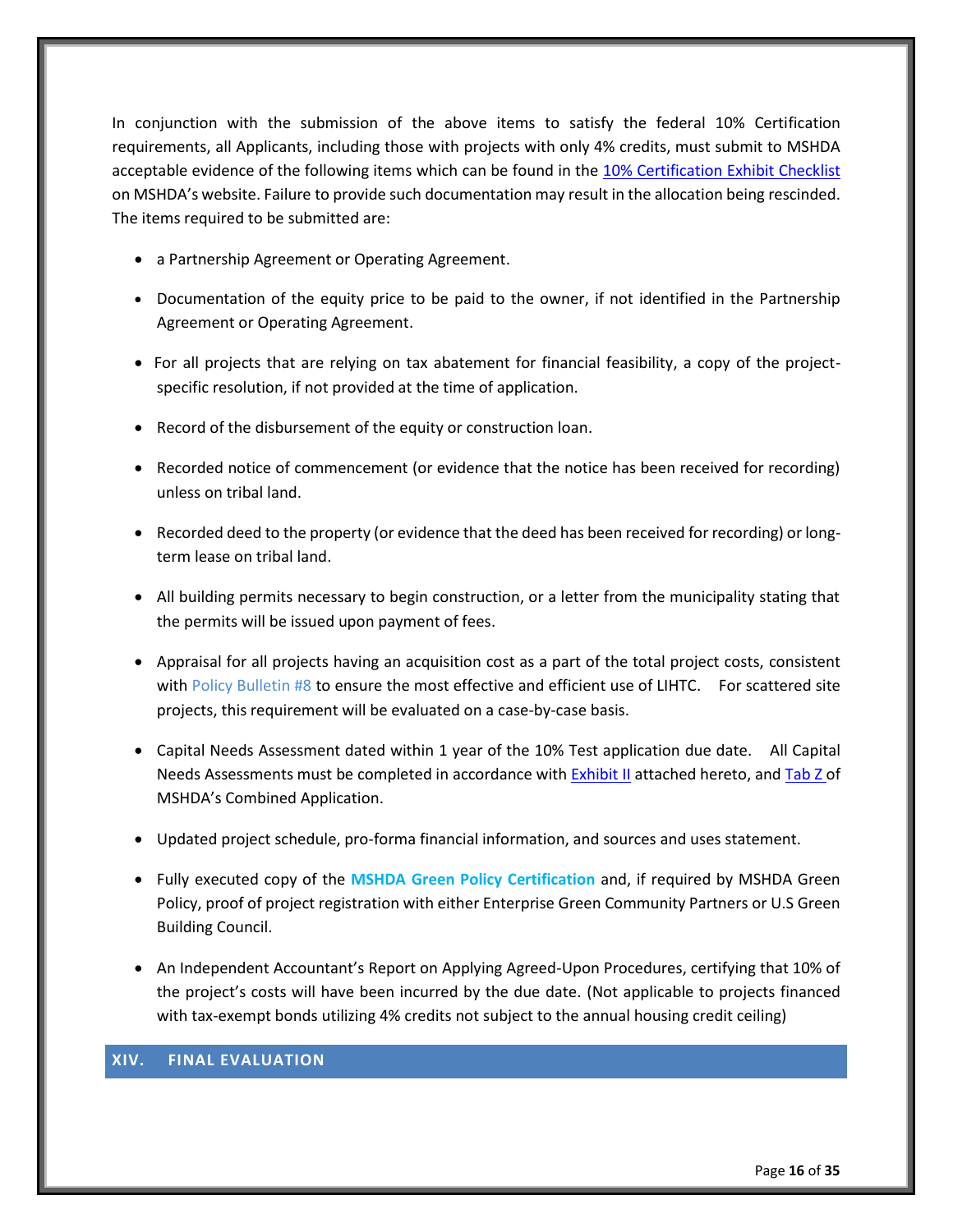MSHDA will further evaluate the project following the date all of the buildings in a project are placed in service, including a site visit if deemed necessary by MSHDA, to ensure that all program requirements have been met and to review the project prior to issuance of IRS Form 8609. To begin this process, a request for a LIHTC Regulatory Agreement must be submitted to MSHDA no later than November 1st of the year a project places in service.

In addition to the issuance of the LIHTC Regulatory Agreement, when the project/building is placed in service and prior to the issuance of a Form 8609, the owner must submit to MSHDA acceptable evidence of the items listed below. The placed in service application must be submitted to MSHDA on or before February 1st of the year after the project is placed in service. Applicants are also encouraged to refer to the [LIHTC Placed in Service Exhibit Checklist](http://www.michigan.gov/mshda/0,4641,7-141-5587_5601-134727--,00.html), which can be found on MSHDA's website for further detail regarding these requirements. The documentation required is as follows:

- 1. Copy of executed and recorded deed to property showing partnership as owner (or long-term lease showing partnership as lessee if on tribal land), including correct property description.
- 2. Copy of updated ownership entity formation records approved by the Department of Licensing and Regulatory Affair's Bureau of Commercial Services
- 3. [First Year Credit Statement](http://www.michigan.gov/mshda/0,4641,7-141-5587_5601-134727--,00.html)
- 4. Updated **application**.
- 5. Independent, third party final owner's and contractor's cost certifications for all projects.
- 6. Certificates of occupancy (or their equivalent for rehabilitation work). Additionally, owners must also submit a copy of the same to MSHDA Compliance for each building in the development within five (5) business days after each certificate becomes available.
- 7. Final executed limited partnership agreement or operating agreement and all attachments.
- 8. Copy of executed and recorded permanent mortgage and other permanent financing sources.
- 9. Color photograph of project.
- 10. [Form 8821,](http://www.michigan.gov/documents/mshda/mshda_li_af_q_irs_form_8821_204518_7.pdf) Tax Information Authorization naming MSHDA as the appointee to receive tax information.
- 11. A check for Compliance Monitoring Fees.
- 12. Assignment or transfer agreement of the rental subsidy that has been approved by the appropriate agency, if applicable.
- 13. A copy of the project's latest financial audit (if available).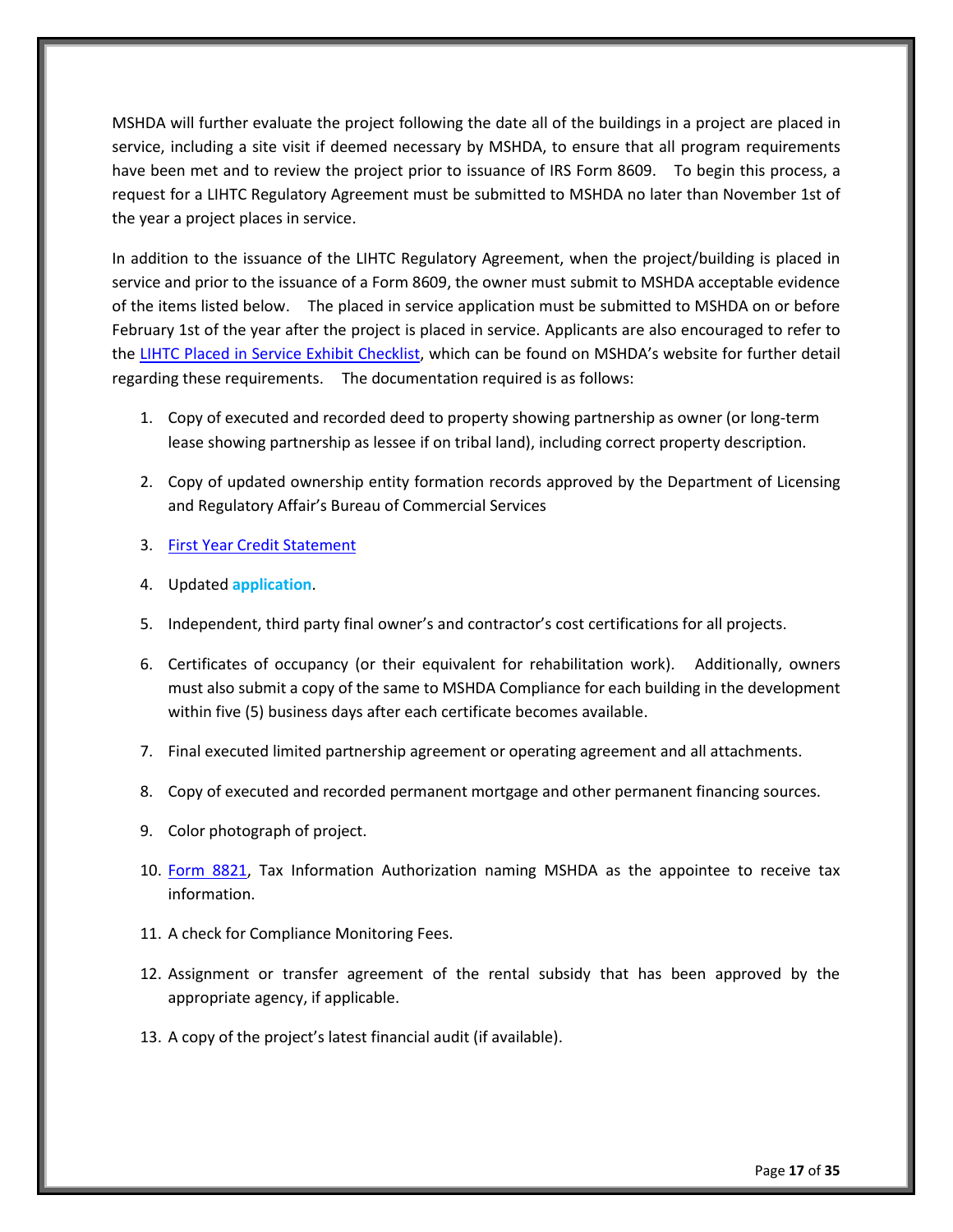- 14. Fully executed copy of the **MSHDA Green Policy Certification** and, if required by MSHDA Green Policy, proof of project Certification with either Enterprise Green Community Partners or U.S Green Building Council.
- 15. Updated Environmental and/or Marketing documentation, if applicable.
- 16. Fully executed Michigan Based Product certification, Visitable Units Certification, Barrier Free Units Certification, and Total Project Square Footage Certification.
- 17. Subsidy Layering Review application and HUD 2880 form (if applicable).

Please note: MSHDA will review the final, cost-certified total development costs as part of the Final Evaluation. If the MSHDA review determines that the final total development costs have exceeded the total development costs submitted in the initial application by more than 5%, MSHDA will reduce the applicant(s) points on any application submissions for the next two consecutive funding rounds after the determination is made that negative points will be assessed.

## <span id="page-22-0"></span>**XV. HOUSING CHOICE VOUCHERS**

This QAP awards LIHTC through a competitive process that can also serve as a form of competitive selection for purposes of applications for project-based vouchers and other forms of assistance. In particular, MSHDA will continue to make project-based vouchers available on a case-by-case basis to projects that agree to set-aside at least five units for Permanent Supportive Housing.

## <span id="page-22-1"></span>**XVI. PROJECT OR DEVELOPMENT TEAM CHANGES**

Owners will not be allowed to make changes to a project that would result in a change to any of the specific items for which points were awarded, unless extraordinary and well-documented circumstances would warrant it. Any such changes to a project that require a re-scoring or re-evaluation which causes the project's position to fall below its original position may cause the allocation of LIHTC to be rescinded or an assessment of negative points on future applications.

Additionally, Reservations, and/or Carryover Allocations are non-transferable either to another entity or within the same entity where there is a change in control or general partner interests, except with the express written consent of MSHDA, it being the explicit intention of the QAP to prevent one party from obtaining such a Reservation and/or Carryover Allocation in order to sell or broker its interest in the proposal (except for syndication purposes). Because all representations made with respect to the owner, applicant, developer or related party or entity, or any member of the development team, their experience and previous participation are material to the evaluation made by MSHDA, it is not expected that MSHDA's consent will be granted for such transfers unless a new application is submitted and scores no less than the original application, and the transfer is a benefit for the project.

## <span id="page-22-2"></span>**XVII. EXCHANGE OF CREDIT**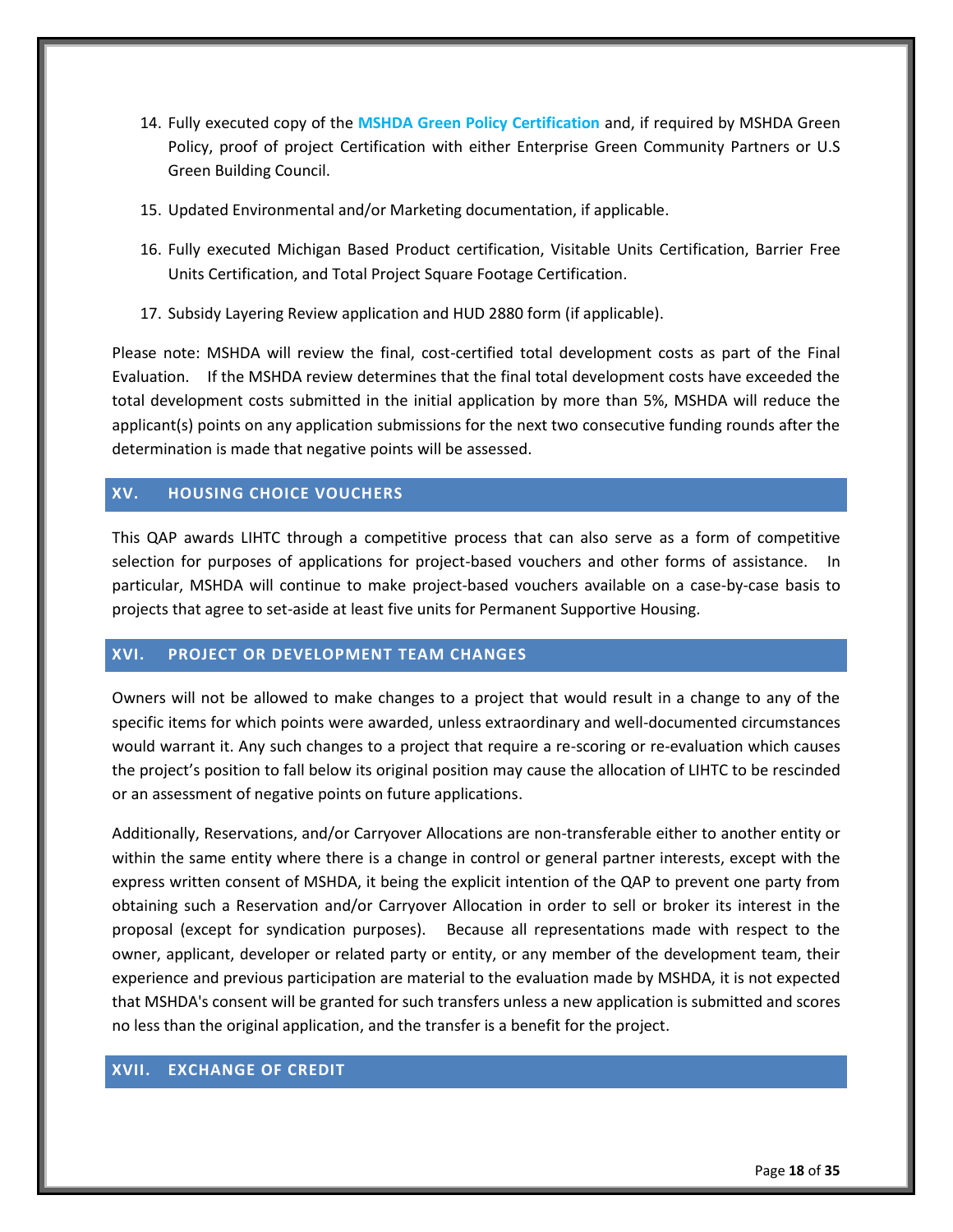In certain unusual circumstances, delays may occur which will prevent the project from being placed in service at the end of the second calendar year after the date of the Carryover Allocation. In extremely unusual circumstances that are beyond the control of the developer, MSHDA may allow the credit to be returned and may issue a Carryover Allocation in the year in which the credit is returned without the necessity of competing for funding provided certain conditions are met. Such a request will be evaluated as a facts and circumstances test. Requests for an exchange of credit may not be applied for prior to October  $1<sup>st</sup>$  of the year in which the project was required to place in service, unless the Authority determines that extenuating circumstances warrant an earlier exchange of credit.

At no time will any project be allowed more than three calendar years from the date of initial allocation to project completion unless approved by MSHDA.

## <span id="page-23-0"></span>**XVIII. FEES**

All applications must be accompanied by a check or money order in an amount equal to \$45 for each proposed low-income unit, with a \$2,500 maximum limit. This fee is non-refundable and must be paid in each funding round in which a project is seeking to be scored and/or evaluated. A fee of \$100 will be assessed each time a check is returned to MSHDA for non-sufficient funds.

For any project that receives an award of credit, MSHDA will charge a fee equal to 6% of the annual LIHTC dollar amount reserved for a project. A sum equal to 3% of the annual LIHTC dollar amount shall be submitted to MSHDA at the time of Reservation. The remaining 3% shall be paid at the time of the 10% Certification, which is one year following the issuance of the Reservation.

In addition to the fees listed above, MSHDA may establish such other fees as may be necessary to effectively administer the program. Such fees may include, but are not limited to, charges to process waiver requests, changes in ownership, and site visits. MSHDA shall publish a schedule of such fees 60 days prior to implementation (se[e Fee Schedule Policy Bulletin\)](http://www.michigan.gov/documents/mshda/mshda_li_ca_32_tab_w_lihtc_policy_bulletins_183888_7.pdf).

Compliance monitoring fees will be charged for the credit period as follows:

- All units for which an allocation of credit was received on or after January 1, 2012 must pay the sum of \$475 per low income unit, which amount will cover the initial 15 year compliance monitoring period and is payable prior to issuance of Form 8609. Also, a fee of \$25 per LIHTC unit will be charged annually during the extended use period.
- All units for which an allocation of credit was received on or after January 1, 2011, but before January 1, 2012 must pay the sum of \$450 per low income unit, which amount will cover the initial 15 year compliance monitoring period and is payable prior to issuance of Form 8609. Also, a fee of \$20 per LIHTC unit will be charged annually during the extended use period.
- All units for which an allocation of credit was received on or after January 2008, but before January 1, 2011 must pay the sum of \$450 per low income unit, which amount will cover the entire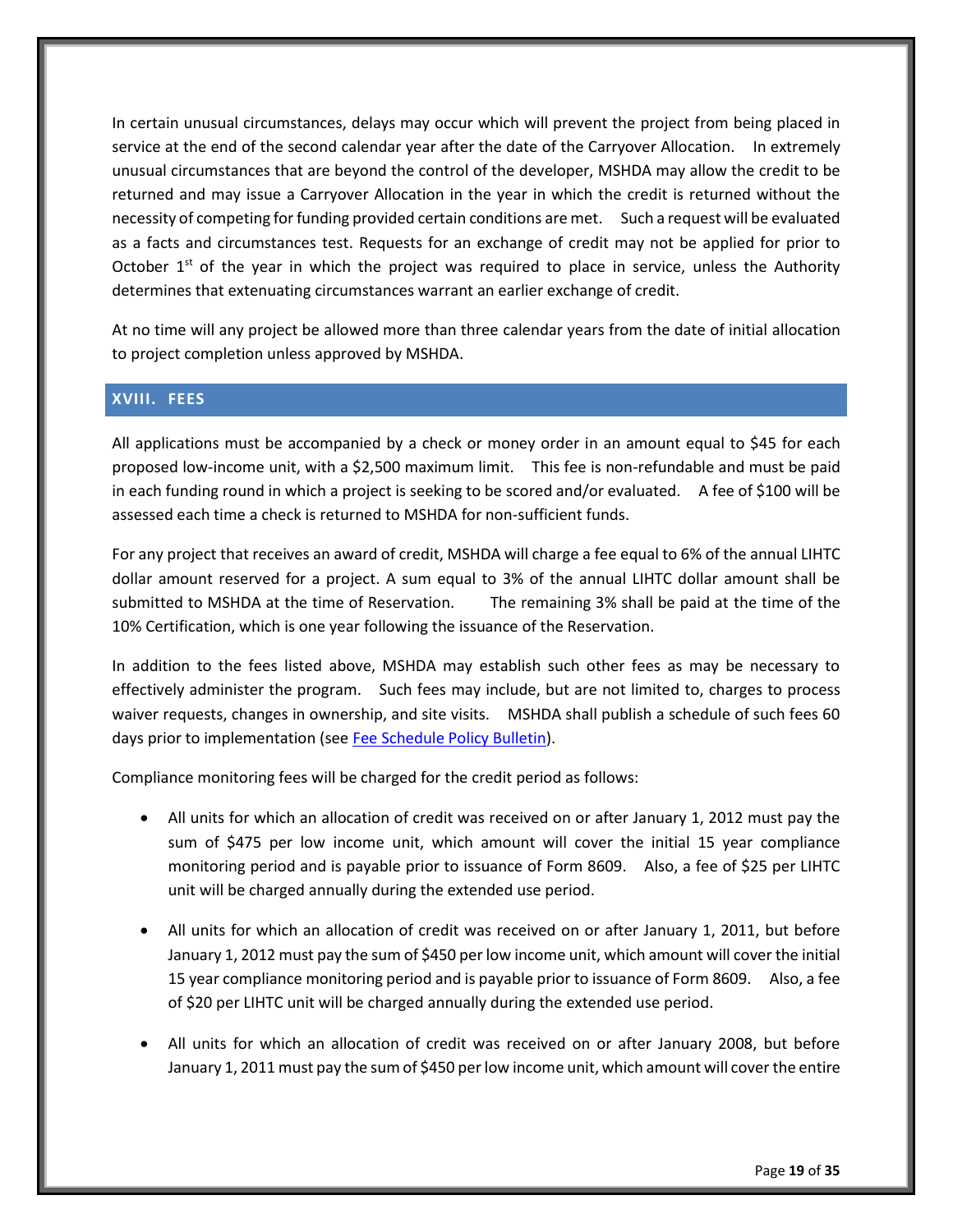15 year compliance monitoring period and the extended use period and is payable prior to issuance of Form 8609.

- All units for which an allocation of credit was received on or after January 1, 2001 but before January 1, 2008 must pay the sum of \$300 per low income unit, which amount will cover the entire monitoring period and is payable prior to issuance of Form 8609.
- All units that received an allocation of credit prior to January 1, 1993, and all projects financed by MSHDA that received an allocation of credit before January 1, 1997, may elect to submit a sum equal to \$15 per low income unit on an annual basis for the remainder of the compliance period, or may opt to make one payment similar to that described above.
- With the exception of projects financed by Rural Development, all projects that received an allocation of credit prior to January 1, 2001 must pay an additional inspection fee of \$30 for each unit to be inspected once every three years. Projects financed by Rural Development must pay an additional fee of \$20 per each unit to be inspected once every three years. This fee shall be paid at the time of submission of the annual owner certifications.

Noncompliance Fees

- MSHDA will assess a fee of \$100 if an owner fails to have a representative present for a scheduled tenant file audit and/or physical inspection which results in the inability to conduct the file audit and/or physical inspection.
- MSHDA will assess a fee of \$50 per unit for significant and repeated noncompliance issues.

Failure to submit any compliance or inspection fee will be considered non-compliance.

Compliance monitoring fees are subject to change based on changes in costs associated with administration of the compliance monitoring function by MSHDA and other changes in MSHDA and/or IRS mandated monitoring requirements.

#### <span id="page-24-0"></span>**XIX. COMPLIANCE MONITORING**

Owners receiving an allocation of LIHTC shall be required to meet minimum compliance requirements and to follow the requirements outlined in MSHDA's [LIHTC Compliance Manual,](http://www.michigan.gov/mshda/0,4641,7-141-8002_26576_26578---,00.html) which is available on MSHDA's website. Please see [Exhibit VI](#page-37-0) attached hereto for further compliance monitoring requirements.

## <span id="page-24-1"></span>**XX. COMBINED APPLICATION, POLICY BULLETINS AND ADDENDA**

Additional program requirements are set forth in the Policy Bulletins, MSHDA's Combined Application, and the applicable Addenda. MSHDA reserves the right to modify the Combined Application, Policy Bulletins, and Addenda at its discretion following notice to the public.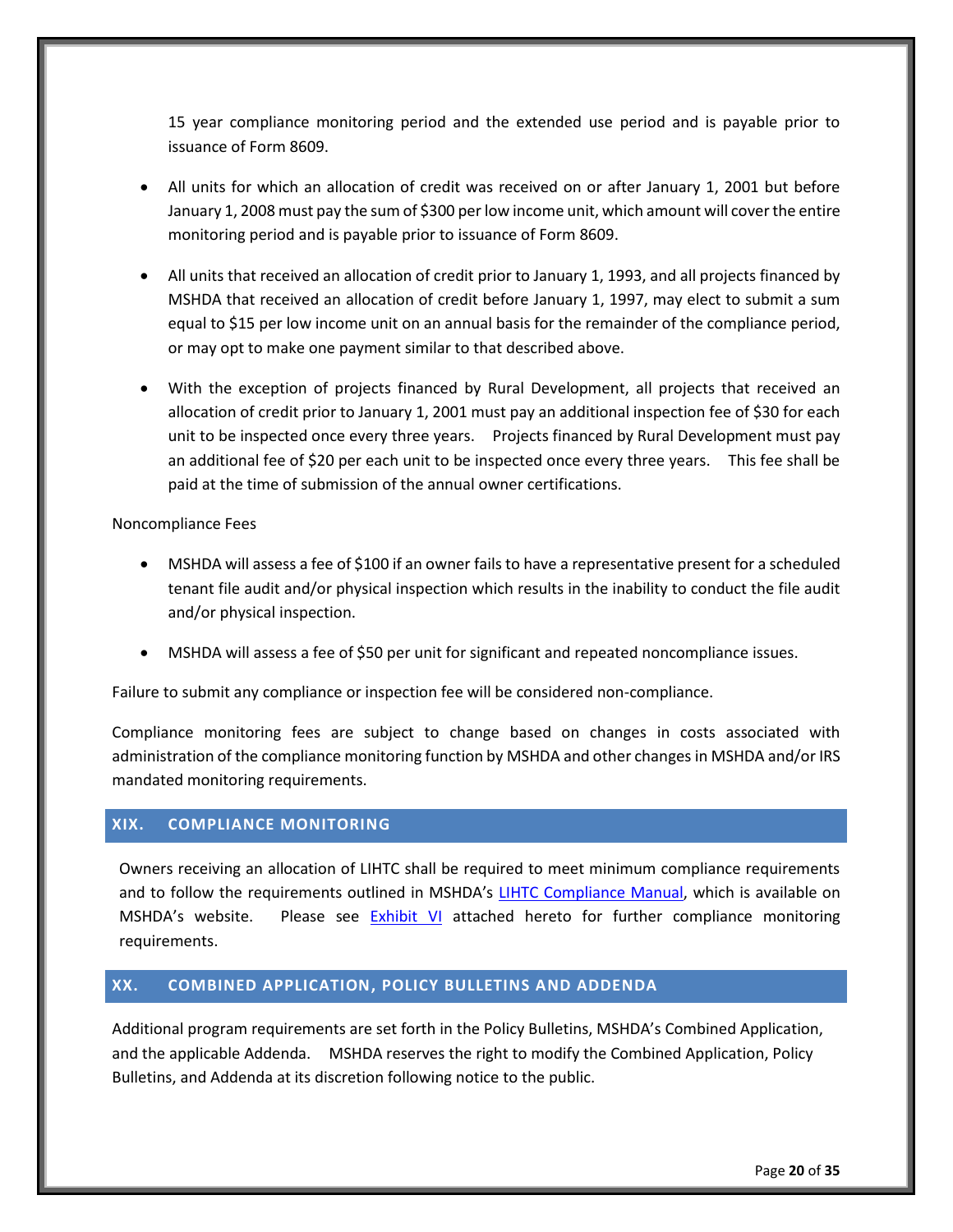#### **EXHIBIT I – GENERAL THRESHOLD REQUIREMENTS**

## <span id="page-25-1"></span><span id="page-25-0"></span>I. APPLICATION COMPLETENESS

Submission of a complete and consistent application. This includes, but is not limited to, a fully completed LIHTC Excel Application prepared in accordance with application instructions, submission of the required application fee, and submission of all applicable exhibits. MSHDA will reject applications with multiple material errors in documentation, incomplete information, and/or general inconsistencies found within the entire application submission. Decisions for rejection under this threshold requirement are intentionally made on a subjective basis and are entirely under MSHDA's discretion.

#### <span id="page-25-2"></span>II. PROJECT NARRATIVE

A detailed and complete narrative description of the project which includes, at a minimum, the type of project; location; prior LIHTC status, if any; type of financing; tenants served; bedroom mix; local, federal or state subsidies, if any; number of jobs created, including an explanation/analysis for how this number was determined; tenant relocation strategy and budget, if applicable; and any other relevant descriptive information. Additionally, applicants should submit a map and site plan detailing the proposed project site. Applicants are encouraged to provide as much additional detail and background information about the proposed project as possible; particularly for describing areas in the application involving unusual or complex elements.

## <span id="page-25-5"></span><span id="page-25-3"></span>III. SITE CONTROL

Evidence of site control by the Applicant, as evidenced by an option to purchase, letter of intent or term sheet, land contract, offer to purchase, purchase agreement, long-term lease or other appropriate documentation, and ability to keep same for 120 days from the date of application due date, with the ability to provide additional extensions as necessary to accommodate application processing timelines. If site control is vested in an entity other than the anticipated owner, the control must be unilaterally assignable to the proposed owner. Site control documents must clearly identify the physical location of the property (i.e. property address, full legal description or plat map identifying street names) and be consistent with the rest of the development information provided in the application including the title insurance commitment. If the site control documentation does not clearly identify a detailed breakdown of the components of the purchase price to be paid to the seller, a written narrative from the applicant providing additional detail may be submitted to accompany the site control documentation.

#### <span id="page-25-6"></span><span id="page-25-4"></span>IV. ZONING

Evidence from the municipality of the property's current zoning designation and what, if any, steps are in process to obtain proper zoning for the proposed development, if it is not already properly zoned.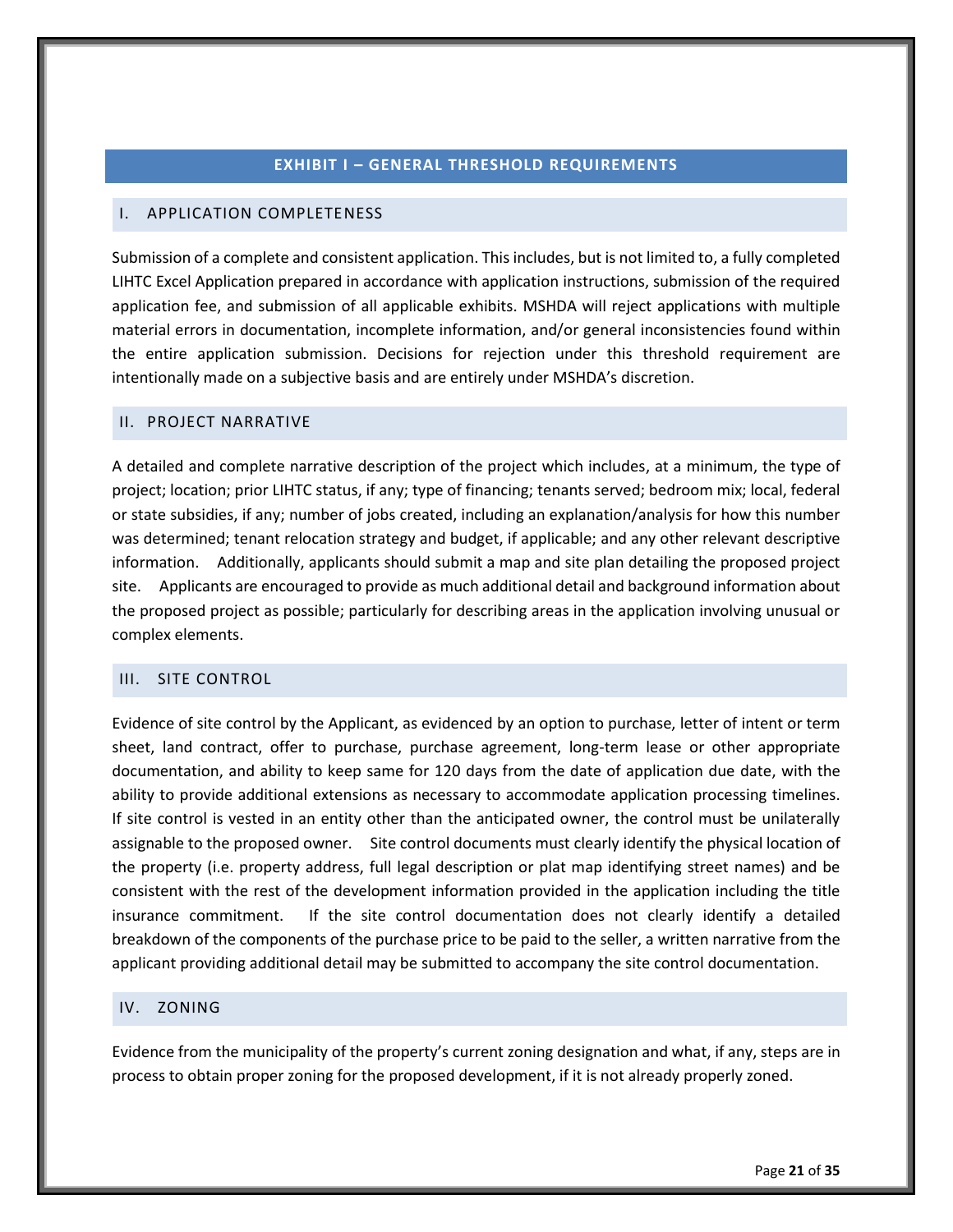## <span id="page-26-4"></span><span id="page-26-0"></span>V. UTILITIES

Evidence from the municipality and/or utility companies regarding the availability of all utilities and confirming they will have the capacity to serve the property – electricity, gas, water and sewer.

#### <span id="page-26-5"></span><span id="page-26-1"></span>VI. MARKET STUDY

A market study completed in accordance with MSHDA's guidelines (see [Tab C](http://www.michigan.gov/mshda/0,4641,7-141-5587_5601-60010--,00.html) of MSHDA's Combined Application) that indicates the housing needs of low-income individuals in the area to be served. A completed market study must be submitted with the application and dated within six months of the application deadline. It is anticipated that it will take approximately 5 weeks from the time the market study is ordered through MSHDA's process to receive a completed the study. Potential applicants should be aware of this timing when planning to submit an application as part of a competitive funding round.

#### <span id="page-26-6"></span><span id="page-26-2"></span>VII. ENVIRONMENTAL

Submission of an environmental review in accordance with the current MSHDA Environmental Review Standards (se[e Tab D](http://www.michigan.gov/mshda/0,4641,7-141-5587_5601-60010--,00.html) of MSHDA's Combined Application) together with a remediation plan, if necessary, with estimated costs outlined in detail and accounted for in the Sources and Uses Statement. Projects may be rejected if the environmental review and/or supporting documentation do not meet MSHDA's standards or if MSHDA determines additional testing or modifications to a remediation plan are necessary. Environmental studies must be dated within six months of the application deadline.

#### <span id="page-26-3"></span>VIII. TITLE INSURANCE COMMITMENT

All projects will be required to submit a title insurance commitment, dated within six months of the application due date, at the time the application is submitted. For projects located on federally recognized American Indian reservations, MSHDA may accept, in lieu of the title insurance commitment, an attorney's opinion letter describing chain of title and land control.

Applicants must assure that the name of the entity that owns the property matches with the site control documents, that the entity to be insured is correct, and that all parcels of property under land control exactly match up, are properly identified, and agree with the application that was submitted. The title insurance commitment must contain an original signature of the authorized title insurance company agent or employee, must indicate the availability of a title insurance underwriter, and must otherwise be complete and without defect.

NOTE: For proposed projects that contain multiple sites, Applicants must submit the Property Identification form found in the **LIHTC Application** to accompany the title insurance documentation. The title insurance documentation submitted must be organized in the same order as shown on this form.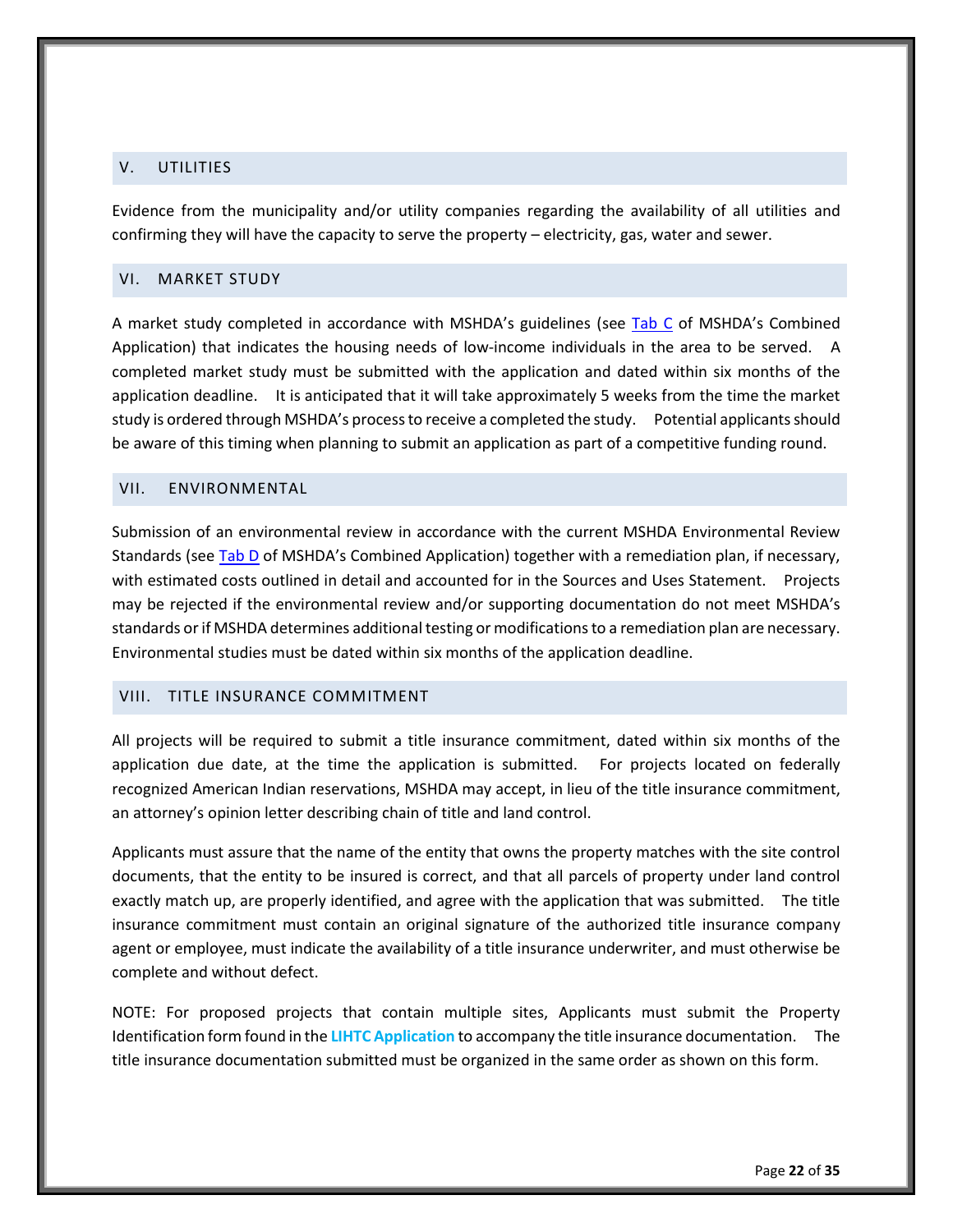#### <span id="page-27-2"></span><span id="page-27-0"></span>IX. FINANCING

All projects will be required to leverage a reasonable amount of financing sources, in addition to the LIHTC being requested, based on what each project can support. Applicants should not plan on using solely LIHTC equity financing. If MSHDA determines that a project is not appropriately leveraging available sources of financing, the project may be (1) rejected for not meeting threshold requirements, (2) required to secure a reasonable amount of financing before the project is eligible to proceed, and/or (3) subject to a reduction in the amount of credit that the project is awarded.

All projects are required to submit evidence of submission of application(s) to a mortgage lender(s) stating the amount of the loan, terms, interest rate, and guarantors for all sources of financing. In the case of a Rural Housing Service (RHS) project, an original letter signed by an official of RHS; in the case of conventional financing, original documentation from the lender(s) stating that a formal application for construction and permanent financing has been submitted and is under serious consideration; in the case of Federal Historic tax credit, documentation indicating that Part I of the required application has been made; and in the case of an Authority financed project, evidence that the project has passed initial determination.

The Authority understands that due to differing schedules of funding rounds for various government financing sources, including but not limited to AHP or HOME funds, limited documentation or confirmation of funding awards may be available at the time of LIHTC application. Because of the unique timing of these types of sources of funding, the Authority is committed to being as flexible as possible. Accordingly, MSHDA will accept and process LIHTC applications that are proposing to apply for funding sources that are only available as part of a funding round held by another entity as long as the applicant can confirm that the specific funding source has been applied for and that there is a strong likelihood of funding availability prior to receiving an award of LIHTC. If, at the time LIHTC awards are made, it cannot be determined that the specific funding source has been applied for and that there is a strong likelihood of funding availability, the funding source will not be considered, which may result in the disqualification of the application. Applications submitted that are planning on the use of these types of competitive funding in this way should also identify a contingency plan as a part of the submission to demonstrate how the project will proceed in the event the competitive funding in not received. In this way, applicants are encouraged to take note of this flexibility, but are also cautioned to list only those funding sources in their initial application that they are confident will meet the requirements noted above prior to the LIHTC award.

#### <span id="page-27-1"></span>X. ACQUISITION TRANSFER

<span id="page-27-3"></span>For acquisition/rehabilitation involving properties currently regulated by another government body (including HUD, RHS, or MSHDA), statement from the Applicant of the requirements for such approval and how the Applicant intends to meet them consistent with the LIHTC timetables.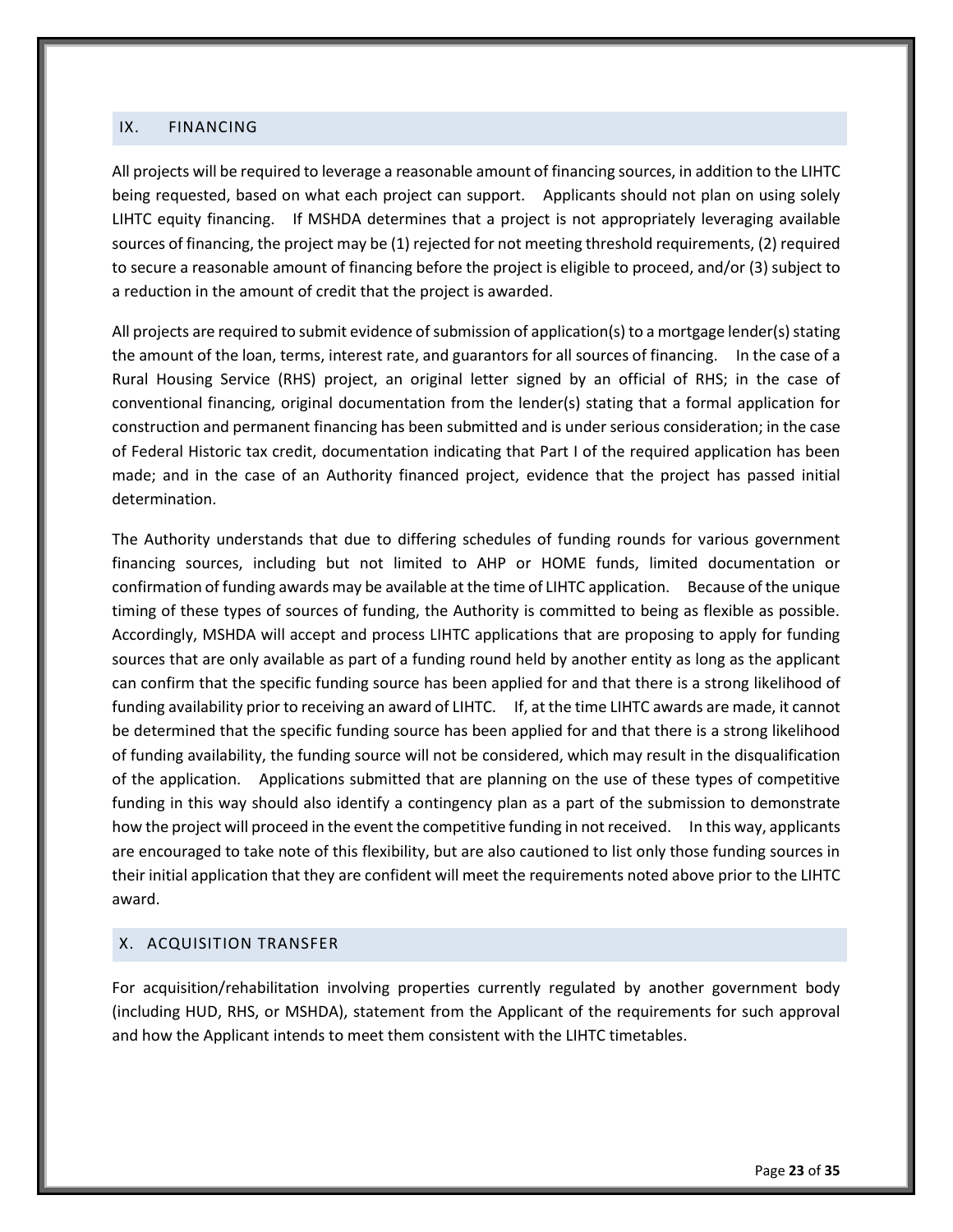#### <span id="page-28-0"></span>XI. EQUITY INVESTOR LETTER

At the time of application, the applicant must submit an equity investor letter from the proposed syndicator or investor that includes all of the following:

- The amount, price, and terms of the investment.
- The planned equity pay-in schedule.
- Investment underwriting and financial forecast pages compiled by investor (sources and uses of funds, development budget, draw schedules, rental income and operating expenses, cash flow analysis, lease-up schedule, tax credit analysis, capital account analysis, etc.).
- Certification that investor has conducted financial review of development team, including identification of which entities and/or individuals will be providing guarantees.
- Clear statement of any conditions for investment that need to be met.

Failure to provide sufficient and thorough documentation from the equity investor as outlined above may result in disqualification of the application.

#### <span id="page-28-3"></span><span id="page-28-1"></span>XII. GREEN POLICY

All projects applying for and receiving LIHTC will be required to incorporate one of three available green standards referenced in the Green Policy which can be found i[n Tab M](http://www.michigan.gov/mshda/0,4641,7-141-5587_5601-60010--,00.html) of the Combined Application.

## <span id="page-28-2"></span>XIII. DEVELOPMENT TEAM CAPACITY

Each Applicant shall submit information regarding its entire Development Team. The Development Team is defined as any of the following (without limitation): (i) the Applicant entity, (ii) the proposed owner, (iii) principal(s) of the owner or Applicant, (iv) the developer, (v) the general contractor, (vi) the property management company, (vii) any third party development consultant, (viii) any related party(ies) or entity(ies) in the seller of any land or property. For this purpose, a related party or entity is considered to be related if one party or entity directly or indirectly has the ability to control the other party or exercise significant influence over the other party in making financial and operating decisions.

The Development Team must demonstrate professional and financial capacity to plan, build, market, and operate the proposed development. The performance record of the Applicant, consultant, architect, management agent and contractor will be measured by the quality and quantity of previous development(s); design, construction and property management efforts; and affirmative action records. Each team member is expected to demonstrate satisfactory prior experience on projects of similar scale and complexity; to have satisfactory professional references; and to devote sufficient staffing and resources, including financial resources, to complete the proposed development. To demonstrate capacity, the Development Team will be evaluated based on the following: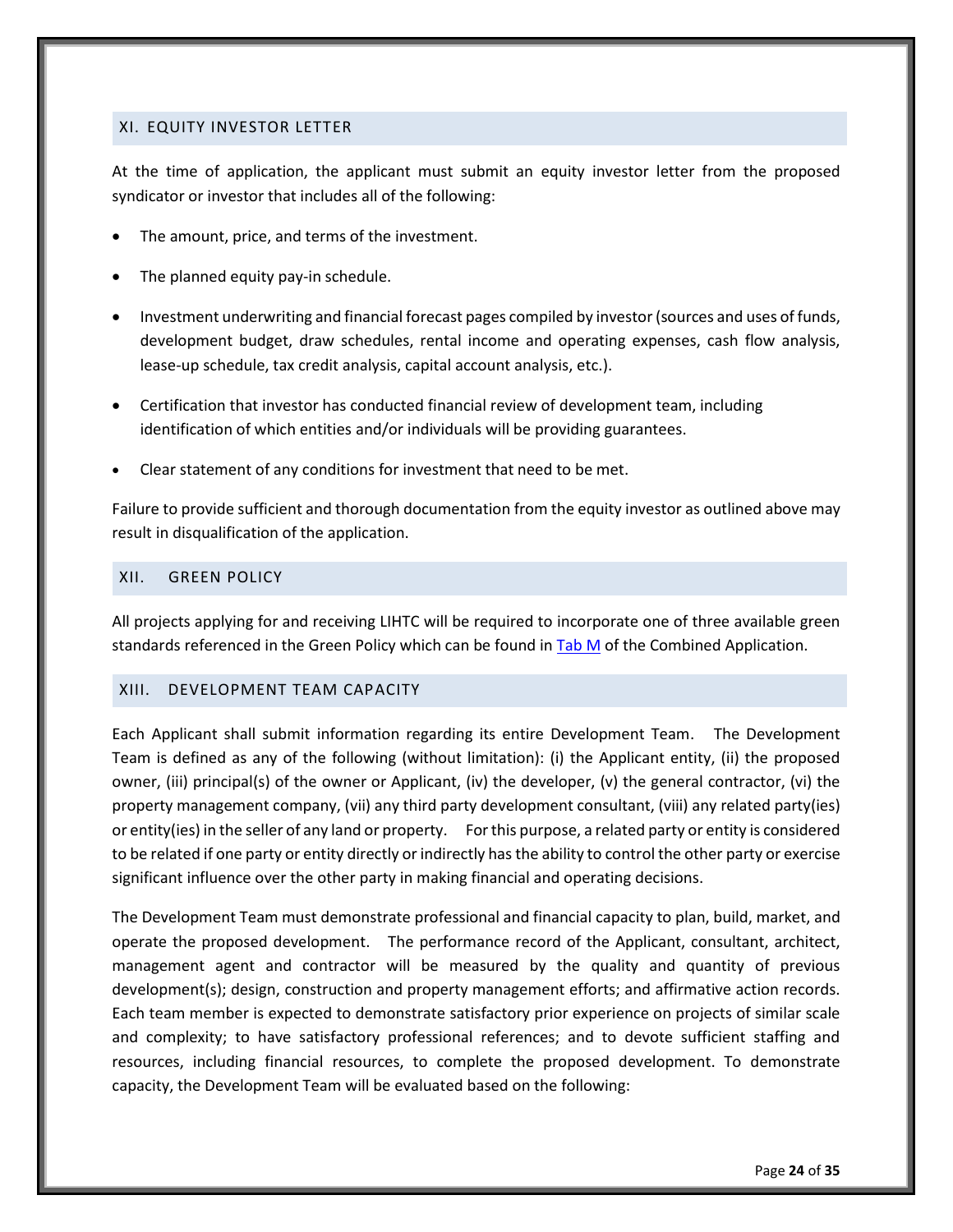- Applicants will be required to submit a certification regarding their previous experience in the development and ownership of affordable housing, which includes at a minimum: (a) a list of all affordable housing developments the Development Team has participated in during the three (3) years preceding the application, and (b) a statement concerning any felony criminal convictions, indictments, and pending criminal investigations of all Development Team members, and details of each circumstance, unless otherwise prohibited by court order, statute or regulation.
- The Applicant and contractor will be evaluated for creditworthiness and financial capacity. Specifically, financial statements will need to be submitted for the Applicant and contractor that meet the requirements of **[MSHDA Policy Bulletin #7](http://www.michigan.gov/documents/mshda/mshda_li_ca_32_tab_w_lihtc_policy_bulletins_183888_7.pdf)** and demonstrates adequate professional and financial capacity.

If a Development Team member does not have satisfactory prior experience or adequate financial capacity, a written plan must be submitted for review by MSHDA to outline how these deficiencies in experience and financial capacity will be rectified.

Proposals submitted wherein any member of the Development Team (v) has failed to pay any fee or expense due to the Authority in connection with any Authority-sponsored program (w) has been determined to be in default or in major non-compliance with LIHTC or any other MSHDA program, (x) has been debarred or suspended from any MSHDA, HUD, or Rural Housing programs, (y) is in foreclosure or been foreclosed, or (z) is under felony investigation, indicted or been convicted of a felony, will automatically be disqualified until the event or events of default, debarment, suspension, foreclosure, non-compliance, or other legal action are corrected or resolved. To assist in its evaluation of these criteria, MSHDA may contact other local, state, and/or federal housing agencies to solicit feedback related to a specific development team member.

MSHDA has the sole and absolute discretion to determine those parties ineligible for LIHTC due to lack of capacity, non-compliance, or disqualification status.

## <span id="page-29-0"></span>XIV. AFFIRMATIVE FAIR HOUSING MARKETING PLAN

Submission of an Affirmative Fair Housing Marketing Plan consistent with MSHDA requirements (see Tab [P](http://www.michigan.gov/mshda/0,4641,7-141-5587_5601-60010--,00.html) of MSHDA's Combined Application).

## <span id="page-29-1"></span>XV. OWNERSHIP FORMATION DOCUMENT

<span id="page-29-2"></span>Copy of the most recent version of the certificate of limited partnership (or limited liability company) and any amendments on file with the Department of Licensing and Regulatory Affairs, Bureau of Commercial Services, which accurately reflects the entities involved in the project ownership shown in the application. Out-of-state entities must submit a copy of an endorsed application for certificate of authority to transact business or conduct affairs in Michigan, along with the supporting documentation submitted with the application. The ownership entity must be formed prior to issuance of a tax credit Reservation.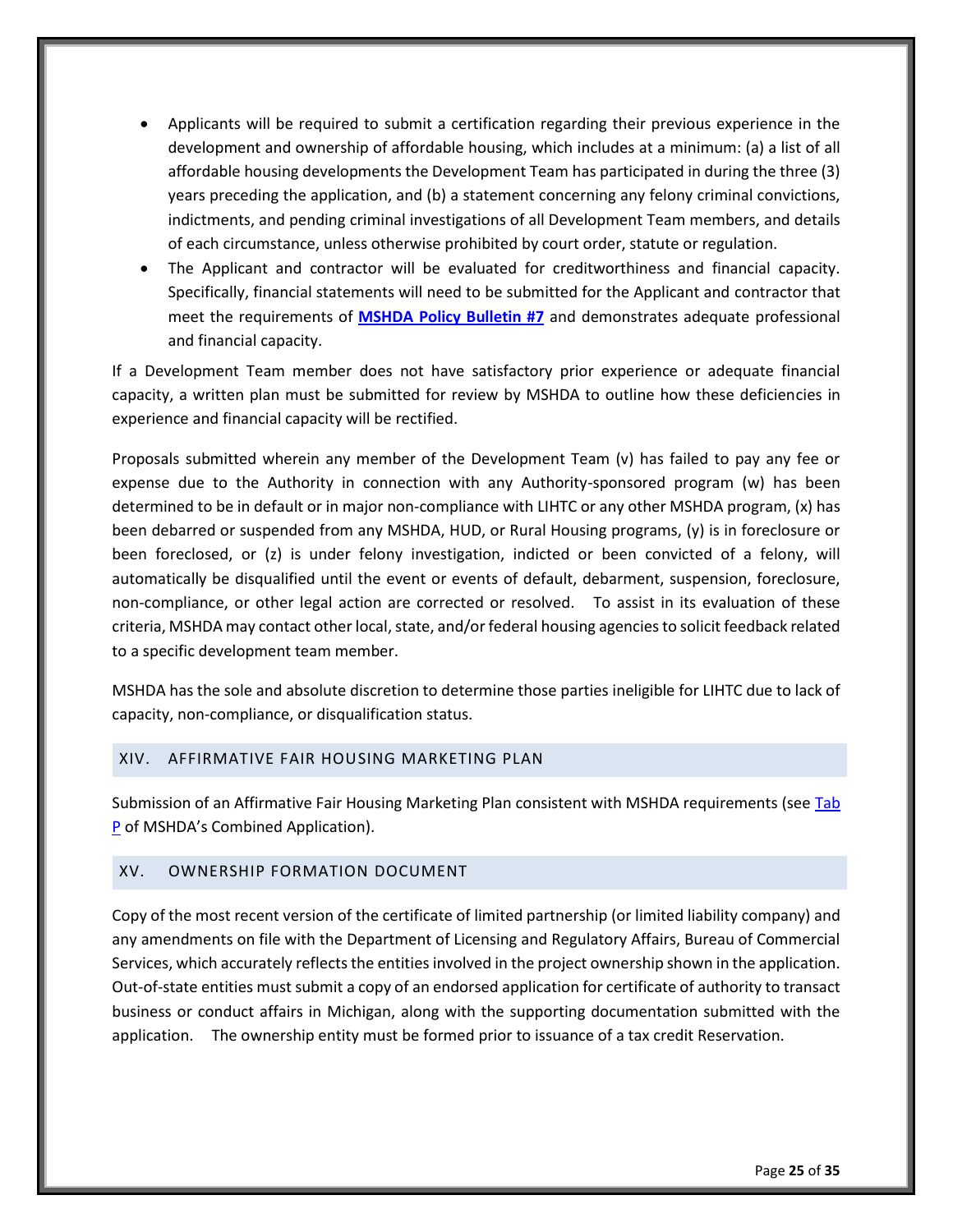## <span id="page-30-0"></span>XVI. WAIVER OF QUALIFIED CONTRACT

By submitting an application for LIHTCs, all Applicants waive the right to request a qualified contract under Section 42(h)(6)(E)(i) of the Internal Revenue Code. Thus, MSHDA's required extended use commitment shall not terminate at the end of the compliance period, but is instead a minimum of 30 years.

#### <span id="page-30-1"></span>XVII. VOUCHERS AND PUBLIC HOUSING

A written statement signed by the Applicant stating:

- it will give priority to persons whose names are on appropriate Public Housing or Housing Choice Voucher waiting lists maintained by a Public Housing Commission (PHC) or Public Housing Authority (PHA) in the area in which the project is located, and
- it will make ongoing efforts to request that the PHC and/or the PHA make referrals to the project, or place the relevant project information on any listing the PHC or PHA makes available to persons on their waiting lists.

A copy of the written statement and documentation of ongoing efforts as evidenced by a referral agreement or other appropriate memorandum of commitment must be kept on file at the development's office and available for compliance inspection and review at all times.

#### <span id="page-30-2"></span>XVIII. MSHDA FINANCING SIGNAGE

A statement of certification that if the Applicant is awarded LIHTC it shall post signage at the project construction site listing MSHDA as a financing source.

## <span id="page-30-3"></span>XIX. MINIMUM HARD CONSTRUCTION COSTS

All applications for 9% credit must indicate a need for at least \$20,000 per unit in hard rehab or construction costs (including both building and site costs, but excluding allowable amounts for General Requirements, Builder Overhead, Builder Profit, contingencies, etc.) and must include this amount in the construction budget. Projects seeking 4% credit to be used in conjunction with tax-exempt bond financing will only need to meet the minimum requirements found in Section 42 of the Internal Revenue Code.

## <span id="page-30-4"></span>XX. MAXIMUM TOTAL DEVELOPMENT COST PER UNIT LIMIT

All projects will be subject to a maximum Total Development Cost per unit that cannot be exceeded. This limit is calculated by converting the safe harbor maximum of the Vacant Uninhabitable Rehab or Adaptive/Re-use data set under the Cost Reasonableness Scoring, from a per-square-foot figure to a perunit maximum. The Maximum Total Development Cost per unit is determined by multiplying the Vacant Uninhabitable Rehab or Adaptive/Re-use safe harbor maximum by a conversion factor of 1,700. Applicants seeking more information or clarification on this calculation are encouraged to view the Cost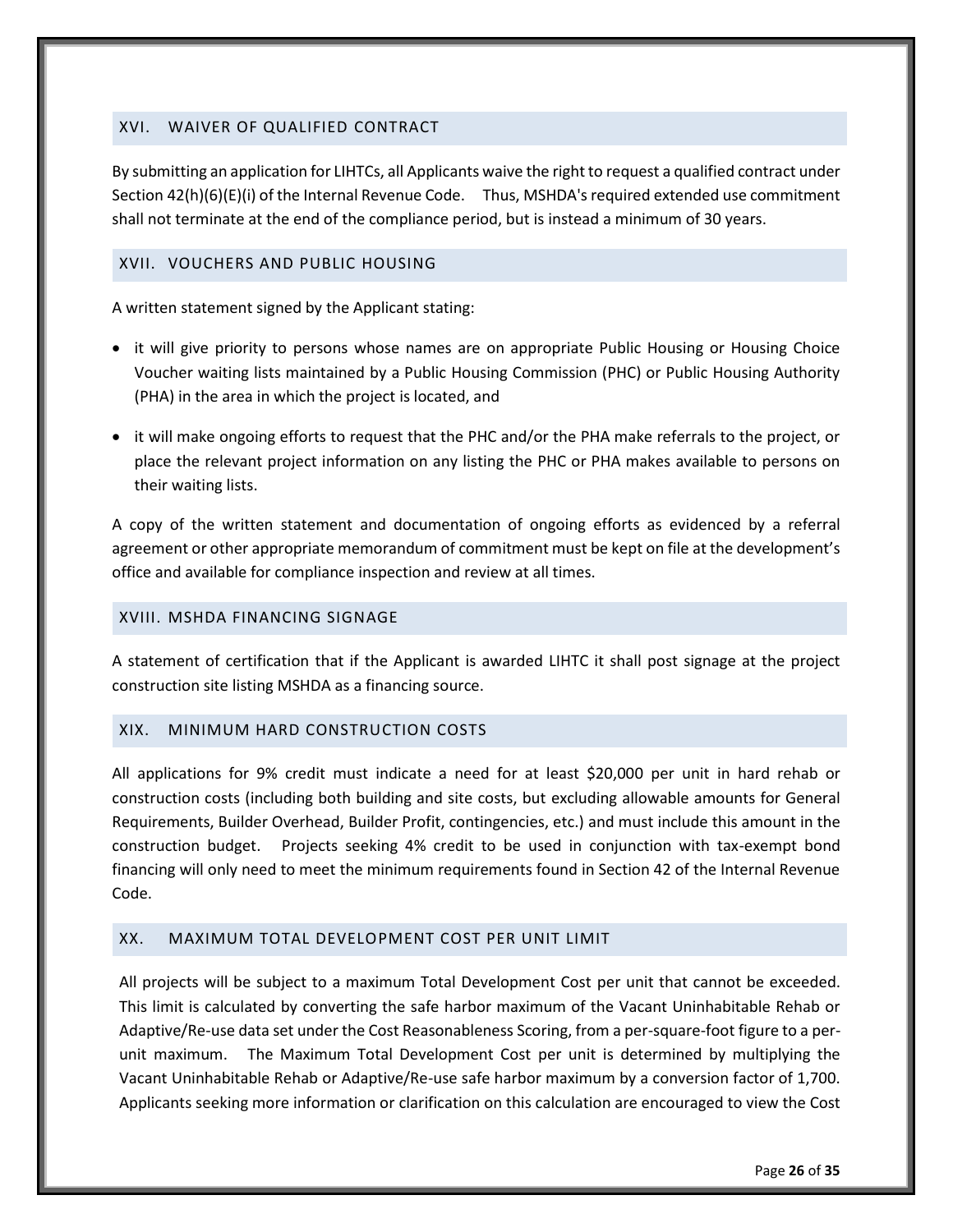Reasonableness section of the Scoring Criteria where projects will be evaluated to determine whether they meet this test based on the information entered in the form.

#### <span id="page-31-0"></span>XXI. MICHIGAN PRODUCTS

All projects must demonstrate the use of products and goods that are manufactured by Michigan-based corporations and incorporate them into the proposed development. (Submit certification from architect; [See Tab HH\)](http://www.michigan.gov/mshda/0,4641,7-141-5587_5601-60010--,00.html)

#### **EXHIBIT II – PRESERVATION THRESHOLD REQUIREMENTS**

## <span id="page-31-2"></span><span id="page-31-1"></span>I. ELIGIBLE PRESERVATION PROJECTS

Eligible Preservation projects include those with any of the following elements:

- a. *Government financing* from HUD (including Section 236, Section 8, and Section 202), USDA Rural Development (including 515), or MSHDA;
- b. *Other below-market financing,* defined as a below market federal loan as defined in Section 42 of the IRC;
- c. *Rehabilitation of existing public housing* provided the project will involve rehabilitation of existing units, and not demolition and construction of new units; or
- d. *Year 15 LIHTCs*.

Projects with federal assistance must retain the assistance. Prepayment of a HUD loan and conversion to enhanced vouchers may qualify as retainer of assistance if the applicant demonstrates to MSHDA's satisfaction that such conversion is necessary to enhance the property's long-term affordability and if the property will remain viable even after normal attrition of enhanced vouchers.

#### <span id="page-31-3"></span>II. MSHDA GAP FINANCING PROGRAM SUBMISSION

As outlined in Section [V.B.1.](#page-8-1) of the QAP, an applicant will not be able to submit a preservation project for 9% credit unless the project has first been submitted to MSHDA in order to evaluate whether the project is likely to be competitive under the MSHDA Gap Financing Program, using the available gap funding paired with a tax-exempt bond loan. Based on MSHDA's determination, if a preservation project is unlikely to be competitive in the Gap Financing Program, the project will be eligible to submit for consideration as part of a 9% competitive funding round under the Preservation Category. Additionally, applications for preservation projects that are ultimately eligible to be submitted for the Preservation Category may not materially differ from the same project application that was submitted as part of the Gap Financing Program; otherwise MSHDA, in its sole discretion, may determine the project to be ineligible for an award of 9% LIHTC.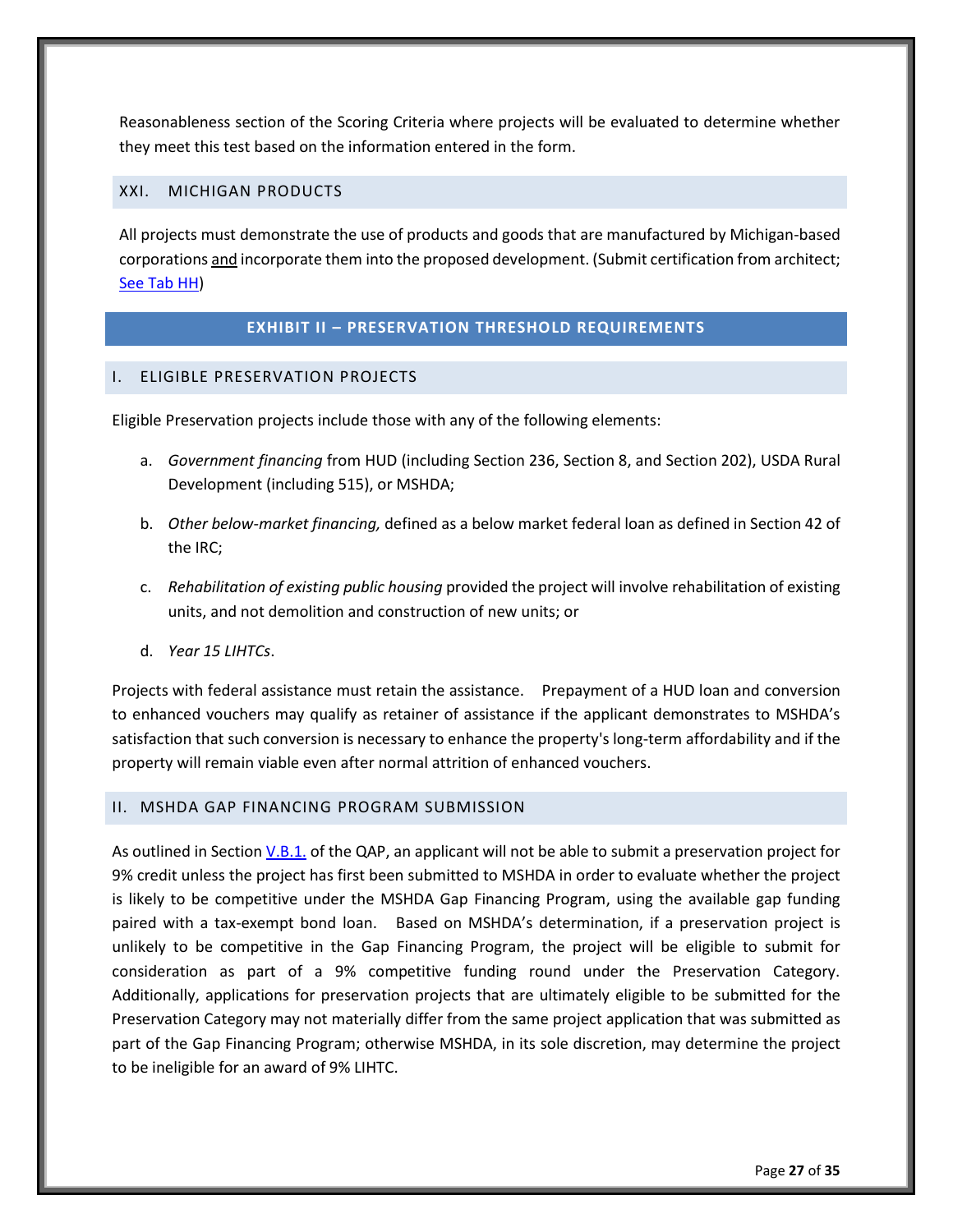#### <span id="page-32-0"></span>III. PROJECT MUST BE 'AT RISK'

Projects must either:

- a. Be within five years of any permitted prepayment or equivalent loss of low income use restrictions; or
- b. Preserve occupied and restricted low income units provided the rehabilitation will repair or replace components that are:
	- i. In immediate need of repair or replacement; or
	- ii. Either substantially functionally obsolete or being improved to provide modifications or betterments consistent with new building code requirements and MSHDA's Design Requirements.

#### <span id="page-32-1"></span>IV. PROPERTIES INELIGIBLE FOR PRESERVATION

Preservation projects are ineligible if they:

- a. Are deteriorated to the point of requiring demolition, or
- b. Have completed a full debt restructuring under the Mark to Market process within the last five (5) years.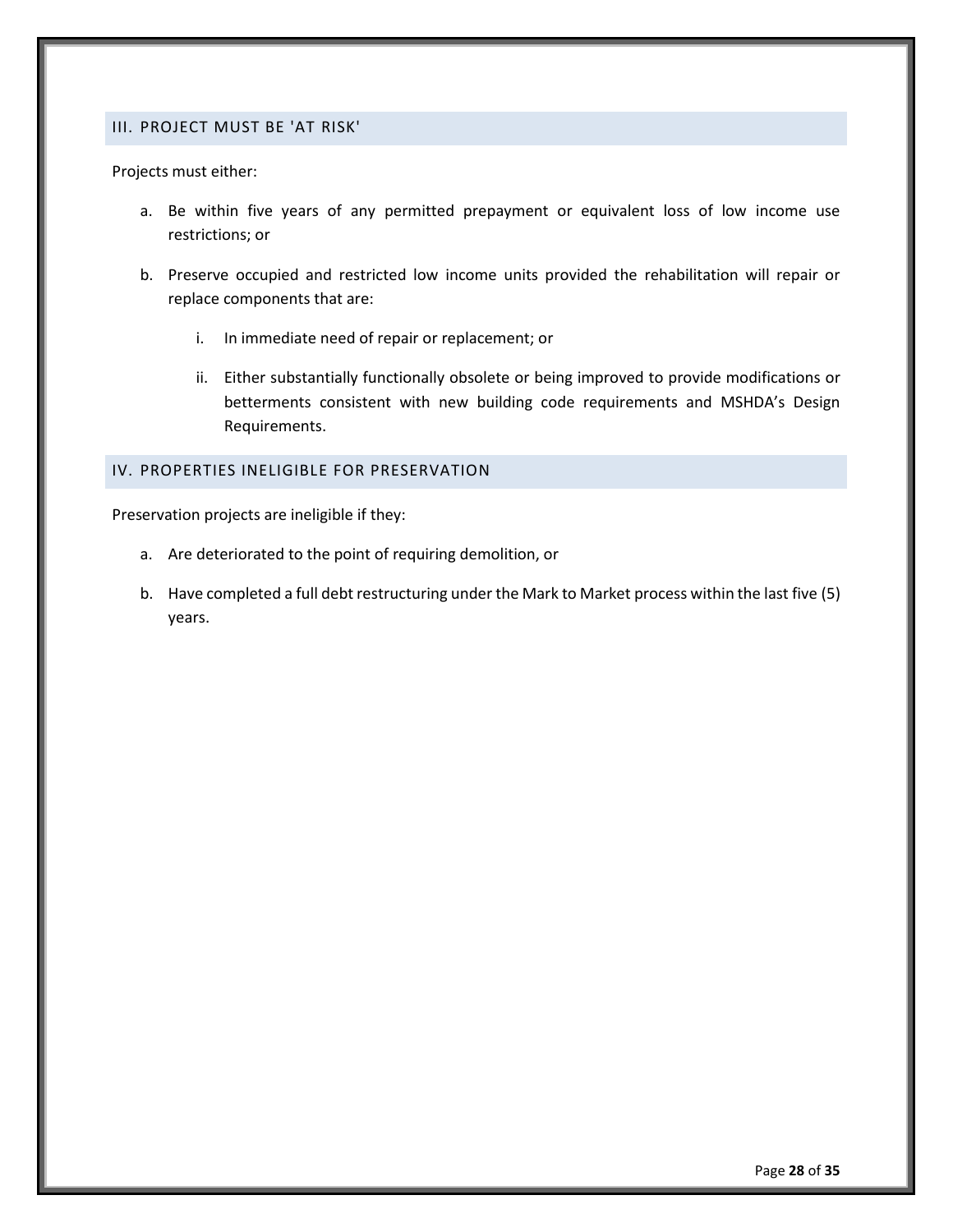#### **EXHIBIT III – STRATEGIC INVESTMENT CATEGORY REQUIREMENTS**

<span id="page-33-0"></span>There may be extraordinary circumstances where the evaluation of an application by the standard review process outlined in the Qualified Allocation Plan does not necessarily take into consideration the contribution that a development would make to the state's overall economic and community development strategy. These situations may include, but are not limited to, applications that demonstrate transformative neighborhood revitalization, and/or unique financial funding and leveraging opportunities, and/or the opportunity to promote significant job growth in proximity to such housing. The Strategic Investment Category has been created to attempt to address these circumstances.

As part of its review for projects submitting an application for the Strategic Investment Category, MSHDA will give consideration to the following:

- Level of community impact, including economic and social impact
- Unique financing opportunities
- Job growth
- Coordination with other site amenities to enhance the overall neighborhood
- Coordination with an overall community revitalization effort

In addition to the usual threshold requirements, at a minimum, to qualify for this Category, the application must include:

- Evidence of a Neighborhood Plan adopted by the municipality that delineates target properties (new construction, rehabilitation, demolition, for example) and that explains how housing related amenities such as transportation and community services are or will be incorporated
- Evidence of significant municipal and/or state funding commitment(s) not including housing tax credits – and any other unique sources of financing.
- Evidence of substantial outside private investment, within the past two years and/or planned and committed in the following two years - not including investment in housing tax credits
- Demonstration of proximity to job growth/new sources of employment

Projects applying in any of the three Categories outlined in the QAP can also apply in this Strategic Investment Category. MSHDA, in its sole discretion, will make the determination of which, if any, applications shall receive an award from this Category. It is anticipated that very few applications will meet the criteria to apply in this Category, and that there may, in fact, be none in a given funding round.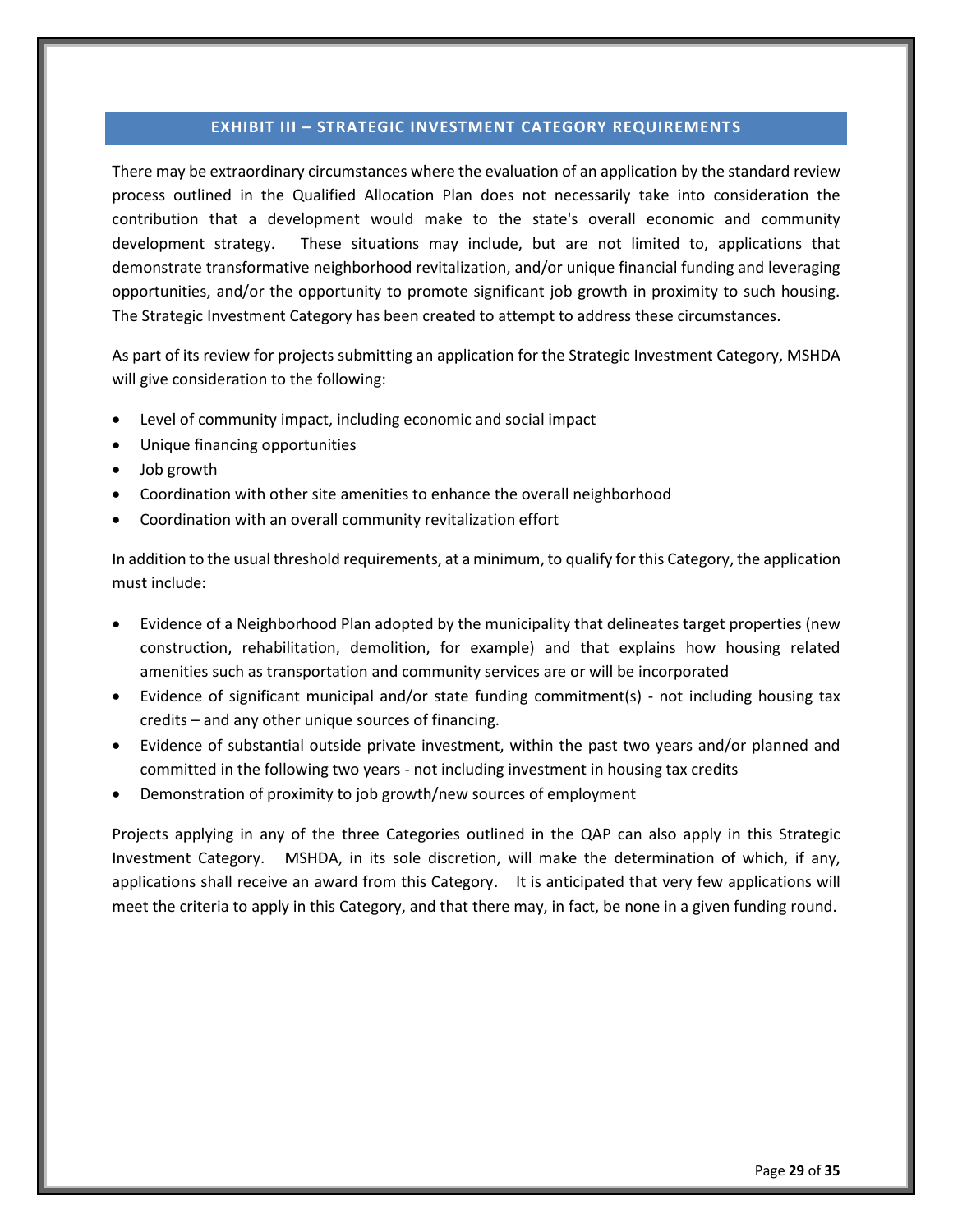## **EXHIBIT IV – UNDERWRITING STANDARDS**

#### <span id="page-34-1"></span><span id="page-34-0"></span>I. PROJECT FEASIBILITY

In determining the feasibility of a project over the compliance period, MSHDA has established minimum standards for operating expenses, vacancy rates, increases in operating costs and expenses, project income, debt service coverage ratio, operating reserves, and replacement reserves. Requests for use of alternative standards other than those established by MSHDA must be supported by written explanation and appropriate documentation. For developments seeking only competitively allocated 9% credits without financing from MSHDA, applicants may request waivers from these standards based on the submission of written documentation indicating that the alternative underwriting standards have been reviewed and approved in advance by both the debt and equity providers for the project. The use of the MSHDA minimum standards or any alternative standards for determining financial feasibility of a project is at the sole discretion of MSHDA. If MSHDA determines that the project is not financially feasible using MSHDA's minimum standards or the alternative standards at the time of initial application review, the project will not be eligible for an allocation of LIHTC.

In addition to reviewing a project to assess its feasibility, MSHDA will also evaluate each project to ensure there is no over-subsidization and that the appropriate amount of resources are being used, in particular the amount LIHTC being allocated. In conducting this analysis, MSHDA will consider the amounts and terms of other funding sources being planned for the project and the amount of cash flow generated by the project, among other things. MSHDA, in its sole discretion, may allocate fewer credits if the determination is made that the project could be completed by adjusting one or more of the other components of the underwriting (e.g. more hard debt could be supported resulting in fewer credits needed for feasibility).

MSHDA will review a project's feasibility over the 15 year compliance period at three different stages as required by Section 42 of the Internal Revenue Code: 1) prior to making an award of credit, 2) at 10% Certification, and 3) at Placed in Service. The following is a breakdown of how this provision will apply to each of the underwriting stages in the allocation process and what this provision will mean in practice:

- **Initial Application/Prior to LIHTC Award –** In order to receive an initial award of credit, the project must be financially feasible for the 15-year compliance period utilizing the underwriting standards as applied to the proforma.
- **10% Certification –** MSHDA will review the sources and uses of funds and the total financing planned for the project to ensure that the amount of credit being allocated to the project does not exceed the amount necessary for the project to be financially feasible during the entire initial 15-year compliance period. MSHDA will continue to monitor a project's income and expenses during this phase of the allocation process, but will not hold up the issuance of Carryover documentation because of this portion of the review.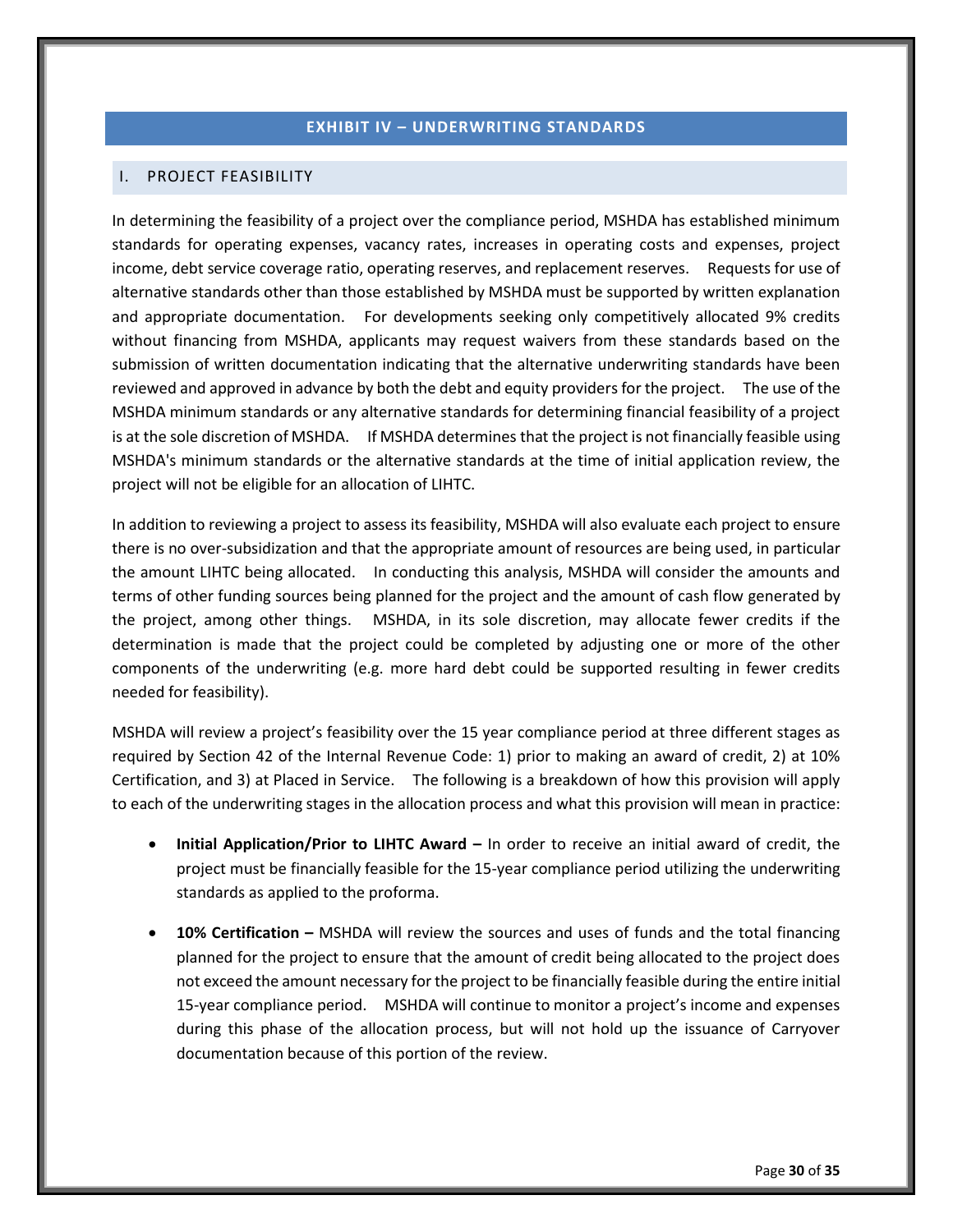**Placed in Service/Issuance of 8609 –** MSHDA will review the sources and uses of funds and the total financing planned for the project to ensure that the amount of credit being allocated to the project does not exceed the amount necessary for the project to be financially feasible for the 15-year compliance period. MSHDA will continue to monitor a project's income and expenses during this phase of the allocation process, but will not hold up the issuance of 8609s to a project because of this portion of the review.

For projects relying upon project-based rental assistance for financial feasibility – If the project-based rental assistance ends due to events outside the owner's control, any rent and income restrictions on the property, that the owner agreed to for points as part of a competitive funding round, will revert to the 50% or 60% AMI level as selected by the owner.

The amount of credit awarded to a project will be that for which the value is the lesser of 1) the equity gap calculation; 2) the amount of credit calculated based on using a 3.4% credit rate (used for acquisition costs and for tax-exempt bond financing) or a 9%<sup>1</sup> credit rate (used for rehabilitation or new construction costs), the credit pricing identified in the Equity Investor Letter, and on its qualified basis; or 3) the amount of LIHTC requested by the Applicant. If MSHDA, in its sole discretion, determines that the equity pricing shown in the application and the Equity Investor Letter is unreasonable based on current market conditions, MSHDA may use an alternative equity pricing that is more indicative of current market conditions.

Applicants should note that the tax credit rates outlined above may not be the exact monthly rate in effect and that the actual tax credit rate may differ from this. The rates shown above are intended to allow for some flexibility due to fluctuating monthly rates, while not allocating more credit to the project than is needed for feasibility.

## <span id="page-35-0"></span>II. RENT INCREASES

 $\overline{a}$ 

Rent increases on the tenant-paid portion of rent, for occupied units will be limited to no more than 5% per year for the first three years. This limitation does not apply to occupied units protected by projectbased rental assistance or enhanced vouchers.

 $1$  MSHDA will use the greater of the credit rates shown or the floating monthly credit rate published as of the time of application submission in its determination of the amount of credit to award.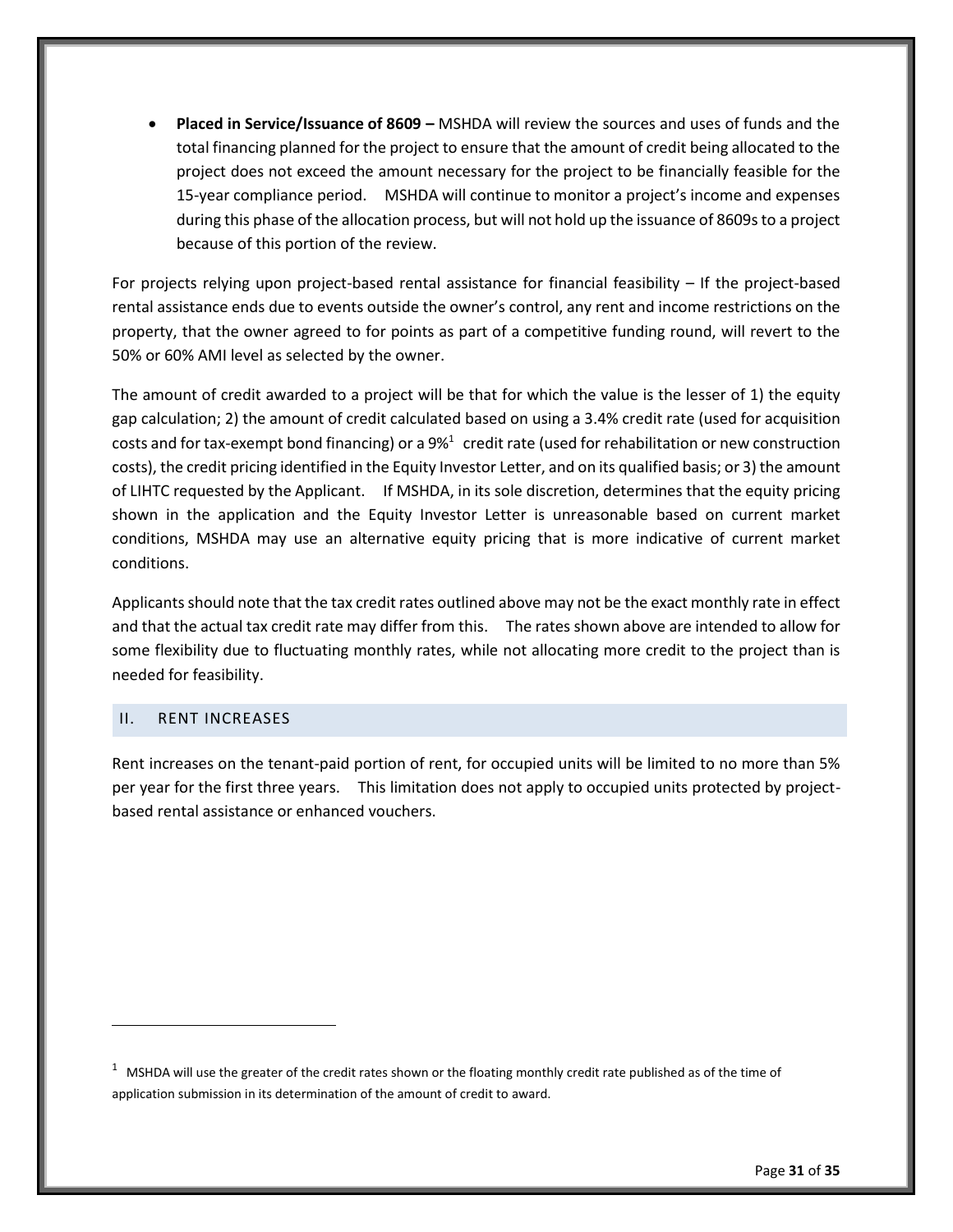#### **EXHIBIT V – STATE-DESIGNATED BASIS BOOST CRITERIA**

<span id="page-36-0"></span>Pursuant t[o Section IX.A.,](#page-16-1) MSHDA will use the following criteria in awarding the basis boost.

# **For projects financed with tax-exempt bonds eligible for 4% credit, the following basis boost will be available:**

1. Projects located in a QCT or DDA will be eligible for up to a 30% basis boost

**For projects eligible for 9% LIHTC, the following basis boost will be available:** (projects are only eligible for a basis boost under one of the criteria below. If a project qualifies for both a 10% boost and a 20% boost, up to a 20% boost will be applied)

## **Up to 10% Basis Boost:**

- 1. Projects located in a QCT or DDA
- 2. Permanent Supportive Housing projects
- 3. Deep income targeting Projects restricting 10% of the total units to 30% AMI or less
- 4. Central Cities projects
- 5. Rural set-aside projects

# **Up to 20% Basis Boost:**

- 1. Historic Projects Projects that are completing a certified rehabilitation of an existing certified historic property listed, either individually or as part of a district, on the National or State Historic Register; or that the State Historic Preservation Office expects to be listed on the National or State Historic Register. Project must also incorporate the use of the Historic Credit.
- 2. Projects with a Walk Score of greater than 90
- 3. Deep income targeting Projects restricting 20% of the total units to 30% AMI or less
- 4. Mixed income housing Projects with no more than 60% of the overall units being LIHTC units

Please note that MSHDA reserves the right to modify the State-Designated Basis Boost Policy on an asneeded basis, should market conditions dictate the necessity for a revision. Should a revision be necessary, MSHDA will work with stakeholders to come up with potential changes, with the objective of ensuring the criteria allow for feasible transactions in the current market, and will post a notice of the revision on its website in advance of the revision becoming active. This streamlined approach will allow for a quicker response to market forces and the changes to be effectuated in a timely manner.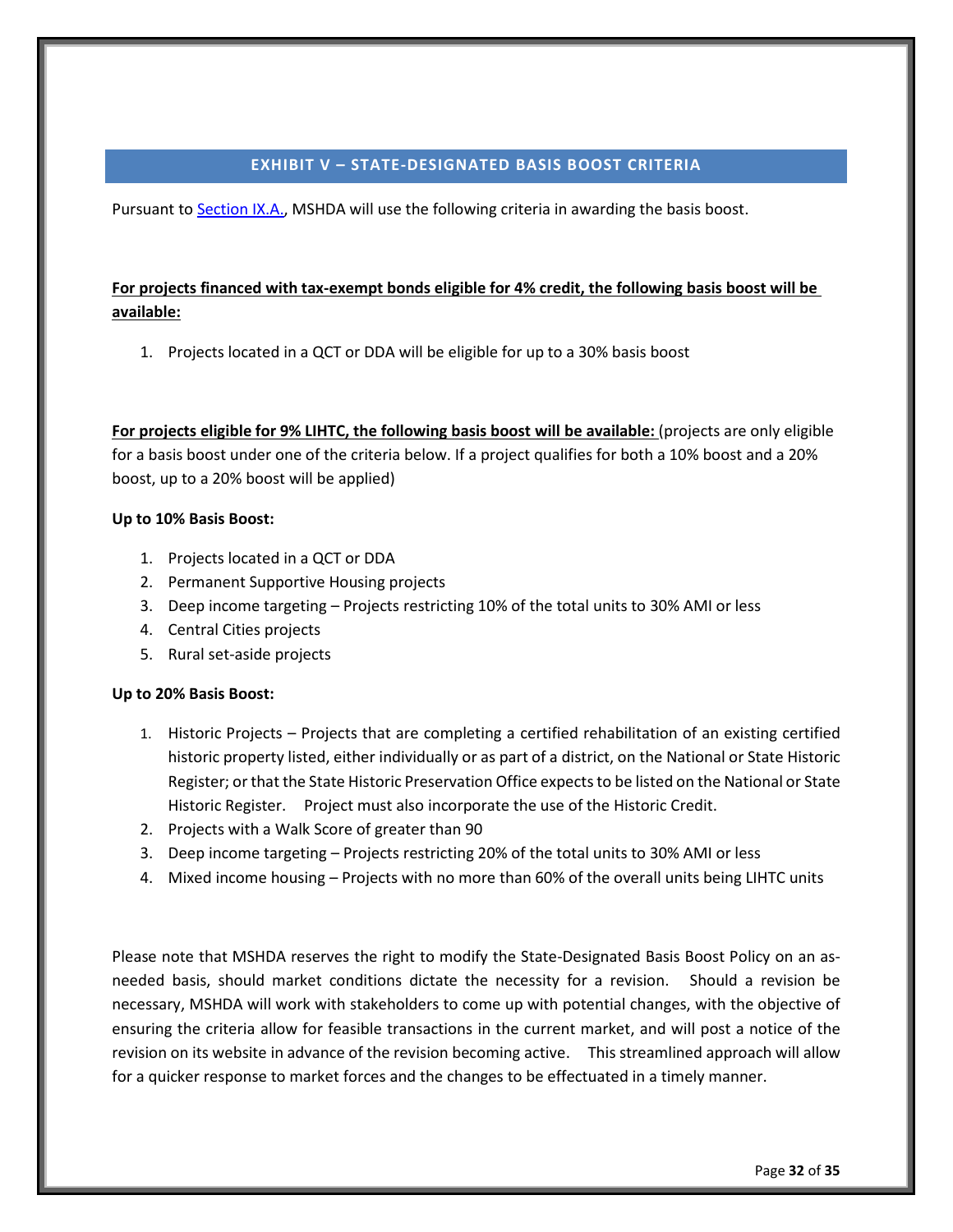## <span id="page-37-0"></span>**EXHIBIT VI – COMPLIANCE MONITORING & NOTIFICATION OF NONCOMPLIANCE**

Owners (Applicants) receiving a LIHTC allocation shall be required to follow the requirements outlined in MSHDA'[s LIHTC Compliance Manual](http://www.michigan.gov/mshda/0,4641,7-141-8002_26576_26578---,00.html) (Compliance Manual or Manual) (available on MSHDA's website).

#### <span id="page-37-1"></span>1. OWNER RESPONSIBILITIES

Within thirty (30) days of completion of Part II of the Form 8609 and filing of the form with the Internal Revenue Service, a completed copy must be sent to MSHDA for its records. Failure to send a copy of the completed form to MSHDA within the required timeframe shall be deemed as noncompliance.

The records for the first year of the credit period must be kept for six years after the due date (with extensions) for filing the federal income tax return for the last year of the compliance period (a total of 21 years). Owners must keep subsequent records on file for six years after the due date (with extensions) for filing the federal income tax return for that year. These records must include:

- The total number of residential rental units in the building (including the number of bedrooms and the size in square feet of each unit);
- The percentage of residential rental units in the building that are low-income units;
- The rent charged and utility allowance for each residential rental unit in the building;
- The number of occupants in each low-income unit;
- The low-income unit vacancies in the building and information that shows when and to whom the next available units were rented;
- Income certifications of each low-income tenant and the documentation to support the certification;
- The eligible basis and qualified basis of the building at the end of the first year of the credit period;
- The character and use of the nonresidential portion of any building included in the project's eligible basis; and
- Documentation regarding calculation of utility allowances.

Owners must submit to MSHDA Compliance on an annual basis the following:

- An Owner Certification of Continuing Program Compliance (Owner Certification) Form certifying that for the preceding twelve month period the project met conditions outlined in Section 42;
- The original local health, safety or building code violation reports or notices that are issued by the state or local government unit. Copies of these reports or notices must also be kept on-site at the development for review by MSHDA during the physical inspection. These reports may be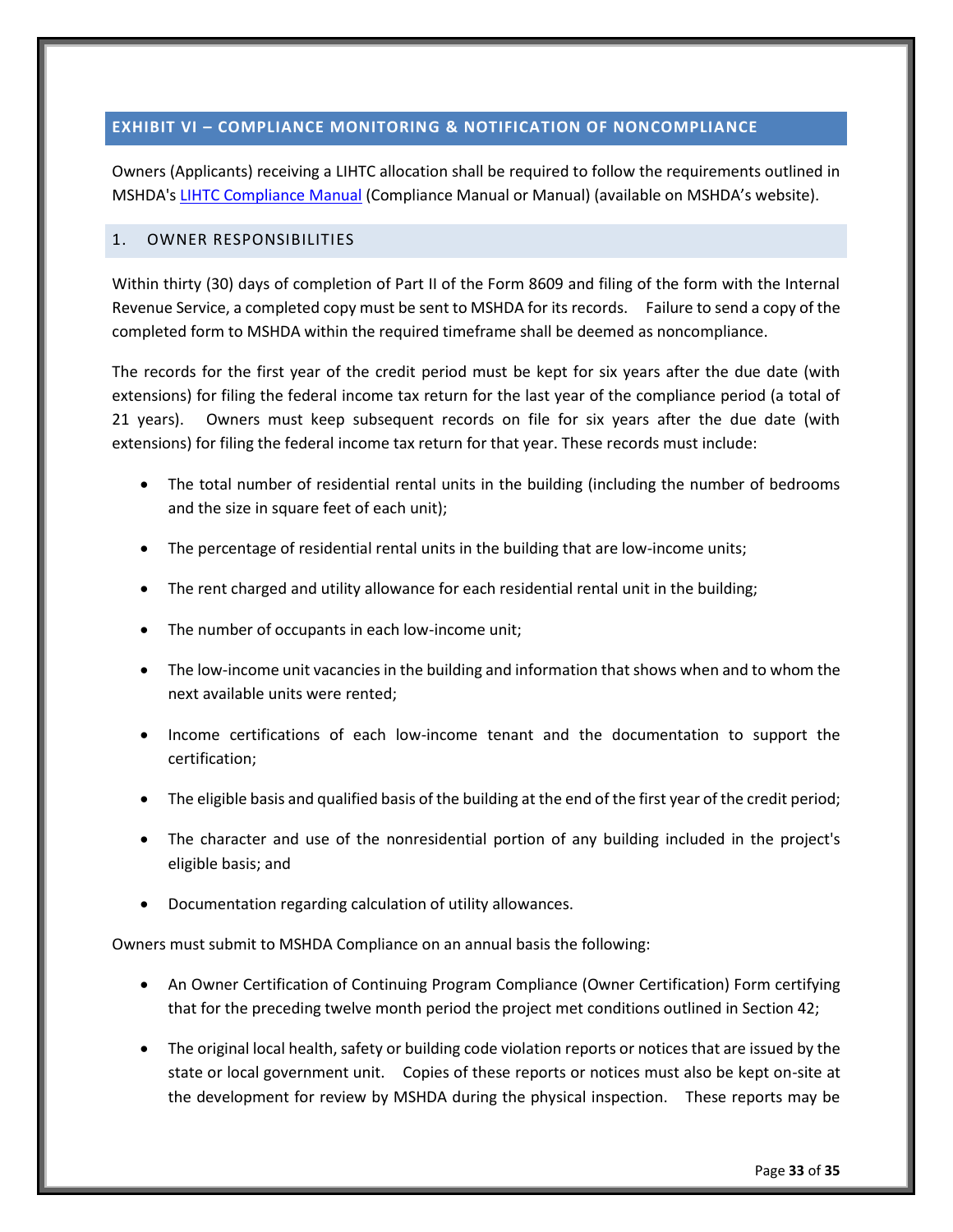destroyed following a MSHDA inspection and the owner's notification to MSHDA that the violations have been corrected. Code violation reports must be retained for uncorrected violations.

Owners must submit to MSHDA electronically, on an on-going basis, data stating the number of qualifying units, number of bedrooms in each unit, information on each low-income tenant household (including income, rent amount, utility allowance, number of occupants, AMI % designation, etc.), and any other information as set forth on the MSHDA website and in the Manual. The tenant income and rent information must be provided in the format required by MSHDA, which includes electronic submission via a web-based reporting system.

Owners must submit to MSHDA in writing, responses to the physical inspections and tenant file audits conducted, unless no inspection or file audit noncompliance findings are identified.

Owners must notify MSHDA in writing (Notice of Change in Management form) within five (5) business days of any changes in the management of the project, including changes in the company managing the project or in the address, telephone number or email address of the management agent company and/or contact person.

Owners must notify MSHDA in writing (Notice of Change in Ownership form) within five (5) business days of any changes in the ownership of the project, including a foreclosure, deed in lieu of foreclosure, or any other sale or disposition of the project or any portion of the project and any changes in the ownership entity, including any changes in the name of the entity, address and telephone number of the entity, percent of ownership changes, and changes in the principals comprising the ownership entity.

Owners must notify MSHDA immediately in writing (Notice of Building Casualty Loss or Damage form) of any unit(s) or building(s) in the project that are anticipated to be unavailable for occupancy either permanently or temporarily for a period of time anticipated to exceed 30 calendar days due to casualty loss, damage, or any other reason.

#### <span id="page-38-0"></span>2. MSHDA RESPONSIBILITIES

MSHDA will review the Owner Certification Forms and tenant data and income and rent reporting for compliance with program requirements.

MSHDA, or its authorized agent, will conduct a physical inspection of all buildings, common areas, and at least 20% of the low-income units in a project. MSHDA, or its authorized agent, will conduct tenant file audits consisting of a review of the low-income certification, the documentation the owner has received to support that certification, and the rent record for 20% of the low income units.

Physical inspections and tenant file audits of LIHTC projects will commence no later than the end of the second calendar year following the year the last building in the project is placed in service and will be conducted at least once every 3 years thereafter throughout the initial 15 year compliance period. MSHDA will continue to conduct physical inspections and file audits throughout the extended use period.